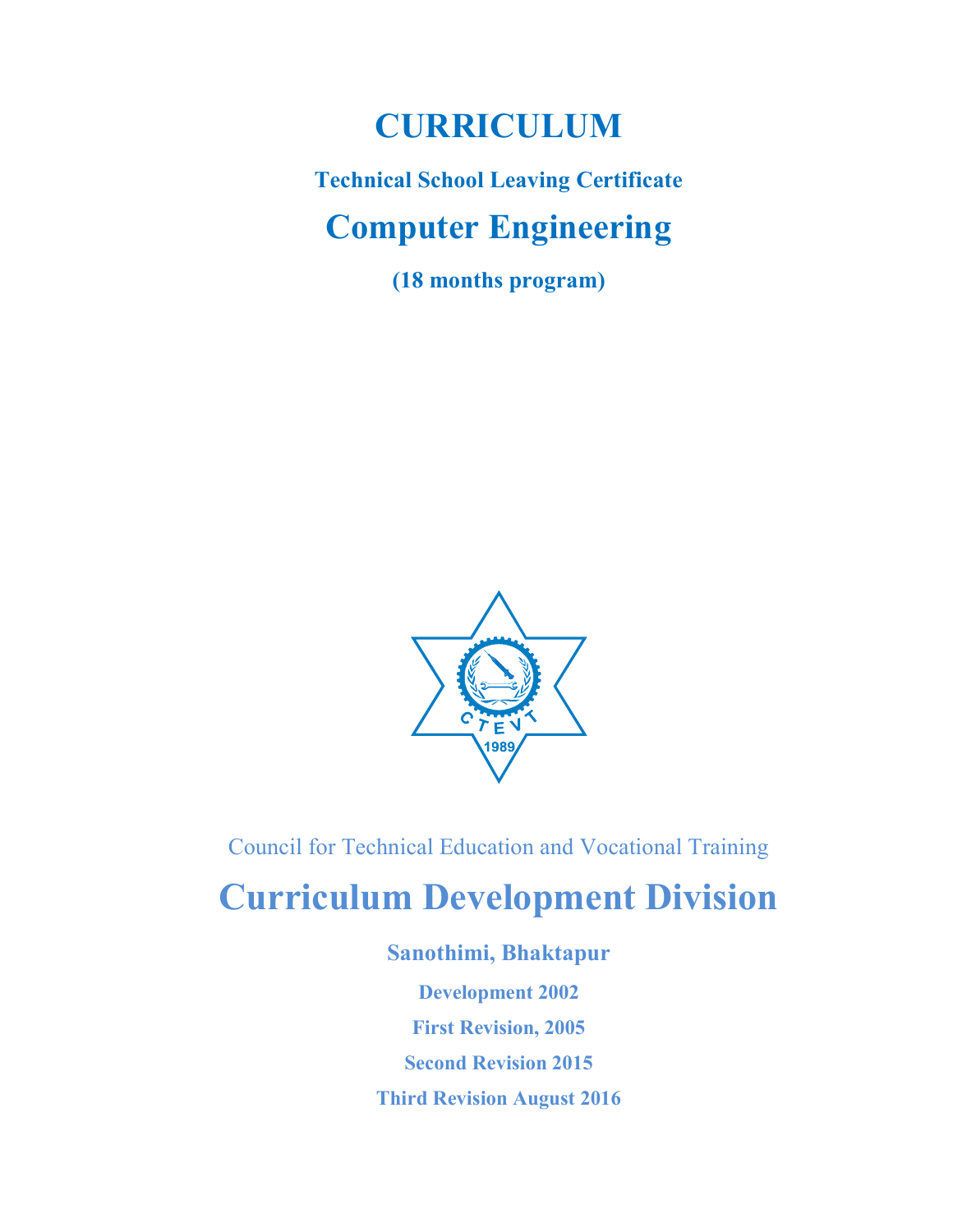### **Table of Contents**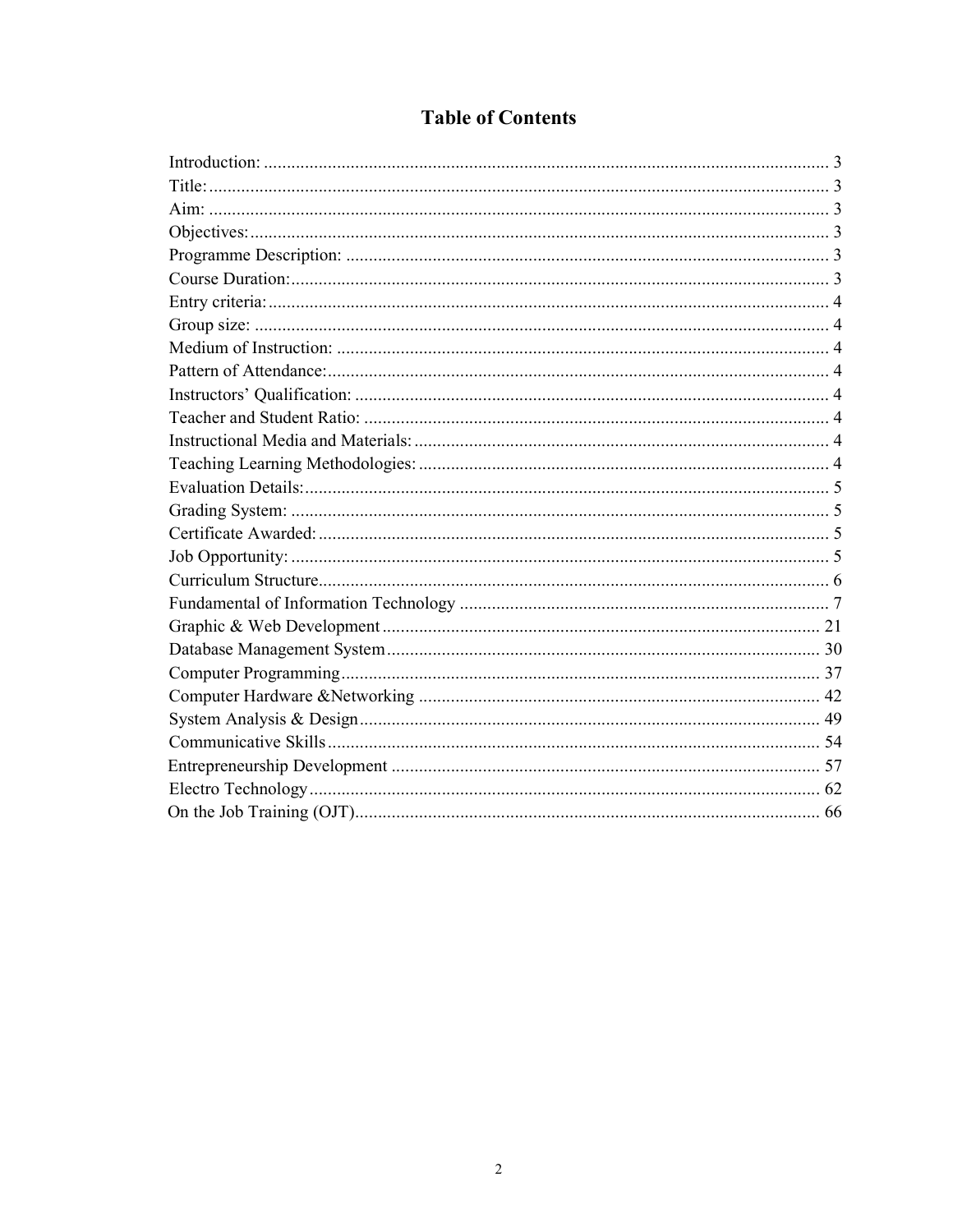### Introduction:

Nepal Government, Ministry of Education implemented the letter grading system in SLC from 2072 B.S. The door of TSLC programme is open for those students who have appeared in SLC exam and achieved any GPA and any grade in each subject. Focusing on such students the curriculum of TSLC of 29 months and 15 months have been converted into 18 months to create uniformity among different TSLC programme.

This curriculum is designed to produce basic level human resources in the field of Computer engineering equipped with knowledge, skills and attitude necessary for this level of technicians so as to meet the demand of such technician in the country.

### Title:

The title of the programme is TSLC in Computer Engineering.

### Aim:

The aim of the programme is to produce competent human resources in the field of Computer Engineering or ICT Industries who can work in rapid growing Computer Applications, Computer Programming and Designing, Networking as well as can provide service in communication fields.

### Objectives:

After completing this curricular program, the students will be able to:

- help to uplift the awareness about the ICT
- work in the fast growing field of ICT industries, government institutions as well as international and non-governmental organisations
- process the related data
- work in Computer Programming and Networking
- develop small programs on graphic design and web development and
- create self-employment opportunity to reduce the unemployment problems which helps to alleviate the poverty in the country.

### Programme Description:

This programme is based on the job required to be performed by the Junior Computer Technicians in computer Designing, Programming, Networking and Communication service sectors. It is related to computer application and communication system installation and maintenance. Therefore, this curriculum is designed to provide knowledge and skills focusing on Computer Engineering related to the occupation. The curricular program consists of one year in house course and six months on the Job Training.

Similarly, the On-the-Job Training (OJT) for 6 months insists on the application of learned skills and knowledge in formal setting as well as the provision of OJT is also included to establish a linkage with employers and provides hands on work experience to students and promotes employability of graduates. Moreover, OJT takes place immediately after completing yearly final examination.

### Course Duration:

This course will be completed within 18 months (40 hrs./week  $X$  39 weeks = 1560 hrs.) class plus 6 months (40 hrs./week  $X$  24 weeks = 960 hrs.) on the job training (OJT).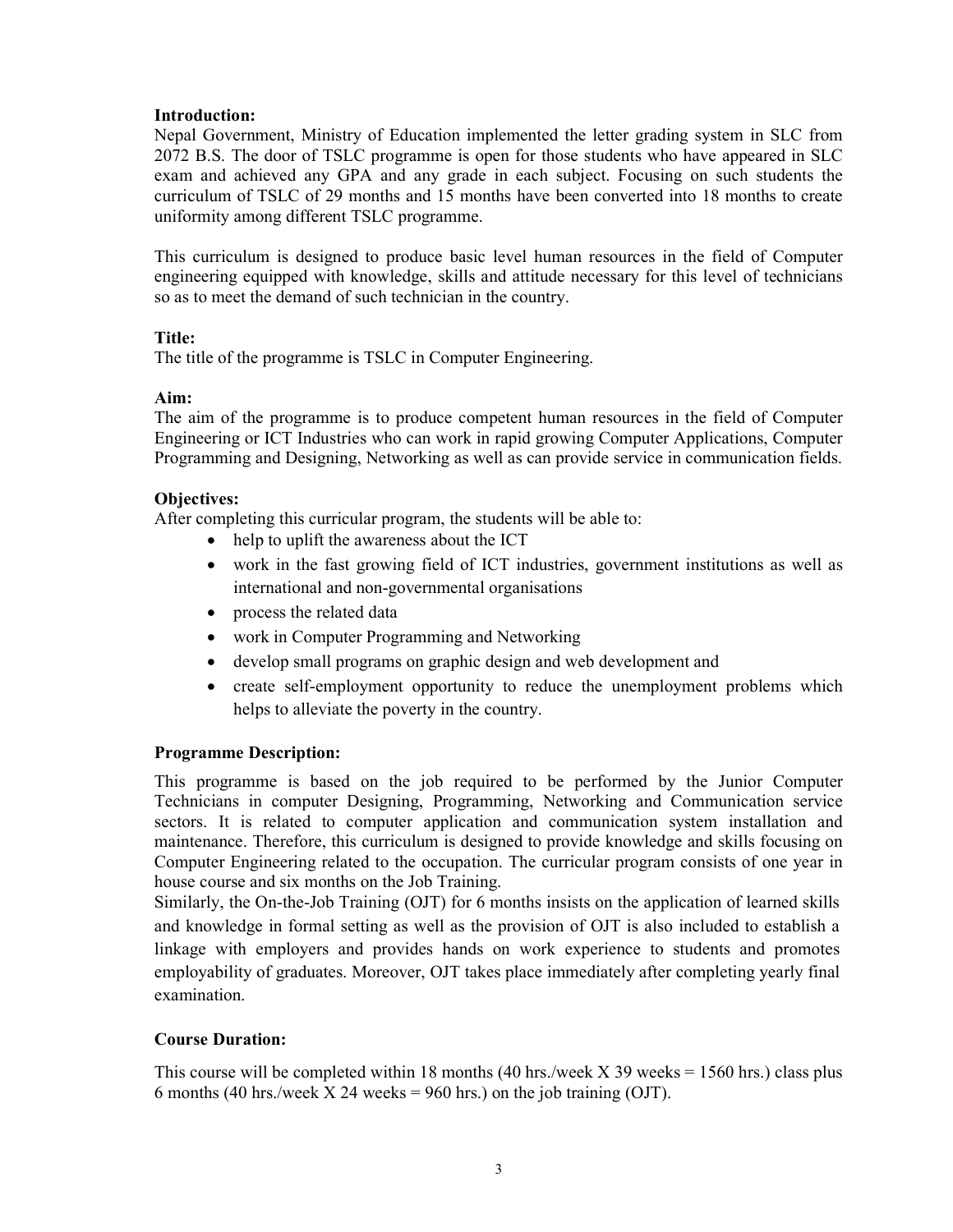### Entry criteria:

Individuals with following criteria will be eligible for this program:

- SLC with any grade and any GPA (Since 2072 SLC).
- SLC appeared (Before 2072 SLC)
- Pass entrance examination administered by CTEVT

### Group size:

The group size will be maximum 40 (forty) in a batch.

### Medium of Instruction:

The medium of instruction will be in English and/or Nepali language.

### Pattern of Attendance:

The students should have minimum 90% attendance in theory classes and practical/performance to be eligible for internal assessments and final examinations.

### Instructors' Qualification:

- $\triangleright$  Instructors should have Bachelor Degree in Computer Engineering
- $\triangleright$  Diploma in Computer Engineering with minimum 5 years practical based experiences.
- $\triangleright$  The demonstrator should have Diploma in Computer Engineering with minimum 2 years practical based experiences.
- $\triangleright$  Good communicative/instructional skills

### Teacher and Student Ratio:

- $\triangleright$  Overall at institutional level: 1:10
- $\triangleright$  Theory: 1:40
- $\triangleright$  Practical: 1:10
- $\triangleright$  Minimum 75% of the teachers must be fulltime

### Instructional Media and Materials:

The following instructional media and materials are suggested for the effective instruction, demonstration and practical.

- $\triangleright$  Printed media materials (assignment sheets, handouts, information sheets, procedure sheets, performance check lists, textbooks, newspaper etc.).
- $\triangleright$  Non-projected media materials (display, models, photographs, flip chart, poster, writing board etc.).
- $\triangleright$  Projected media materials (multimedia/overhead transparencies, slides etc.).
- Audio-visual materials (films, videodiscs, videotapes etc.).
- $\triangleright$  Computer-based instructional materials (computer-based training, interactive video etc.)

### Teaching Learning Methodologies:

The methods of teaching for this curricular program will be a combination of several approaches such as;

- $\triangleright$  Theory: lecture, discussion, assignment, group work, question-answer.
- $\triangleright$  Practical: demonstration, observation, simulation, role play, guided practice and selfpractice.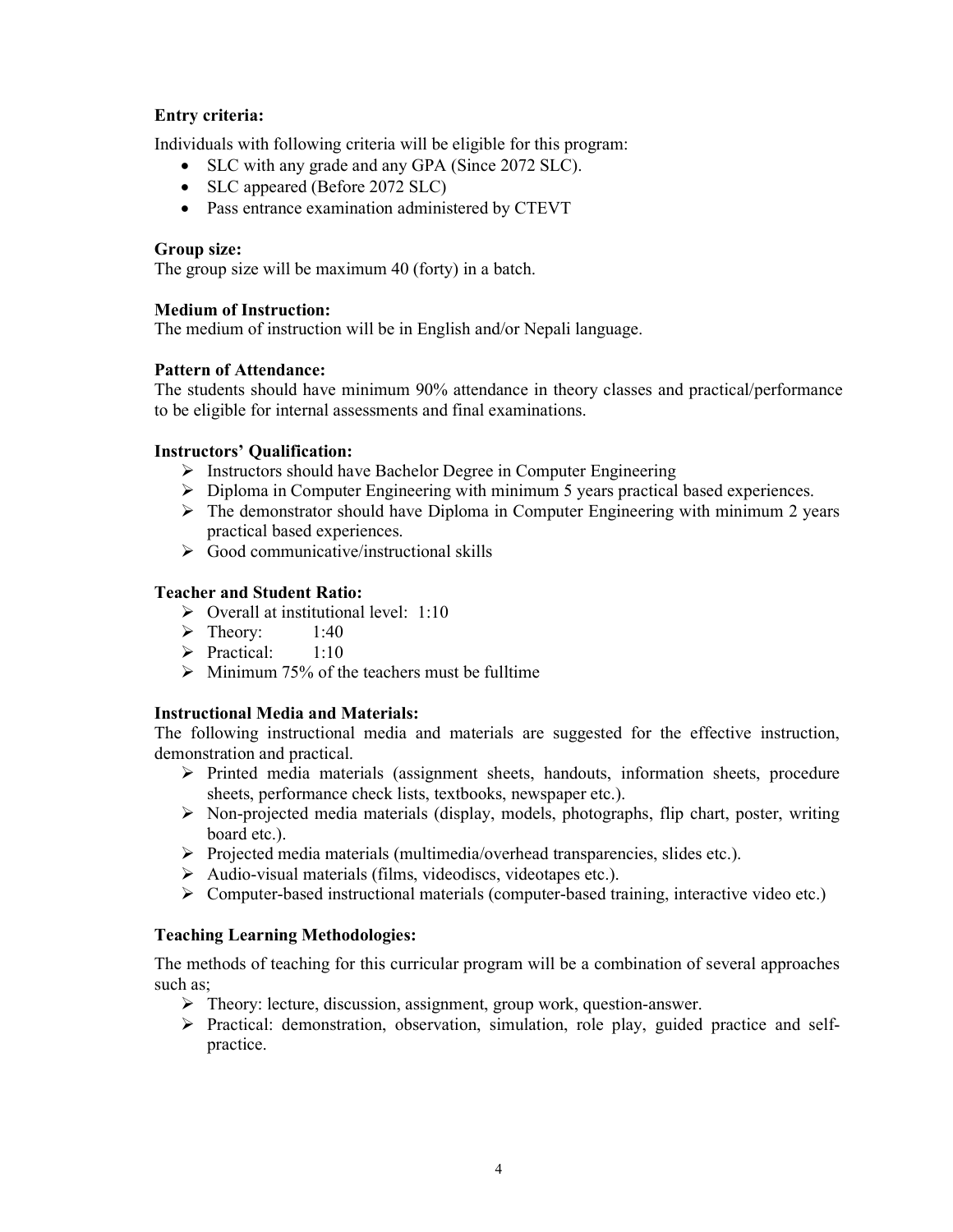### Evaluation Details:

• The ratio between the theory and practical tests will be as per the marks given in the course structure of this curriculum. Ratio of internal and final evaluation is as follows:

| C N<br>DJJ. | <b>Particulars</b> | Internal   | <b>Final Exam</b> | Pass % |
|-------------|--------------------|------------|-------------------|--------|
|             |                    | Assessment |                   |        |
| . .         | Theory             | 50%        | 50%               | 40%    |
| <u>L.</u>   | Practical          | 50%        | 50%               | 60%    |

- There will be three internal assessments and one final examination in each subject. Moreover, the mode of assessment and examination includes both theory and practical or as per the nature of instruction as mentioned in the course structure.
- Every student must pass in each internal assessment to appear the final exam.
- Continuous evaluation of the students' performance is to be done by the related instructor/ trainer to ensure the proficiency over each competency under each area of a subject specified in the curriculum.
- The on-the-job training is evaluated in 500 full marks. The evaluation of the performance of the student is to be carried out by the three agencies; the concerned institute, OJT provider industry/organization and the CTEVT Office of the Controller of Examinations. The student has to score minimum 60% for successful completion of the OJT.

### Grading System:

The grading system will be as follows:

Grading **Overall marks** Distinction 80% or above

First division 75% to below 80% Second division 65% to below 75% Third division Pass aggregate to below 65%

### Certificate Awarded:

The council for technical education and vocational training will award certificate in "Technical School Leaving Certificate in Computer Engineering" to those graduates who successfully complete the requirements as prescribed by the curriculum.

### Job Opportunity:

The graduate will be eligible for the position equivalent to Non-gazetted 2nd class/level 4 (technical) as Junior Computer Technician or as prescribed by the Public Service Commission.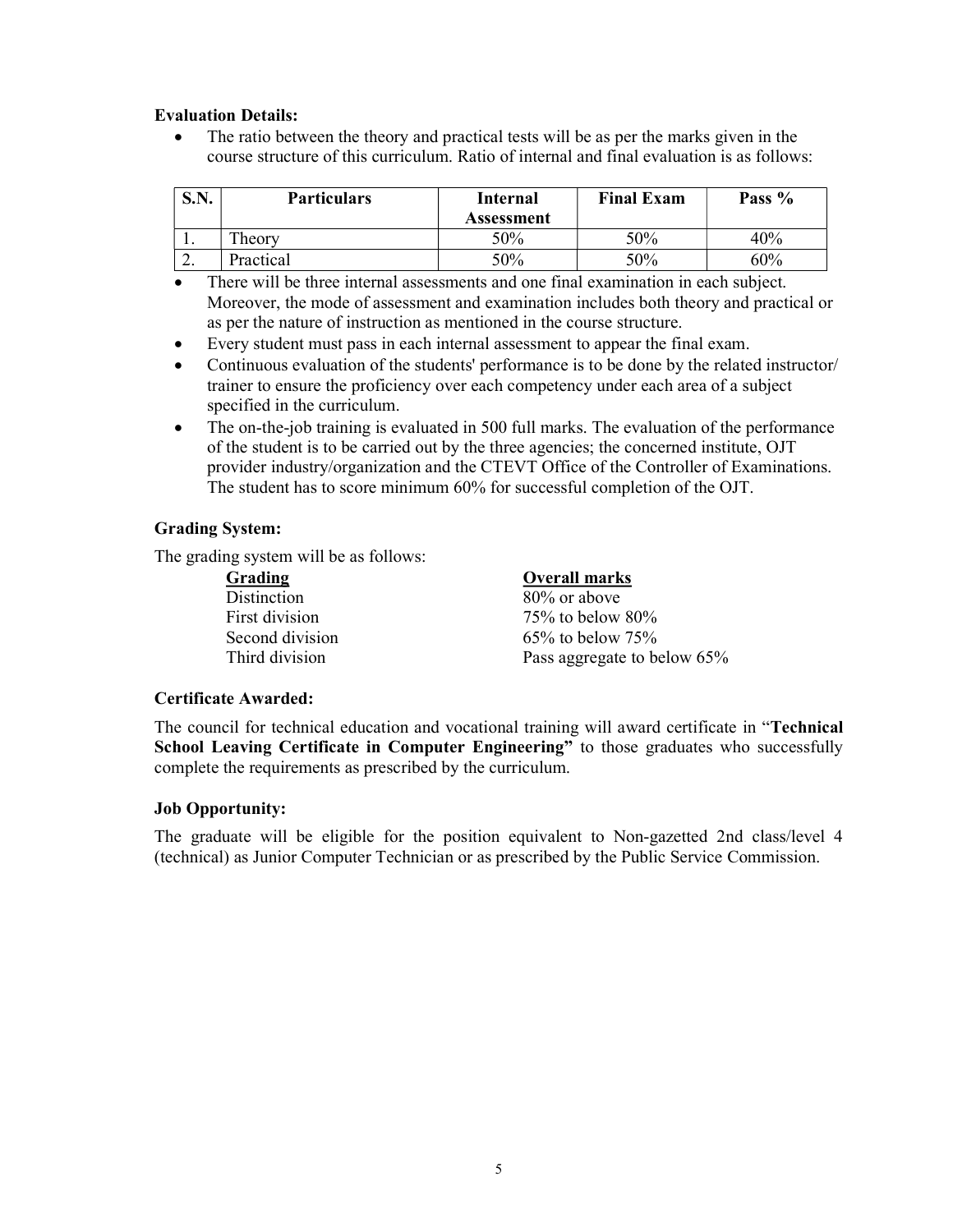## Course Structure

| S. N.          | <b>Course Title</b>                      | <b>Nature</b> | Class/         | <b>Total Class/Year</b> |           |              | <b>Full Marks</b> |           |              |
|----------------|------------------------------------------|---------------|----------------|-------------------------|-----------|--------------|-------------------|-----------|--------------|
|                |                                          |               | Week           | T                       | ${\bf P}$ | <b>Total</b> | T                 | ${\bf P}$ | <b>Total</b> |
| $\mathbf{1}$   | Fundamental of Information<br>Technology | $T+P$         | 6              | 70                      | 164       | 234          | 30                | 120       | 150          |
| $\overline{2}$ | Graphic & Web Development                | $T+P$         | 6              | 57                      | 177       | 234          | 30                | 120       | 150          |
| $\mathfrak{Z}$ | Database Management System               | $T+P$         | 6              | 62                      | 172       | 234          | 30                | 120       | 150          |
| $\overline{4}$ | <b>Computer Programming</b>              | $T+P$         | 6              | 48                      | 186       | 234          | 30                | 120       | 150          |
| 5              | Computer Hardware &<br>Networking        | $T+P$         | 6              | 44                      | 190       | 234          | 30                | 120       | 150          |
| 6              | System Analysis & Design                 | $T+P$         | $\overline{2}$ | 32                      | 46        | 78           | 20                | 30        | 50           |
| 7              | Communicative skills                     | $T+P$         | $\overline{2}$ | 23                      | 55        | 78           | 20                | 30        | 50           |
| 8              | <b>Entrepreneurship Development</b>      | $T+P$         | $\overline{2}$ | 30                      | 48        | 78           | 20                | 30        | 50           |
| 9              | <b>Electro Technology</b>                | $T+P$         | $\overline{2}$ | 25                      | 53        | 78           | 20                | 30        | 50           |
| 10             | Project Work                             | $\mathbf{P}$  | $\overline{2}$ | $\overline{0}$          | 78        | 78           | $\overline{0}$    | 50        | 50           |
|                | <b>Sub Total</b>                         |               | 40             | 391                     | 1169      | 1560         | 230               | 770       | 1000         |
|                | On the Job Training (6 Months)           |               |                |                         |           | 960          |                   |           | 500          |
|                | <b>Total</b>                             |               |                |                         |           | 2520         |                   |           | 1500         |

T: Theory

P: Practical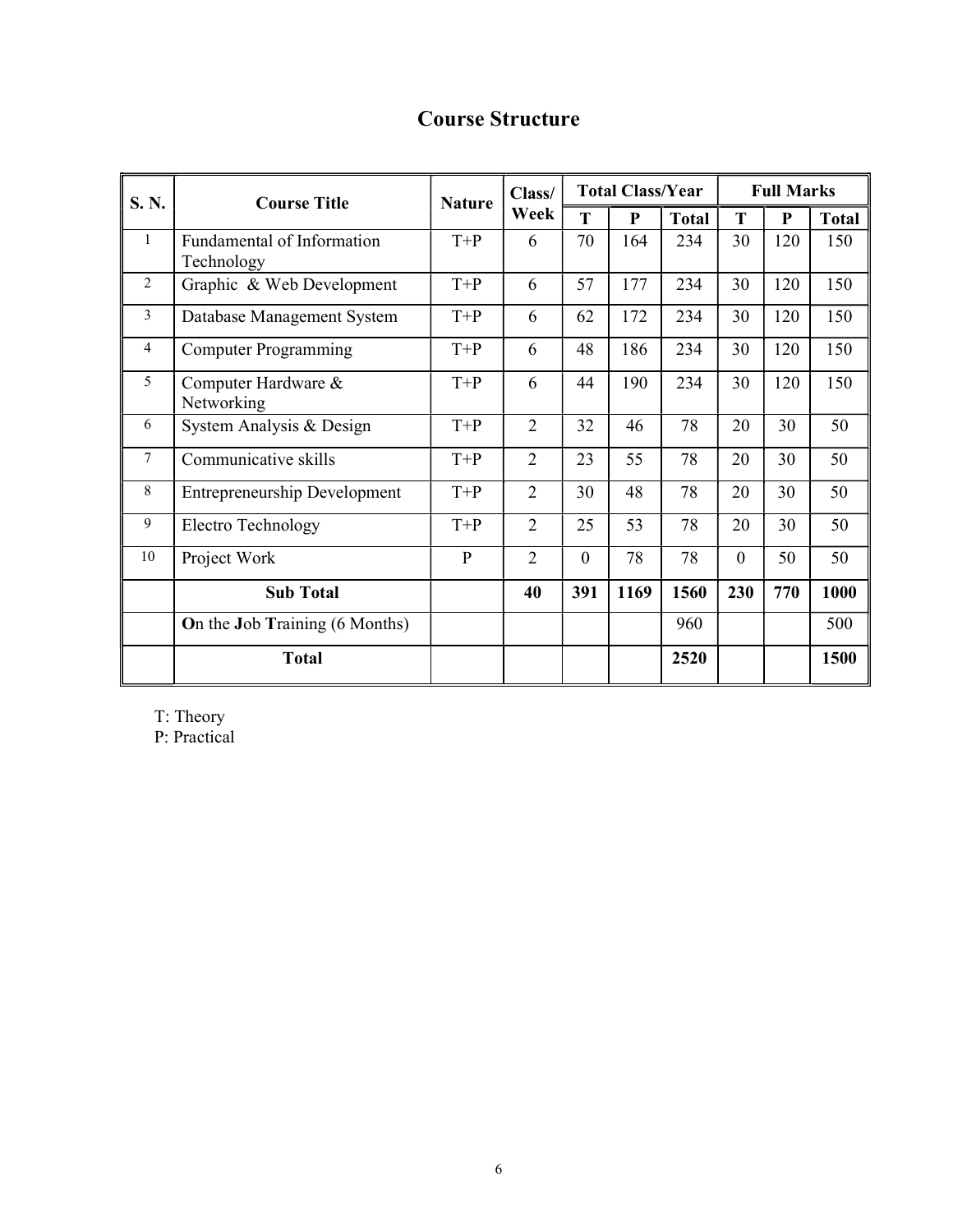### Fundamental of Information Technology

### Total: 234 hours Theory: 70 hours Practical: 164 hours

#### Course Description:

This course is designed to provide basic knowledge in information and communication technology. It intends to provide information on the history of computer, operating systems and their application and skills on word processing, spreadsheet, presentation, and email & internet program. The trainee will be introduced to the computer application and information technology.

#### Course Objectives:

At the end of this course students will be able to:

- Interact with Operating System (Microsoft Window Program)
- Prepare documents in word processing program.
- Prepare worksheets in Excel program.
- Prepare presentations in PowerPoint program.
- $\bullet$  Send & receive email.
- Browse web sites.

#### Module 1: Work in Microsoft Window program.

| S.N.           | <b>TASK</b>                   | <b>RELATED KNOWLEDGE</b>                       |                | <b>TIME</b> |              |
|----------------|-------------------------------|------------------------------------------------|----------------|-------------|--------------|
|                |                               |                                                |                | (HOURS)     |              |
|                |                               |                                                | T              | ${\bf P}$   | <b>Total</b> |
| 1              | <b>Familiarize with</b>       | Concept of information technology<br>$\bullet$ | 26             | 1           | 27           |
|                | computer system               | Importance and use of information<br>$\bullet$ |                |             |              |
|                | <b>Identify Computer</b><br>۰ | technology                                     |                |             |              |
|                | components                    | Computer                                       |                |             |              |
|                |                               | Introduction                                   |                |             |              |
|                |                               | Characteristics<br>۰                           |                |             |              |
|                |                               | History<br>٠                                   |                |             |              |
|                |                               | Use and advantage<br>٠                         |                |             |              |
|                |                               | Generation & their features                    |                |             |              |
|                |                               | Classification<br>$\bullet$                    |                |             |              |
|                |                               | Block diagram<br>٠                             |                |             |              |
|                |                               | Computer System & components<br>٠              |                |             |              |
|                |                               | Input units                                    |                |             |              |
|                |                               | Processing units                               |                |             |              |
|                |                               | Output units                                   |                |             |              |
|                |                               | Memory and storage units                       |                |             |              |
|                |                               | Computer peripherals and its functions<br>٠    |                |             |              |
|                |                               | <b>Hardware and software</b>                   |                |             |              |
|                |                               | Introduction                                   |                |             |              |
|                |                               | <b>Types</b>                                   |                |             |              |
| $\overline{2}$ | <b>Start Operating system</b> | <b>Operating system</b>                        | $\overline{2}$ | 1           | 3            |
|                | Turn on/off,<br>٠             | Introduction                                   |                |             |              |
|                | Restart                       | Function                                       |                |             |              |
|                | Hibernate                     | Types (GUI, CUI)                               |                |             |              |
|                | Log on/off                    | Introduction to MS Windows                     |                |             |              |
|                |                               | Booting and its types                          |                |             |              |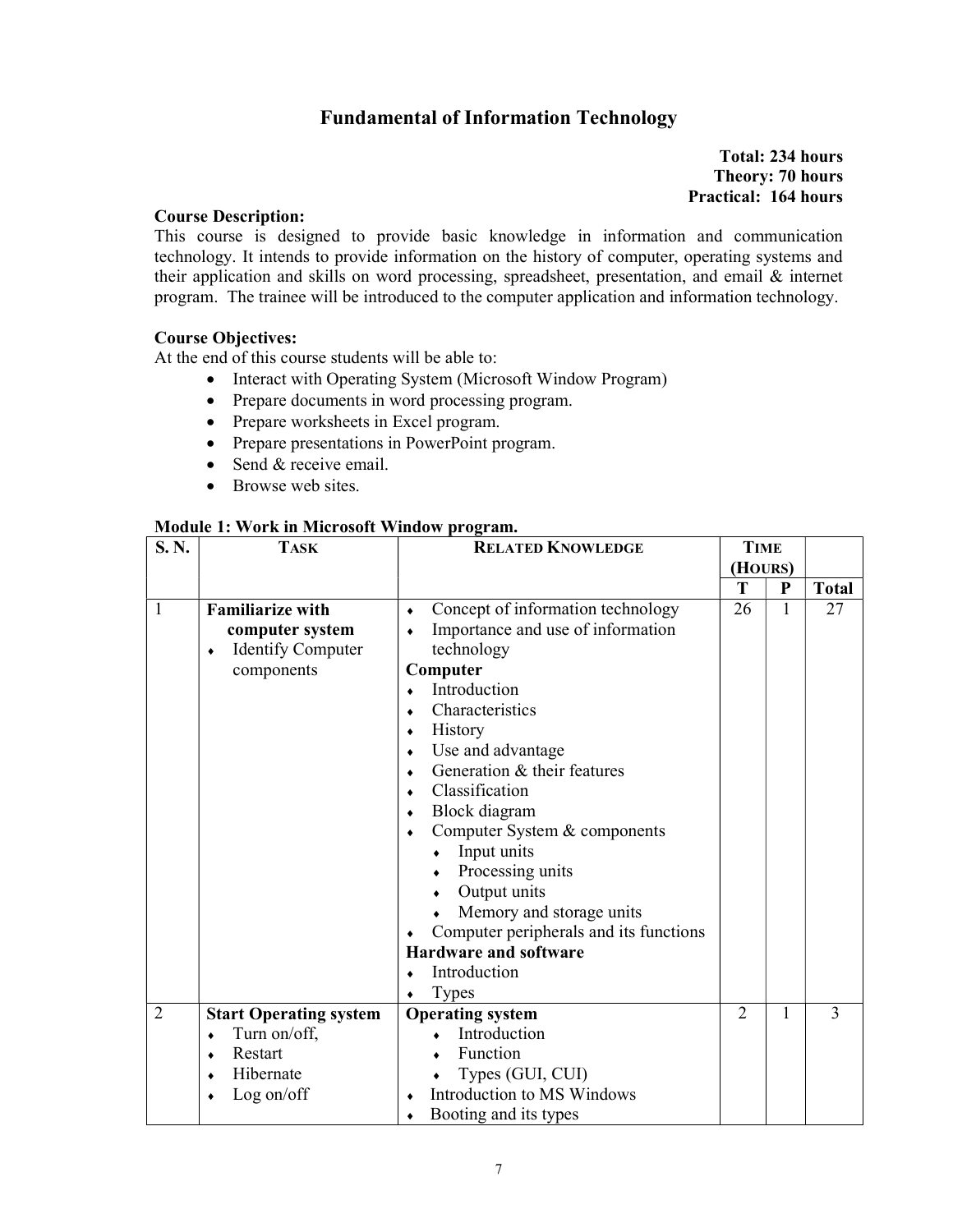| 3              | <b>Perform Typing</b><br>Identify Keyboard<br>$\bullet$<br>parts(Home row, Top<br>Row, Bottom row,<br>control/special keys,<br>Number keys &<br>Function keys<br>Practice Home Row<br>$\bullet$<br>Practice Top Row<br>۰<br>Practice Bottom Row<br>٠<br>Practice All<br>٠<br><b>Install Fonts</b><br>٠<br>Install Nepali<br>٠<br>Unicode<br>Perform Unicode<br>$\bullet$<br>setting                                                                                                                                                                                                                                                                                                                                                                                                                                                | Introduction of Keyboard parts<br>۰<br>Position of fingers<br>$\blacklozenge$<br>Typing basic<br>$\blacklozenge$<br>Nepali fonts and Unicode<br>$\bullet$ | $\frac{1}{2}$ | 12 | $12\frac{1}{2}$ |
|----------------|------------------------------------------------------------------------------------------------------------------------------------------------------------------------------------------------------------------------------------------------------------------------------------------------------------------------------------------------------------------------------------------------------------------------------------------------------------------------------------------------------------------------------------------------------------------------------------------------------------------------------------------------------------------------------------------------------------------------------------------------------------------------------------------------------------------------------------|-----------------------------------------------------------------------------------------------------------------------------------------------------------|---------------|----|-----------------|
| $\overline{4}$ | <b>Customize Desktop</b><br><b>Identify Desktop</b><br>۰<br>components<br>Adjust Taskbar<br>$\blacklozenge$<br>Adjust/Change Icon<br>۰<br>Change Wallpaper<br>٠<br>Apply screensaver<br>٠<br><b>Adjust Screen</b><br>٠<br>resolution<br>Change Screen<br>$\blacklozenge$<br>Appearance<br>Change Theme<br>۰<br>Add/Remove Gadgets<br>$\blacklozenge$<br>Add/Remove Sticky<br>٠<br>notes<br>Print Screen<br>$\bullet$<br>Capture a portion of a<br>$\blacklozenge$<br>screen (snipping<br>tools)<br>Adjust Date and Time<br>$\blacklozenge$<br>Resize windows<br>٠<br>Switch windows<br>$\bullet$<br>Arrange, view, sort<br>$\bullet$<br>windows/icon<br>Empty recycle bin<br>$\bullet$<br>Show/hide desktop<br>٠<br>Icon<br>Create program<br>$\bullet$<br>shortcut to desktop<br>Add/remove program<br>$\bullet$<br>to start menu | <b>Desktop Components</b><br>$\bullet$<br>Pixel and resolution<br>$\bullet$<br>Use of relevant shortcut keys<br>٠                                         | $\mathbf{1}$  | 6  | $\tau$          |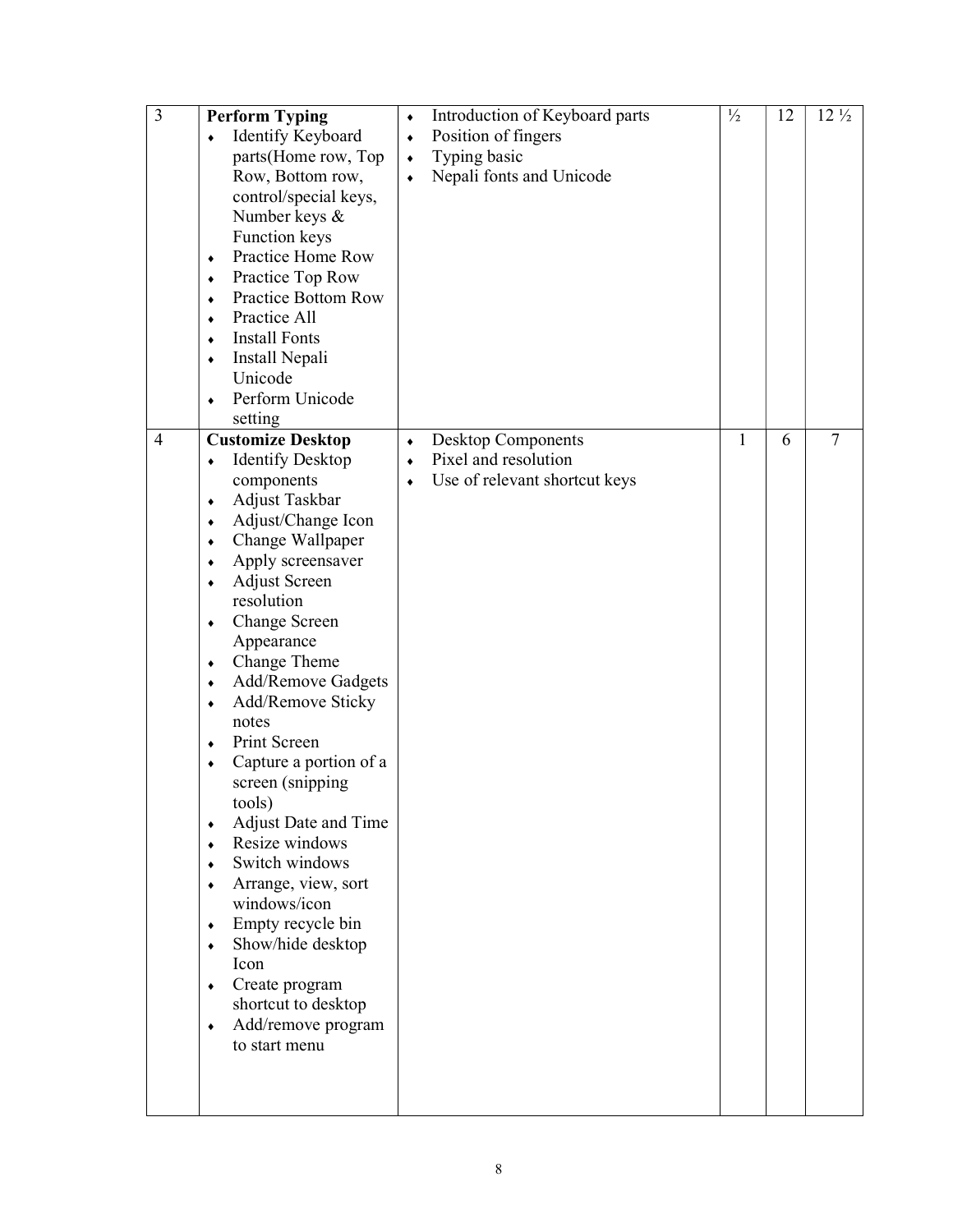| $\overline{5}$                                                                                                                     | <b>Operate Window</b>                                                                                                                                                                                                                                                                                                                                                                                                                                                                    |                                                                                              | <b>Window Applications</b>                                                                                                                                                                                                                                                | 1              | 4 | 5  |
|------------------------------------------------------------------------------------------------------------------------------------|------------------------------------------------------------------------------------------------------------------------------------------------------------------------------------------------------------------------------------------------------------------------------------------------------------------------------------------------------------------------------------------------------------------------------------------------------------------------------------------|----------------------------------------------------------------------------------------------|---------------------------------------------------------------------------------------------------------------------------------------------------------------------------------------------------------------------------------------------------------------------------|----------------|---|----|
| ٠<br>$\bullet$                                                                                                                     | <b>Applications</b><br>Apply paint<br>Use calculator<br>Use WordPad<br>Use character map<br>Apply sound recorder<br>Use Window media<br>player                                                                                                                                                                                                                                                                                                                                           | $\bullet$                                                                                    | Introduction to Paintbrush, Calculator,<br>Imaging, Notepad, WordPad, character<br>map, Multimedia, media files                                                                                                                                                           |                |   |    |
| 6<br>٠<br>$\bullet$<br>٠<br>$\bullet$<br>$\bullet$<br>$\bullet$<br>$\bullet$<br>۰<br>$\bullet$<br>٠<br>$\bullet$<br>$\bullet$<br>۰ | Work with file/ Folder<br>Create/rename/copy/<br>move/delete/restore<br>files and folders<br>Search files/folders<br>Create short cut<br>Change files and<br>folders attributes<br>Use windows<br>explorer<br>View files and folder<br>properties<br>Show/hide files and<br>folders<br>Compress folder<br>Extract files/folder<br>Handle storage<br>devices<br>Burn files and folders<br>Format drives<br>Import files from<br>scanner, removable<br>drives and camera<br>Scan for virus | $\bullet$<br>$\bullet$<br>$\bullet$<br>$\bullet$<br>$\bullet$<br>$\bullet$<br>$\bullet$<br>۰ | <b>File/Folder</b><br>Concept of files, folders and extension<br>Concept of Drive<br>Wild card character<br>Menu and sub menus<br>Concept of short cut<br>Storage devices (pen drive, memory<br>card, CD/DVD/blu-rays)<br>Resolution, DPI & Scanner<br>Use of Recycle bin | $\overline{2}$ | 8 | 10 |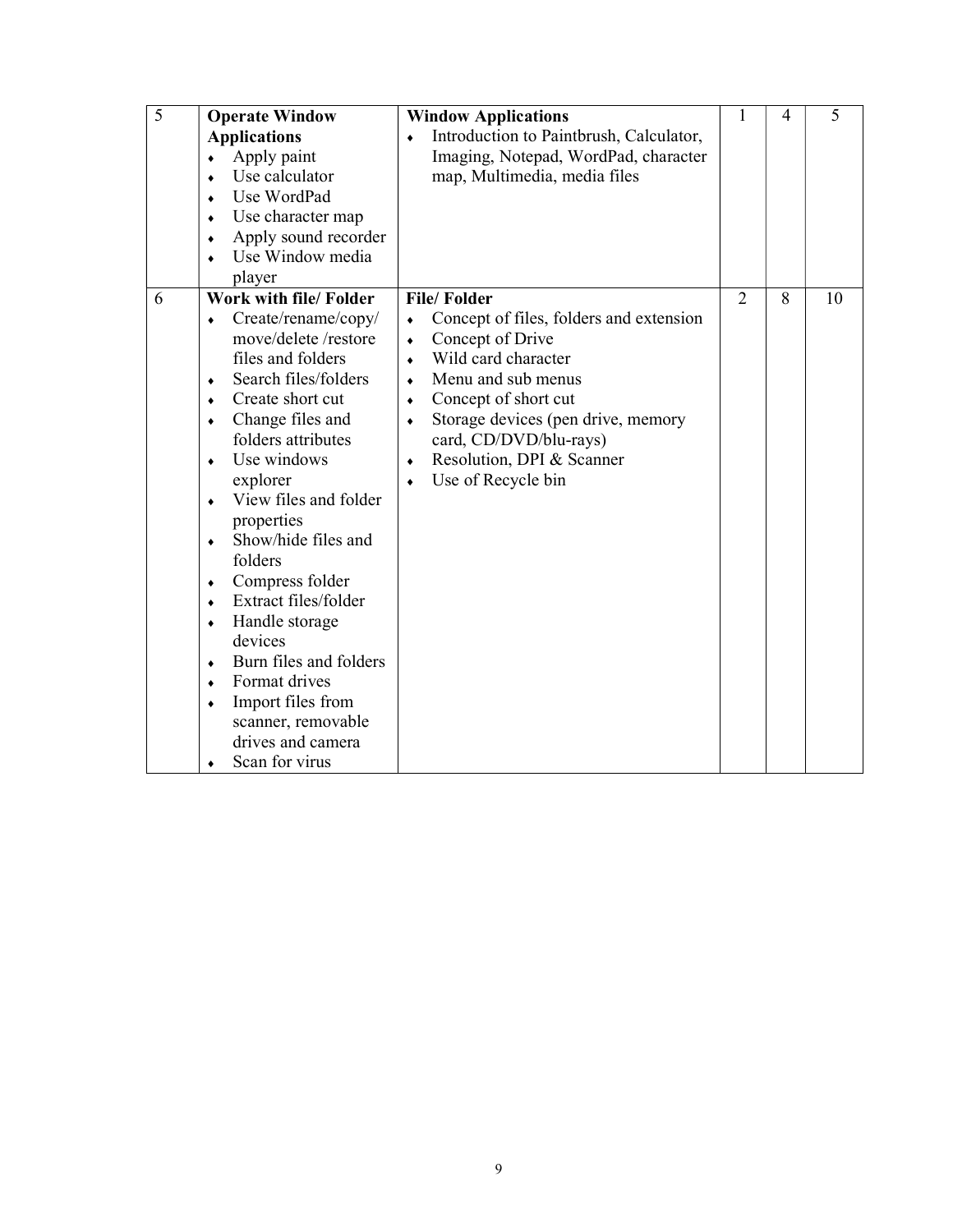| $\overline{7}$ | <b>Manipulate control</b>                                                                                                                                                                                                                                                                                                                                                                                                                                                                                                                                                                                                             | <b>Control Panel</b>                                                                                                                                                                                                                                                                                                                                                                                                                           | 1              | 2 | 3               |
|----------------|---------------------------------------------------------------------------------------------------------------------------------------------------------------------------------------------------------------------------------------------------------------------------------------------------------------------------------------------------------------------------------------------------------------------------------------------------------------------------------------------------------------------------------------------------------------------------------------------------------------------------------------|------------------------------------------------------------------------------------------------------------------------------------------------------------------------------------------------------------------------------------------------------------------------------------------------------------------------------------------------------------------------------------------------------------------------------------------------|----------------|---|-----------------|
|                | panel<br>Change control panel<br>$\bullet$<br>views<br>Apply regional<br>٠<br>setting,<br>Adjust date and time,<br>۰<br>appearance of<br>window elements<br>Apply desktop icons<br>٠<br>and effect<br>Display of colors and<br>٠<br>resolutions<br>Adjust taskbar and<br>start menu<br>Adjust keyboard,<br>mouse and sound<br>Add/remove<br>programs<br>Perform device<br>manager                                                                                                                                                                                                                                                     | Use of control panel<br>Regional setting, Date and time, Screen<br>$\blacklozenge$<br>saver, Appearance of window<br>elements, Desktop icons and effect,<br>Display of colors and resolutions, add<br>remove programs, device manager,                                                                                                                                                                                                         |                |   |                 |
| 8              | Maintain & optimize<br>computer<br>Perform disk clean up<br>Perform disk<br>٠<br>defragment<br>Repair hard disk<br>۰<br>errors<br>Adjust power option<br>Update windows<br>٠<br>Adjust firewall<br>٠<br>Clear temporary files<br>and cookies<br>Schedule task<br>Modify startup<br>program<br>Perform scan<br>$\bullet$<br>Remove/quarantine<br>$\bullet$<br>infected files<br>Update virus database<br>Adjust option for<br>٠<br>scanning<br>Setup parental control<br>۰<br>Create user account<br>٠<br>Remove user account<br>Change user account<br>properties<br>Apply security,<br>$\bullet$<br>permission and group<br>policies | Maintain & optimize computer<br>Introduction to system tools<br>Importance of windows update and<br>$\bullet$<br>firewall<br>Computer Virus<br>Introduction<br><b>Types</b><br>Effects<br>Virus Spread<br>Computer antivirus and its types<br>$\blacklozenge$<br>Virus protection<br>$\blacklozenge$<br>User account and its types<br>$\bullet$<br>Security, permission and group policies<br>٠<br>Importance of backup<br>Use of task manager | $2\frac{1}{2}$ | 8 | $10\frac{1}{2}$ |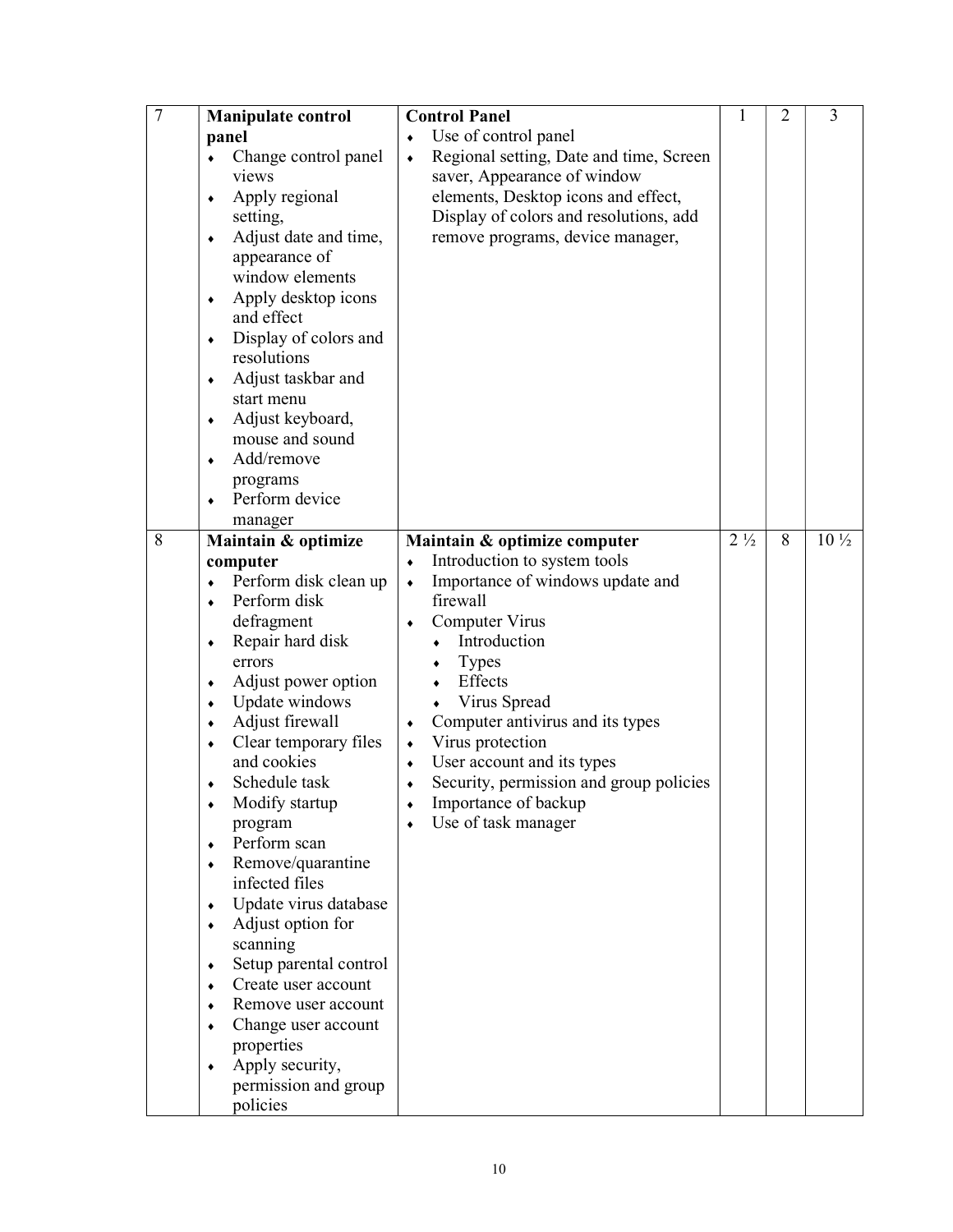| restore point<br>manger | Create/restore system<br>Adjust windows task<br>Use help and support |    |    |    |
|-------------------------|----------------------------------------------------------------------|----|----|----|
|                         | Sub-Total                                                            | 36 | 42 | 78 |

### Module 2: Operate Word Processing Program

|              | <b>TASK</b>                                                                                                                                                                                                                                                                                                                                                                                                                                                                                                                                                                                                                                                                                                                                                                                                                                                                                                                            |                                                       | <b>RELATED KNOWLEDGE</b>                                                                                                                                                 |                |                | <b>TIME (HOURS)</b> |
|--------------|----------------------------------------------------------------------------------------------------------------------------------------------------------------------------------------------------------------------------------------------------------------------------------------------------------------------------------------------------------------------------------------------------------------------------------------------------------------------------------------------------------------------------------------------------------------------------------------------------------------------------------------------------------------------------------------------------------------------------------------------------------------------------------------------------------------------------------------------------------------------------------------------------------------------------------------|-------------------------------------------------------|--------------------------------------------------------------------------------------------------------------------------------------------------------------------------|----------------|----------------|---------------------|
| S.N.         |                                                                                                                                                                                                                                                                                                                                                                                                                                                                                                                                                                                                                                                                                                                                                                                                                                                                                                                                        |                                                       |                                                                                                                                                                          | T              | ${\bf P}$      | <b>Total</b>        |
| $\mathbf{1}$ | Prepare document file<br>Identify Ms Word components<br><b>Start Ms Word</b><br>$\bullet$<br><b>Create Document</b><br>۰<br>Open Document<br>٠<br><b>Save Document</b><br>۰<br><b>Close Document</b><br>$\bullet$<br>Store document in different<br>$\bullet$<br>locations and different file type<br>using Save As.<br><b>Protect Document</b><br>$\bullet$<br>Exit Ms Word                                                                                                                                                                                                                                                                                                                                                                                                                                                                                                                                                           | $\bullet$<br>$\bullet$<br>$\bullet$<br>۰<br>$\bullet$ | Introduction to word<br>processing<br>Introduction to Ms-Word<br>and its components<br>Default extension and<br>location<br>Template<br>Use of relevant shortcut<br>keys | $2\frac{1}{2}$ | $\overline{2}$ | $4\frac{1}{2}$      |
| 2.           | Work with text, paragraph,<br>graphics, charts, objects and<br>documents<br>Select, move, delete,<br>٠<br>text/paragraph/objects<br>Cut, copy, paste, undo and redo<br>$\blacklozenge$<br>options<br>Use clipboard<br>۰<br>Change font, font size, font color,<br>$\bullet$<br>font style, effects, underline style<br>Change alignment, adjust<br>$\blacklozenge$<br>character spacing, change case,<br>create drop cap<br>Adjust spacing, find & replace<br>$\blacklozenge$<br>text/formatting, check spelling &<br>grammar, apply indention, use tab<br>setting, bullets and numbering,<br>symbols, format painter, clear<br>formatting, apply word count, use<br>thesaurus<br>Add and format picture, clipart,<br>shapes, smart art, chart, text box<br>and word art<br>Crop picture, adjust size, rotate<br>$\blacklozenge$<br>picture, insert, caption, insert<br>file/object, equation<br>Arrange position and text<br>wrapping | $\bullet$<br>٠                                        | Concept of text, paragraph,<br>graphics, charts, objects in<br>documents<br>Use of relevant shortcut<br>keys                                                             | $\overline{2}$ | 9              | 11                  |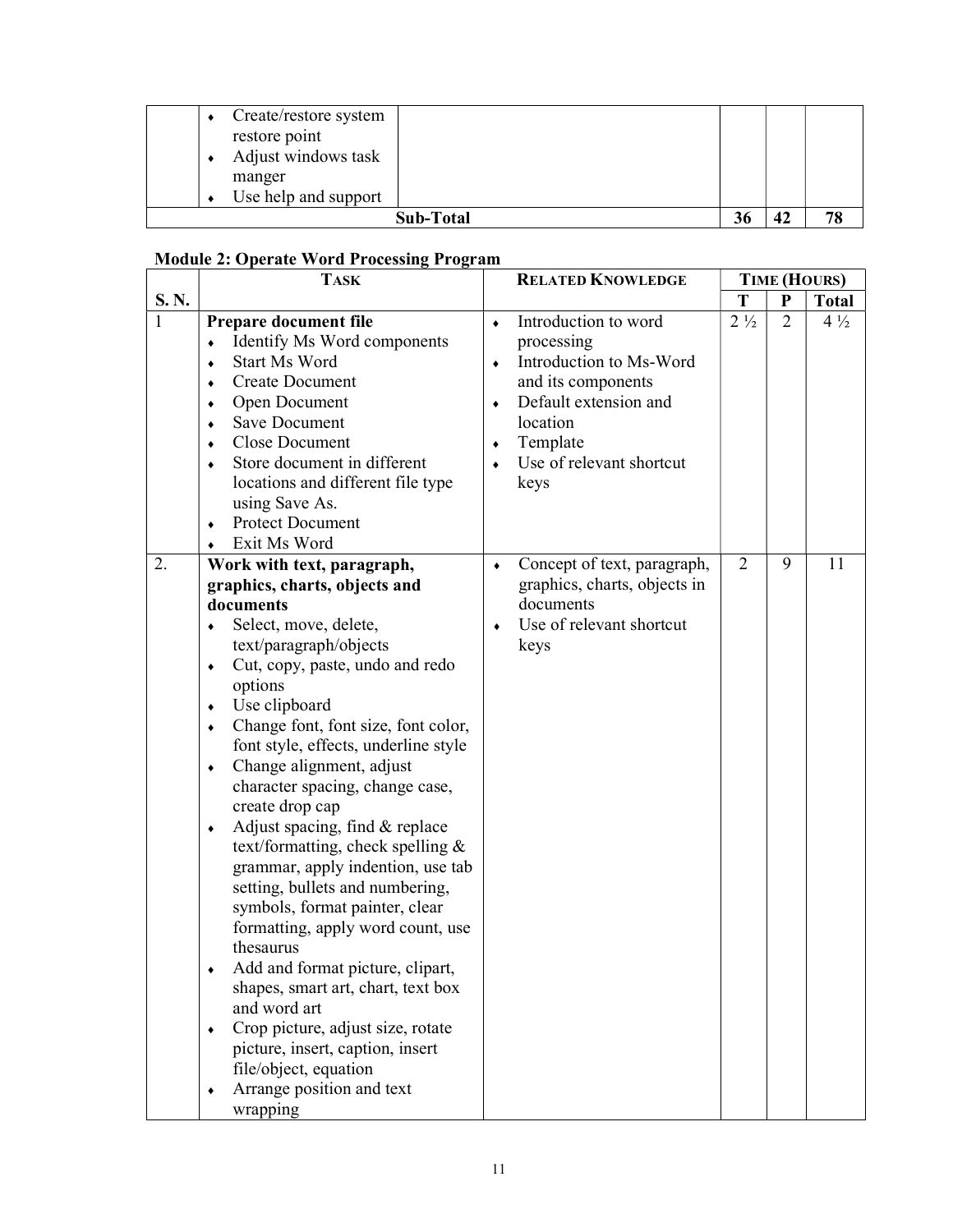| $\overline{3}$ . | <b>Format document</b><br>Setup/change page margin<br>٠<br>Select paper size & orientation,<br>٠<br>apply/remove background<br>Create bookmark<br>$\bullet$<br>Insert page breaks, section break,<br>٠<br>page number, headers and footers<br>Insert hyperlink, footnote,<br>۰<br>endnote, table of contents,<br>reference<br>Apply track change<br>٠<br>Compare document<br>٠<br>Create mail merge<br>$\bullet$<br>Record macro                                                                                  | $\blacklozenge$<br>$\bullet$<br>$\blacklozenge$<br>$\blacklozenge$<br>$\bullet$ | Bookmark, Page breaks,<br>footnote, endnote<br>Table of Contents, cross<br>reference<br>Use of mail merge<br>Track change and record<br>macro<br>Use of relevant shortcut<br>keys | $\overline{2}$ | 12             | 14             |
|------------------|-------------------------------------------------------------------------------------------------------------------------------------------------------------------------------------------------------------------------------------------------------------------------------------------------------------------------------------------------------------------------------------------------------------------------------------------------------------------------------------------------------------------|---------------------------------------------------------------------------------|-----------------------------------------------------------------------------------------------------------------------------------------------------------------------------------|----------------|----------------|----------------|
| $\overline{4}$ . | <b>Work with table</b><br>Create table, draw table<br>٠<br>Insert cell/row/column<br>٠<br>Delete Cell/Row/Column/Table<br>٠<br>Merge Cell, Split Cell or table<br>٠<br>Apply auto fit table<br>٠<br>Distribute rows/column evenly<br>Adjust Cell/Row/Column<br>٠<br>Apply Borders and shading<br>٠<br>Choose text direction & align text<br>٠<br>Show/hide gridlines<br>٠<br>Convert text to table or vice versa<br>$\bullet$<br>Sort the contents of a table<br>٠<br>Repeat table headings<br>٠<br>Apply formula | $\bullet$<br>$\bullet$                                                          | Concept of cell, row,<br>column, table and its<br>properties<br>Use of relevant shortcut<br>keys                                                                                  | $1\frac{1}{2}$ | 6              | $7\frac{1}{2}$ |
| 5                | <b>View document</b><br>Apply/remove outline view<br>٠<br>Apply/Remove print layout view<br>٠<br>Show/Hide rulers and thumbnails<br>Zoom documents<br>Arrange window<br>٠<br>Split window<br>Remove split                                                                                                                                                                                                                                                                                                         | $\bullet$<br>$\bullet$                                                          | Use of different view and<br>windows<br>Use of relevant shortcut<br>keys                                                                                                          | $\frac{1}{2}$  | $\overline{2}$ | $2\frac{1}{2}$ |
| 6.               | <b>Print document</b><br>Preview document<br>$\bullet$<br>Print Document (All, current<br>٠<br>page, Pages, selected text, Even<br>page, odd page & no of copies)<br>Adjust print properties/preference                                                                                                                                                                                                                                                                                                           | $\bullet$<br>٠                                                                  | Printer and printer<br>properties<br>Use of relevant shortcut<br>keys                                                                                                             | $\frac{1}{2}$  | $\overline{2}$ | $2\frac{1}{2}$ |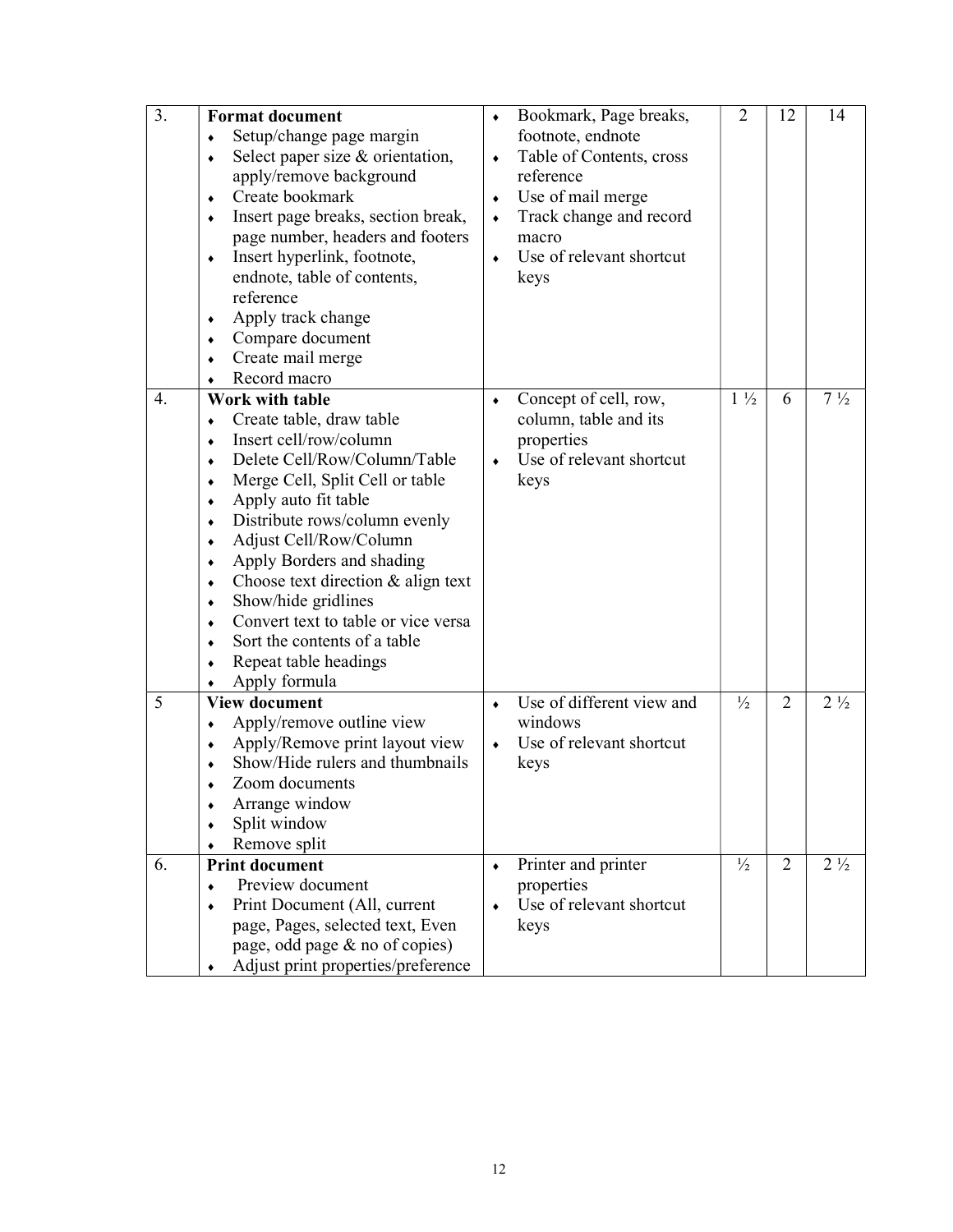|   | <b>Customize Ms-Word</b>       | Use of word option |    |    |    |
|---|--------------------------------|--------------------|----|----|----|
|   | Customize Quick Access toolbar |                    |    |    |    |
|   | Move Quick Access toolbar      |                    |    |    |    |
|   | Hide/unhide the ribbon         |                    |    |    |    |
|   | Set the default font           |                    |    |    |    |
|   | Change Autocorrect option      |                    |    |    |    |
|   | Change Default save location   |                    |    |    |    |
|   | Customize commands and         |                    |    |    |    |
|   | keyboard shortcuts             |                    |    |    |    |
|   | Add Add-Ins                    |                    |    |    |    |
|   | Apply word option              |                    |    |    |    |
| 8 | Project Work                   |                    |    | 5  |    |
|   | Sub-Total                      |                    | 10 | 40 | 50 |

### Module 3: Work in MS EXCEL Program

|        | <b>TASK</b>                                                                                                                                                                                                                                                                                                                                                                                                                                                         | <b>RELATED KNOWLEDGE</b>                                                                                                                                                                                                                       | <b>TIME (HOURS)</b> |                |                |
|--------|---------------------------------------------------------------------------------------------------------------------------------------------------------------------------------------------------------------------------------------------------------------------------------------------------------------------------------------------------------------------------------------------------------------------------------------------------------------------|------------------------------------------------------------------------------------------------------------------------------------------------------------------------------------------------------------------------------------------------|---------------------|----------------|----------------|
| S. No. |                                                                                                                                                                                                                                                                                                                                                                                                                                                                     |                                                                                                                                                                                                                                                | T                   | P              | <b>TOTAL</b>   |
| 1.     | <b>Familiarize with Excel</b><br>environment<br><b>Identify Ms Excel</b><br>٠<br>components<br><b>Start Ms Excel</b><br>٠<br>Exit Ms Excel<br>$\bullet$<br>Create Workbook<br>Open Workbook<br>٠<br>Save/As Workbook<br>۰<br>Close Workbook<br>٠<br>Protect Workbook                                                                                                                                                                                                | Introduction to<br>$\bullet$<br>Spreadsheet program<br>Introduction to excel<br>$\bullet$<br>and its component<br>Introduction to<br>$\bullet$<br>workbook, default<br>extension and location<br>Use of relevant shortcut<br>$\bullet$<br>keys | 1                   | $\overline{2}$ | 3              |
| 2.     | Format workbook/<br>spread sheet<br>Cut, Copy, Paste,<br>Paste special,<br>Deleting, Clearing<br>data and cells.<br>Inserting cells, rows<br>and columns<br>Use clipboard<br>٠<br>Inserting, moving,<br>$\bullet$<br>coping, coloring,<br>deleting, renaming<br>worksheets<br>Insert cell, row,<br>$\bullet$<br>column<br>Show/hide<br>٠<br>row/column/sheet<br>Adjust column/row<br>$\bullet$<br>Format cell (number<br>۰<br>format, alignment,<br>fonts, border & | Introduction to cell, row,<br>٠<br>column, worksheet<br>Paste and paste special<br>٠<br>Advantage of protecting<br>٠<br>cells/sheet/workbook<br>Use of relevant shortcut<br>keys                                                               | 1                   | 6              | $\overline{7}$ |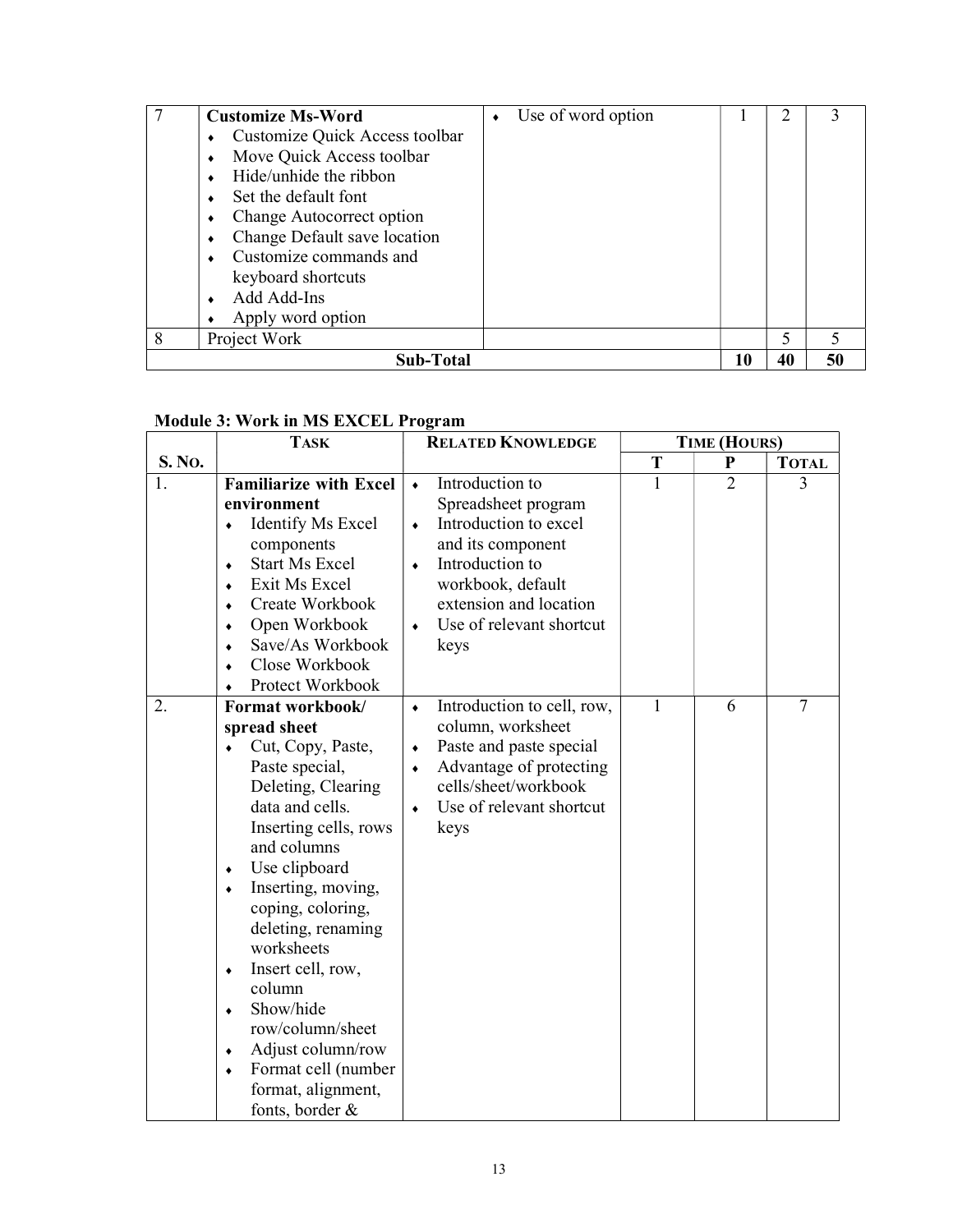|                  | shading, fill),<br>lock/protect<br>cell/worksheet,<br>clear formats<br>Find and replace,<br>٠<br>merge cell<br>Apply cell styles,<br>٠                                                                                                                                                                                                                                                                                                     |                                               |                                                                                                                                                                                                                                                          |              |                |    |
|------------------|--------------------------------------------------------------------------------------------------------------------------------------------------------------------------------------------------------------------------------------------------------------------------------------------------------------------------------------------------------------------------------------------------------------------------------------------|-----------------------------------------------|----------------------------------------------------------------------------------------------------------------------------------------------------------------------------------------------------------------------------------------------------------|--------------|----------------|----|
| 3.               | table format<br>Manipulate data<br>Fill data<br>Apply flash fill<br>٠<br>Sort data<br>۰<br>Filter data including<br>۰<br>advance filter<br>Apply data<br>٠<br>validation<br>Apply conditional<br>۰<br>formatting<br>Subtotal,<br>٠<br>group/ungroup data,<br>Remove duplication<br>٠<br>Pivot table, chart<br>۰<br>Record macro<br>٠<br>Consolidate data<br>٠<br>Use what if analysis<br>۰<br>Apply add-ins<br>٠<br>Get external data<br>٠ | $\bullet$<br>$\bullet$<br>٠<br>۰<br>$\bullet$ | Use of Filter<br>Introduction to data<br>validation & conditional<br>formatting<br>Use of data validation &<br>conditional formatting<br>Pivot table, chart and<br>macro<br>Data consolidate and<br>what if analysis<br>Use of relevant shortcut<br>keys | 3            | 8              | 11 |
| $\overline{4}$ . | <b>View workbook</b><br>Apply/remove<br>٠<br>workbook views<br>Show/hide grid<br>۰<br>lines, formula bar,<br>heading<br>Zoom worksheet<br>Arrange, split<br>window, freeze<br>panes                                                                                                                                                                                                                                                        | $\bullet$                                     | Use of Different<br>workbook views                                                                                                                                                                                                                       | 1            | $\overline{2}$ | 3  |
| 5.               | Setup page layout and<br>print workbook<br><b>Worksheet Preview</b><br>and zoom, Page<br>orientation and<br>scale, Headers and<br>Footers, Margins,<br>Page breaks<br>Repeat row/column<br>٠<br>heading<br>Set/clear print area<br>۰<br>Printing all or<br>selected parts of a                                                                                                                                                             | $\blacklozenge$                               | Printer and printer driver                                                                                                                                                                                                                               | $\mathbf{1}$ | $\overline{2}$ | 3  |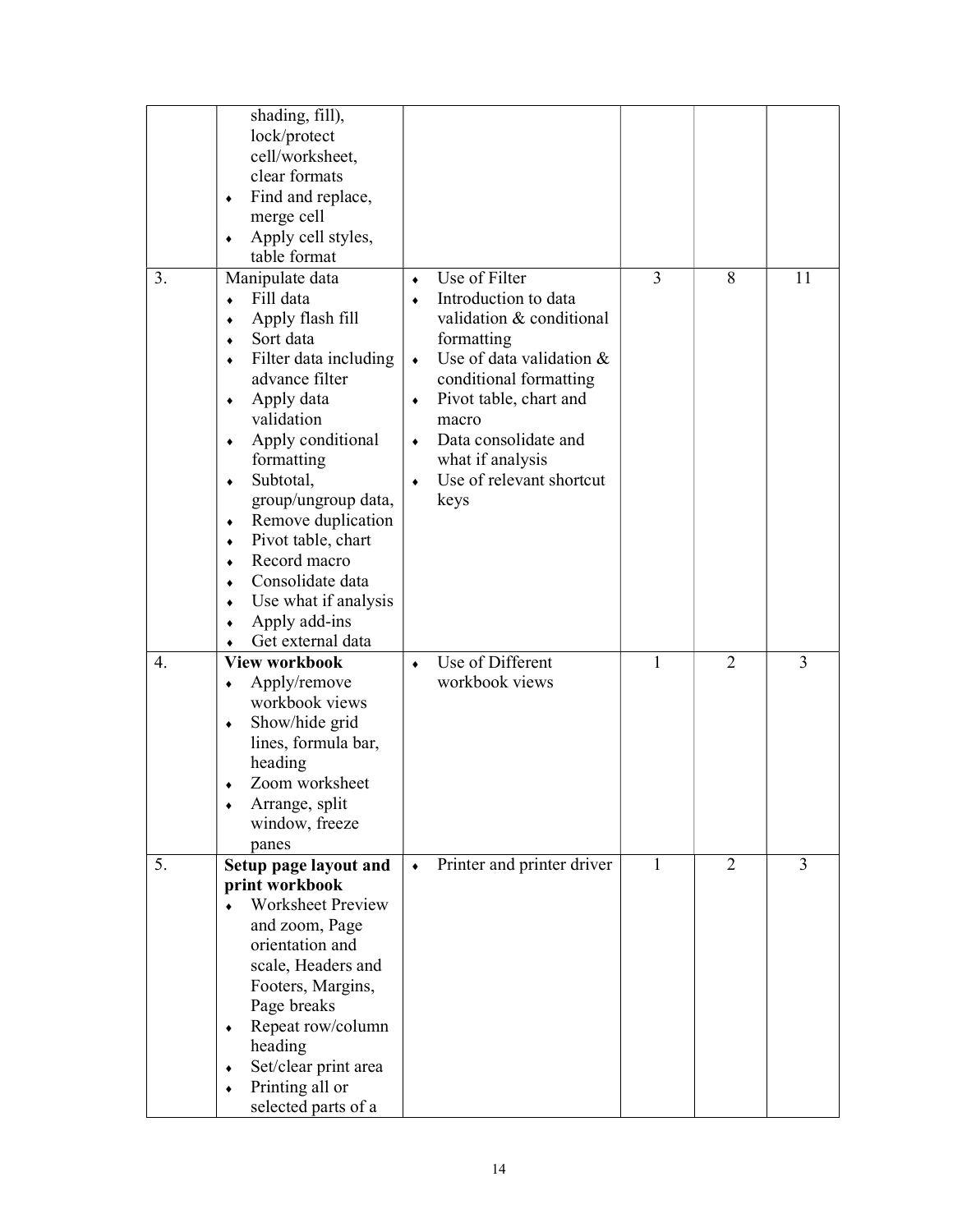|    | worksheet<br>Adjust print<br>٠                                                                                                                                                                                                                                                                                                                                                                                                                |                                                                                                                                                                                                                                                                                                                                                                                                                                                                                                                                                                      |                |                |                 |
|----|-----------------------------------------------------------------------------------------------------------------------------------------------------------------------------------------------------------------------------------------------------------------------------------------------------------------------------------------------------------------------------------------------------------------------------------------------|----------------------------------------------------------------------------------------------------------------------------------------------------------------------------------------------------------------------------------------------------------------------------------------------------------------------------------------------------------------------------------------------------------------------------------------------------------------------------------------------------------------------------------------------------------------------|----------------|----------------|-----------------|
|    | properties                                                                                                                                                                                                                                                                                                                                                                                                                                    |                                                                                                                                                                                                                                                                                                                                                                                                                                                                                                                                                                      |                |                |                 |
| 6. | Work with formula<br>and function<br>Apply<br>$\bullet$<br>function/formula<br>Insert Date & time<br>٠<br>Apply Sum,<br>٠<br>Product, Average,<br>Maximum,<br>Minimum, Rank,<br>Division, Subtract,<br>Power)<br>Concatenate<br>$\bullet$<br>Text/String<br>Count Data<br>٠<br>Apply Lower,<br>٠<br>Upper & Proper<br>Function<br>Apply IF and nested<br>٠<br>IF function<br>Simple text, math<br>۰<br>and lookup function<br>Apply name<br>٠ | Introduction to formula<br>$\bullet$<br>Types of<br>۰<br>formula/functions (Text,<br>Date/Time, lookup,<br>mathematical, logical,<br>financial, statically etc)<br>Worksheet links and<br>$\blacklozenge$<br>hyperlinks<br>Define operators<br>٠<br>Types of operators<br>$\bullet$<br>(Arithmetic,<br>comparison, reference)<br>Logical function (AND,<br>٠<br>OR)<br>Use of parentheses and<br>٠<br>IF condition<br>Relative, mixed and<br>$\bullet$<br>absolute reference<br>Use of name<br>$\bullet$<br>Error Type<br>٠<br>Use of relevant shortcut<br>٠<br>keys | $2\frac{1}{2}$ | 11             | $11\frac{1}{2}$ |
| 7. | <b>Present data</b><br>Create charts<br>۰<br>Modify charts<br>٠<br>Insert chart title,<br>٠<br>data table legends<br>Chart<br>Show/hide axis,<br>٠<br>grid lines<br>Format plot area<br>٠<br>Draw and modify<br>٠<br>shapes and insert a<br>3D object                                                                                                                                                                                         | Use of Charts<br>۰<br>Types of Charts<br>٠                                                                                                                                                                                                                                                                                                                                                                                                                                                                                                                           | $\frac{1}{2}$  | $\overline{4}$ | $4\frac{1}{2}$  |
| 8. | Project Work                                                                                                                                                                                                                                                                                                                                                                                                                                  |                                                                                                                                                                                                                                                                                                                                                                                                                                                                                                                                                                      |                | 5              | 5               |
|    | <b>Sub-Total</b>                                                                                                                                                                                                                                                                                                                                                                                                                              |                                                                                                                                                                                                                                                                                                                                                                                                                                                                                                                                                                      | 10             | 40             | 50              |

### Module 4: Work in MS Power Point Program.

|               | <b>TASK</b>             | <b>RELATED KNOWLEDGE</b> | <b>TIME (HOURS)</b> |  |                |
|---------------|-------------------------|--------------------------|---------------------|--|----------------|
| <b>S. No.</b> |                         |                          |                     |  | <b>TOTAL</b>   |
|               | <b>Familiarize with</b> | Introduction to          | $1\frac{1}{2}$      |  | $3\frac{1}{2}$ |
|               | <b>PowerPoint</b>       | presentation program     |                     |  |                |
|               | environment             | Introduction to Ms       |                     |  |                |
|               | Identify Ms             | PowerPoint and its       |                     |  |                |
|               | PowerPoint              | component                |                     |  |                |
|               | Component               | Default extension and    |                     |  |                |
|               | Start Ms                | location                 |                     |  |                |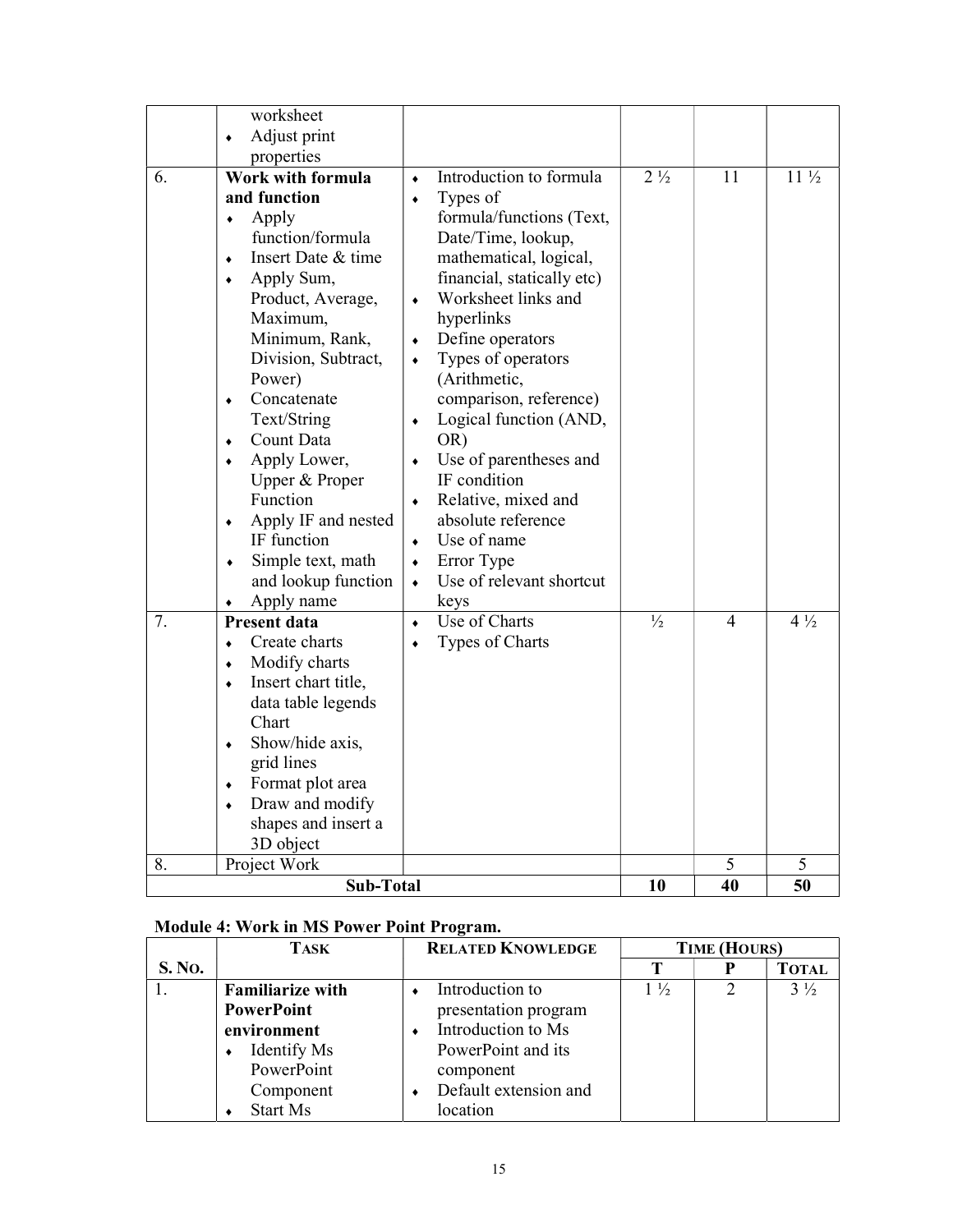| PowerPoint<br>Different file types<br>٠                                                                |  |
|--------------------------------------------------------------------------------------------------------|--|
| Exit Ms PowerPoint<br>۰                                                                                |  |
| <b>Create Presentation</b><br>$\bullet$                                                                |  |
| Open Presentation<br>٠                                                                                 |  |
| <b>Save Presentation</b><br>$\bullet$                                                                  |  |
| <b>Close Presentation</b><br>٠                                                                         |  |
| <b>Protect Presentation</b><br>۰                                                                       |  |
| <b>Publish Presentation</b><br>۰                                                                       |  |
| Format slide and<br>$1\frac{1}{2}$<br>$5\frac{1}{2}$<br>2.<br>Themes, Effects &<br>4<br>$\bullet$      |  |
| presentation<br>Template                                                                               |  |
| Header & Footer<br>Insert Slide                                                                        |  |
| ٠<br>Remove Slide<br>Define master slide                                                               |  |
| ۰<br>۰                                                                                                 |  |
| Duplicate Slide<br>Use of master slide<br>$\bullet$<br>$\bullet$                                       |  |
| Use of relevant shortcut<br>Apply/Modify<br>۰                                                          |  |
| Themes (Fonts,<br>keys                                                                                 |  |
| Color, Effects)                                                                                        |  |
| Format Background<br>٠                                                                                 |  |
| Show/Hide<br>۰                                                                                         |  |
| Background                                                                                             |  |
| graphics                                                                                               |  |
| Add/Remove<br>۰                                                                                        |  |
| Header & Footer                                                                                        |  |
| Insert Slide no, Date<br>۰                                                                             |  |
| & Time                                                                                                 |  |
| Insert Hyperlink<br>۰                                                                                  |  |
| Select Slide<br>۰                                                                                      |  |
| Orientation                                                                                            |  |
| <b>Apply Template</b>                                                                                  |  |
| <b>Apply Master Slides</b>                                                                             |  |
| $\overline{2}$<br>3<br>3.<br>Concept of clipart, chart,<br>1<br><b>Add/Modify Objects</b><br>$\bullet$ |  |
| Add picture, clipart,<br>smart art, word art,<br>٠                                                     |  |
| action button, sound and<br>shapes, illustration,                                                      |  |
| movie<br>tables, smart art,                                                                            |  |
| chart, text box,<br>Use of relevant shortcut                                                           |  |
| word art, action<br>keys                                                                               |  |
| button, photo                                                                                          |  |
| album, Sound and                                                                                       |  |
| video (Movie)                                                                                          |  |
| Format illustration,<br>$\bullet$                                                                      |  |
| picture, clipart,                                                                                      |  |
| shapes, tables, smart                                                                                  |  |
|                                                                                                        |  |
|                                                                                                        |  |
| art, chart, text box,                                                                                  |  |
| word art, action                                                                                       |  |
| button, Sound and                                                                                      |  |
| video (Movie)                                                                                          |  |
| Adjust Brightness,<br>٠                                                                                |  |
| Contrast & Color                                                                                       |  |
| Crop Picture/Clipart<br>۰<br><b>Adjust Size</b>                                                        |  |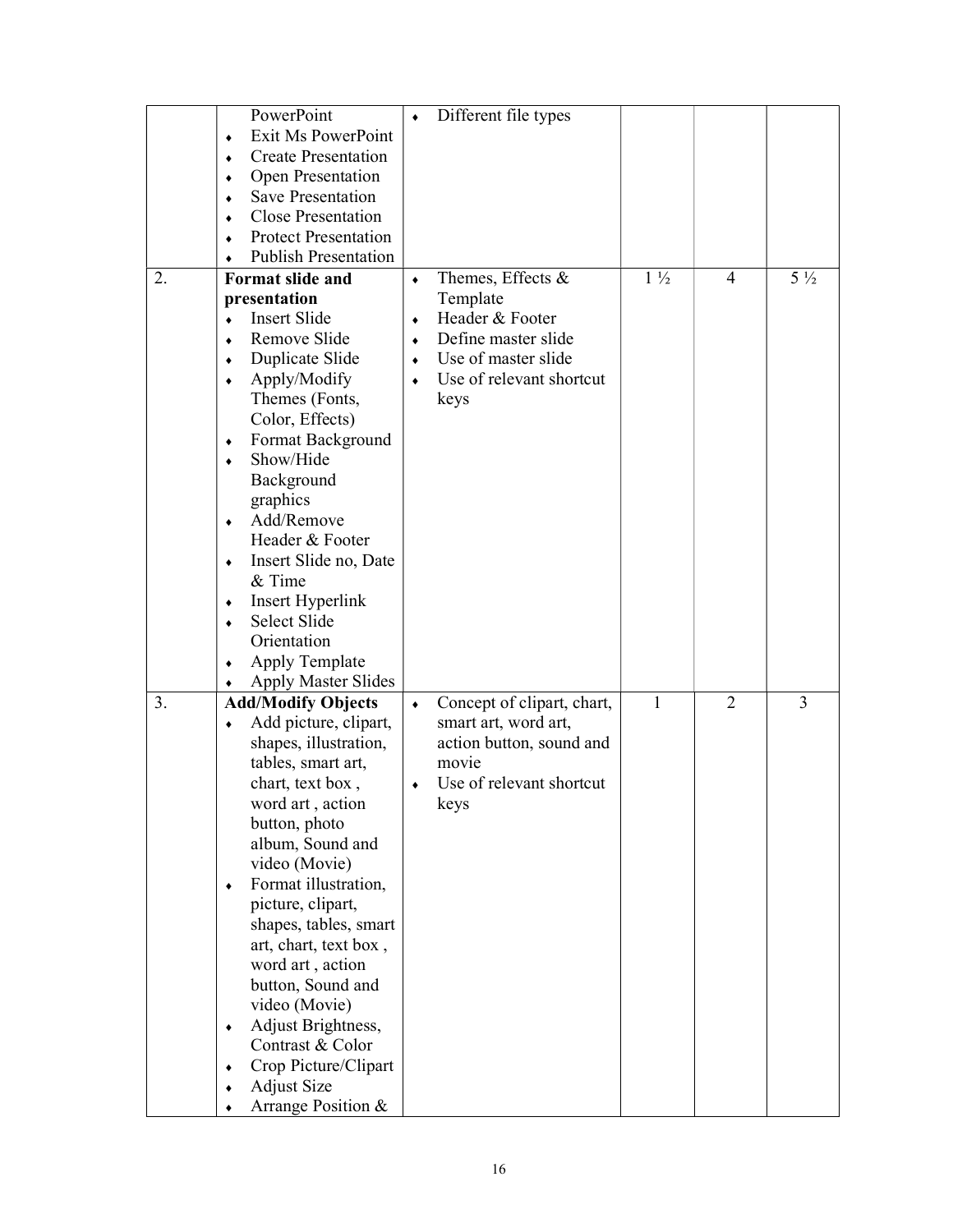|    | text wrapping<br>Rotate<br>$\bullet$<br>Picture/Clipart                                                                                                                                                                                                                                                                                                                                                                                                                                                                                        |                                                                                                                |               |                |                |
|----|------------------------------------------------------------------------------------------------------------------------------------------------------------------------------------------------------------------------------------------------------------------------------------------------------------------------------------------------------------------------------------------------------------------------------------------------------------------------------------------------------------------------------------------------|----------------------------------------------------------------------------------------------------------------|---------------|----------------|----------------|
|    | Insert caption<br>$\blacklozenge$<br>Insert file/object,<br>$\bullet$<br>symbols                                                                                                                                                                                                                                                                                                                                                                                                                                                               |                                                                                                                |               |                |                |
| 4. | <b>Apply Animation</b><br><b>Effects</b><br>Apply Custom<br>$\bullet$<br>Animation<br>(Entrance,<br>Emphasis, Exit &<br>Motion Path)<br>Remove/Modify<br>$\blacklozenge$<br><b>Animation Effects</b><br><b>Adjust Animation</b><br>۰<br>(Start, Property &<br>Speed)<br><b>Adjust Effect</b><br>$\blacklozenge$<br>Option, Timing &<br>Text animation<br>Apply Slide<br>$\bullet$<br>Transitions<br>Remove/Modify<br>$\blacklozenge$<br><b>Slide Transitions</b><br><b>Adjust Transition</b><br>$\bullet$<br>Sound, Speed,<br>Manual/Automatic | Use of animation<br>٠<br>Use of slide transition<br>$\bullet$<br>Use of relevant shortcut<br>$\bullet$<br>keys | $\frac{1}{2}$ | 4              | $4\frac{1}{2}$ |
| 5. | <b>Perform slide show</b><br>Show presentation<br>۰<br>from beginning<br>Show presentation<br>$\bullet$<br>from current slide<br>Show/Hide Slide<br>Perform Slide setup                                                                                                                                                                                                                                                                                                                                                                        | Slideshow<br>$\bullet$<br>Use of relevant shortcut<br>$\bullet$<br>keys                                        | $\frac{1}{2}$ | $\overline{2}$ | $2\frac{1}{2}$ |
| 6. | <b>View presentation</b><br>Apply/remove<br>$\bullet$                                                                                                                                                                                                                                                                                                                                                                                                                                                                                          | Use of Different views<br>$\bullet$<br>Use of macros<br>$\bullet$                                              | $\frac{1}{2}$ |                | $1\frac{1}{2}$ |
|    | Presentation views<br>(Normal, Slide<br>sorter, Slide Master,<br>Note pages,<br>Handout)<br>Show/Hide grid<br>۰<br>lines, Zoom<br>Presentation, fit to<br>window<br>Apply Color, Gray<br>$\blacklozenge$<br>scale & Pure Black<br>& white to<br>presentation                                                                                                                                                                                                                                                                                   | Use of relevant shortcut<br>$\bullet$<br>keys                                                                  |               |                |                |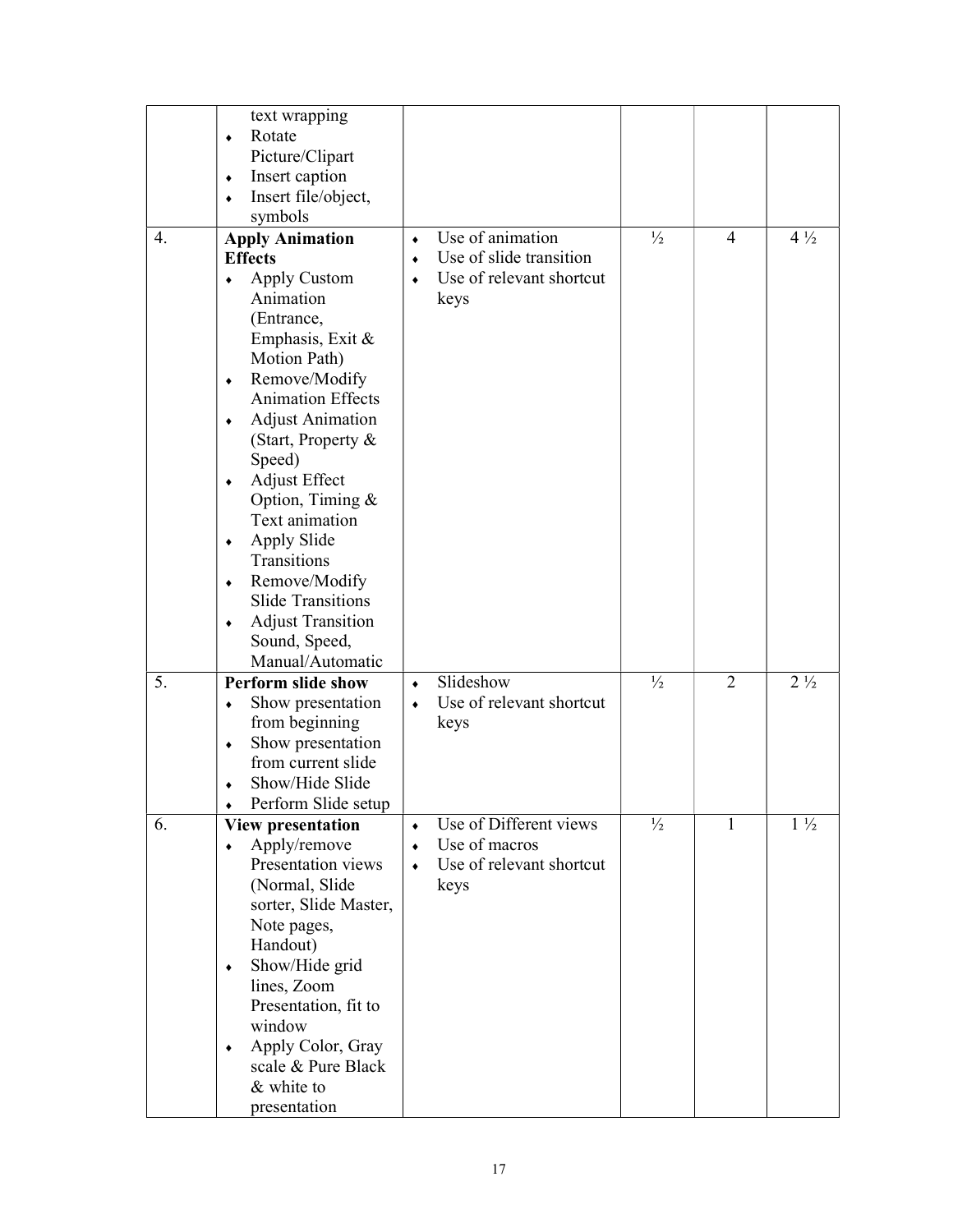|    | <b>Sub-Total</b>          |                          |               | 22                          | 28             |
|----|---------------------------|--------------------------|---------------|-----------------------------|----------------|
| 11 | <b>Project Work</b>       |                          |               | 5                           |                |
|    | <b>Notes</b>              |                          |               |                             |                |
|    | Print Handout &           |                          |               |                             |                |
|    | copies                    |                          |               |                             |                |
|    | Slides $&$ no of          |                          |               |                             |                |
|    | (Current Slide,           |                          |               |                             |                |
|    | <b>Print Presentation</b> |                          |               |                             |                |
|    | Presentation              | keys                     |               |                             |                |
|    | Preview                   | Use of relevant shortcut |               |                             |                |
| 7. | <b>Print presentation</b> | Printer                  | $\frac{1}{2}$ | $\mathcal{D}_{\mathcal{L}}$ | $2\frac{1}{2}$ |
|    | Add/Run macros            |                          |               |                             |                |
|    | Split window              |                          |               |                             |                |
|    | Arrange window            |                          |               |                             |                |

### Module 5: Work in Email and Internet Browse Program

| S. No. | <b>TASK</b>                                                                                                                                                                                                                                                                      | <b>RELATED KNOWLEDGE</b>                                                                                                                                                                                                                                                                                                                                                                                                                                                                                                                                                                    | <b>TIME (HOURS)</b> |                |              |
|--------|----------------------------------------------------------------------------------------------------------------------------------------------------------------------------------------------------------------------------------------------------------------------------------|---------------------------------------------------------------------------------------------------------------------------------------------------------------------------------------------------------------------------------------------------------------------------------------------------------------------------------------------------------------------------------------------------------------------------------------------------------------------------------------------------------------------------------------------------------------------------------------------|---------------------|----------------|--------------|
|        |                                                                                                                                                                                                                                                                                  |                                                                                                                                                                                                                                                                                                                                                                                                                                                                                                                                                                                             | T                   | $\mathbf P$    | <b>TOTAL</b> |
| 1.     | Familiarize with Email<br>/ Internet / Intranet<br><b>Check Internet</b><br>Connection<br>Open web browser<br>$\bullet$<br>Adjust web browser<br>$\bullet$<br>Open/browse<br>$\bullet$<br>website<br>Search information<br>$\bullet$<br>on the web<br>Clear history<br>$\bullet$ | Define Internet<br>$\bullet$<br>Advantages/use of<br>Internet<br><b>Internet Service</b><br>$\bullet$<br>Provider<br>Internet connection type<br>$\blacklozenge$<br>Components required<br>٠<br>for internet connection<br>Services provided by<br>۰<br>internet<br>Define Web Site<br>٠<br>Use of Website.<br>$\bullet$<br>Brief knowledge of<br>۰<br>home page, web page,<br>web browser, WWW,<br>HTTP, URL, FTP,<br>TCP/IP, Firewall and<br>domain name.<br>Search engine, searching<br>٠<br>techniques<br>Clear history<br>٠<br>Useful websites<br>including social network<br>websites | 3                   | 3              | 6            |
| 2.     | Send / Receive E-mails<br>Create new email<br>$\bullet$<br>account<br>Compose mail<br>$\bullet$<br>Send email<br>$\bullet$<br>Attach a file<br>$\bullet$<br>Reply email<br>Forward email                                                                                         | Define email<br>$\bullet$<br>Advantages/use of<br>٠<br>email.<br>Free email service<br>٠<br>Compose, Inbox, attach<br>٠<br>files, Sent item, Trash,<br>Reply, Forward, CC,<br>BCC.                                                                                                                                                                                                                                                                                                                                                                                                          | $\overline{2}$      | $\overline{7}$ | 9            |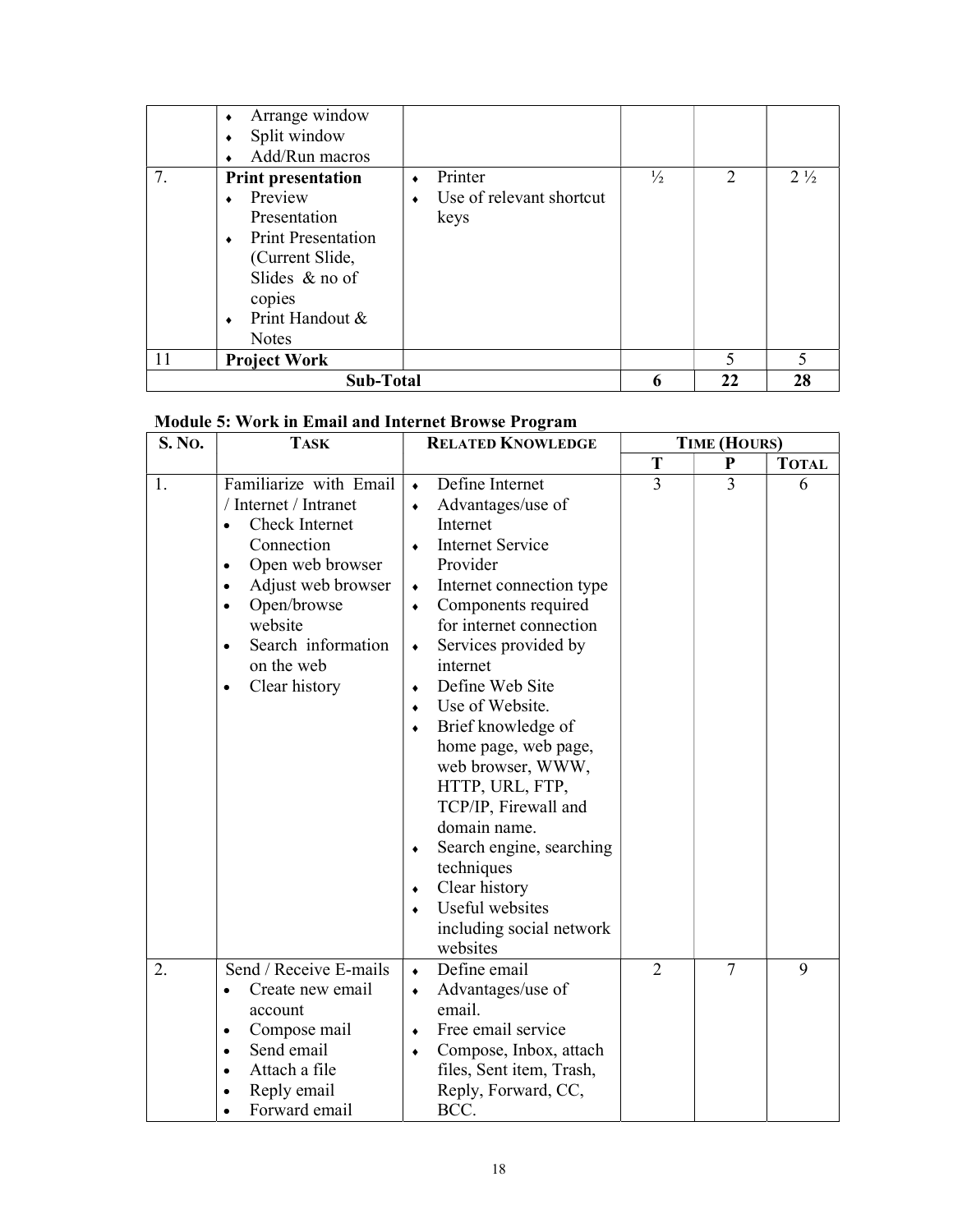| 3. | Delete email<br>$\bullet$<br>Manage/use address<br>$\bullet$<br>book<br>Print email<br>Change password<br><b>Familiarize with</b><br>Outlook<br>Open Outlook<br>Identify outlook<br>components<br>Configure outlook<br>$\bullet$<br>express<br>Compose mail<br>٠<br>Send email<br>Attach a file<br>$\bullet$<br>Reply email<br>٠<br>Forward email<br>$\bullet$<br>Delete email<br>$\bullet$ | Address book<br>۰<br>SPAM, Junk mail<br>۰<br>Concept of compressing<br>۰<br>files/folders<br>Concept of Outlook<br>٠<br><b>Express</b><br>Use of POP, SMTP,<br>٠<br><b>IMAP</b> | 1             | 6              | 7              |
|----|---------------------------------------------------------------------------------------------------------------------------------------------------------------------------------------------------------------------------------------------------------------------------------------------------------------------------------------------------------------------------------------------|---------------------------------------------------------------------------------------------------------------------------------------------------------------------------------|---------------|----------------|----------------|
|    | Manage/use address<br>$\bullet$<br>book<br>Print email<br>$\bullet$<br>Backup contact and<br>٠<br>email                                                                                                                                                                                                                                                                                     |                                                                                                                                                                                 |               |                |                |
| 3. | Download<br>۰<br>necessary<br>information/softwar<br>e from the net                                                                                                                                                                                                                                                                                                                         | Concept of upload and<br>$\blacklozenge$<br>download<br>Download accelerator,<br>٠<br>Concept of freeware,<br>shareware<br>File sharing sites<br>٠                              | $\frac{1}{2}$ | $\overline{2}$ | $2\frac{1}{2}$ |
| 4. | Use Instant<br>۰<br>Messaging Service<br>(MS)<br>Share information<br>through social<br>networking sites                                                                                                                                                                                                                                                                                    | Useful websites<br>۰<br>including social<br>networking sites, IMS,<br>video conference<br>Concept of firewall<br>٠                                                              | $\frac{1}{2}$ | 1              | $1\frac{1}{2}$ |
| 5. | Scan email<br>٠<br>Protect computer<br>from virus and<br>spywares                                                                                                                                                                                                                                                                                                                           | Computer virus and<br>۰<br>spywares<br>Safe internet browsing<br>٠<br>Simple defending ways<br>of computer virus when<br>using internet/Email,<br>internet security             | 1             | 1              | 2              |
|    | <b>Sub-Total</b>                                                                                                                                                                                                                                                                                                                                                                            |                                                                                                                                                                                 | 8             | 20             | 28             |

### References:

- Alexis Leon & Mathews Leon (2009). Fundamentals of Information Technology, 2/e. New Delhi. Vikas Publishing House
- Sinha, P. K., & Sinha, P. (2007). Computer fundamentals: concepts, systems & applications. New Delhi: BPB Publications.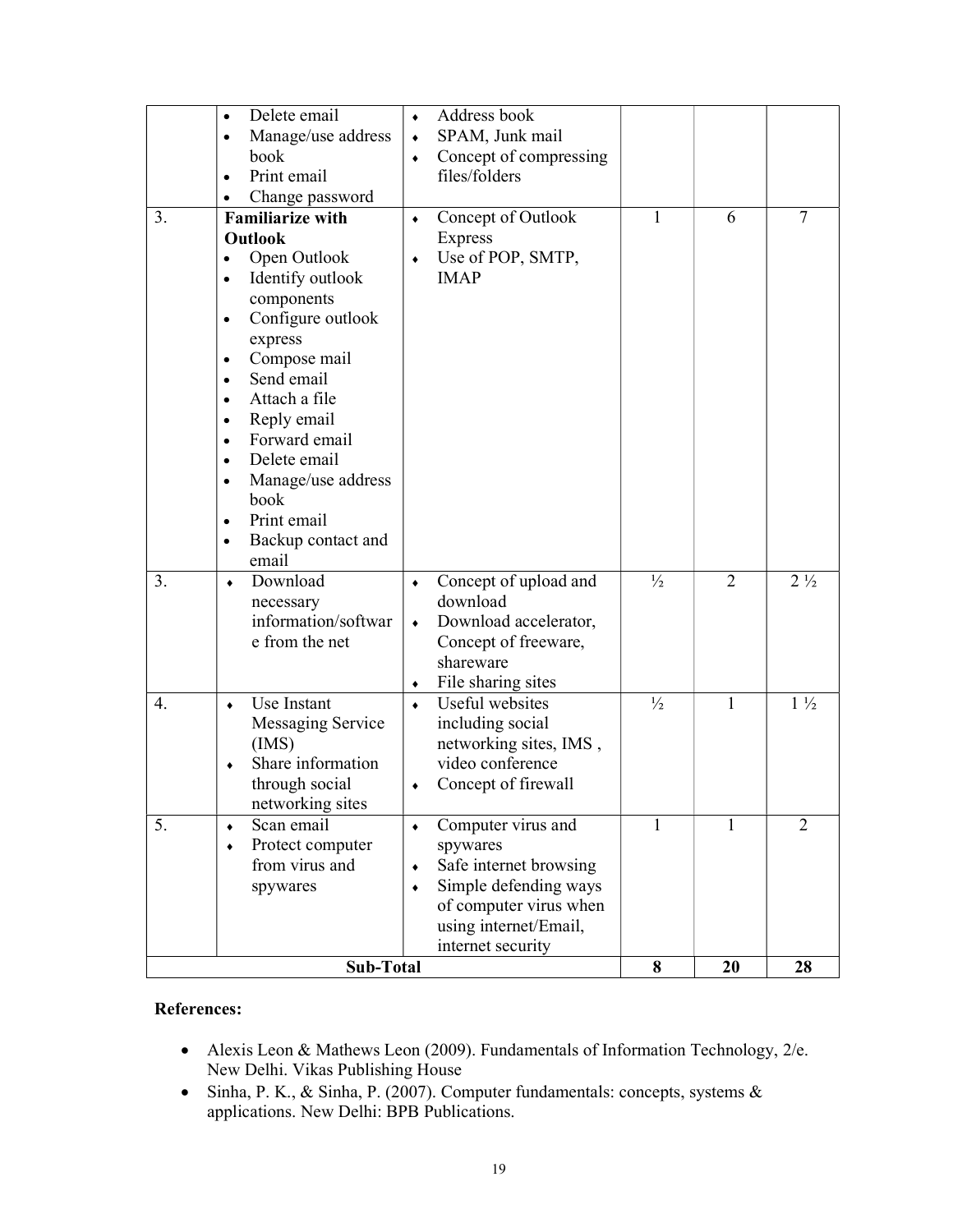- Norton, P. (2006). Peter Norton's computing fundamentals. Boston, Mass: McGraw-Hill Technology Education.
- V. Rajaraman, NeeharikaAdabala (2014).Fundamentals of Computers 6th Edition. New Delhi: PHI
- Cox, J., Lambert, J., & Frye, C. (2011). Microsoft Office Professional 2010 step by step. Redmond, Wash: Microsoft.
- Melton, B. (Ed.). (2013). Microsoft Office Professional 2013. Sebastopol, Calif: O'Reilly Media.
- Microsoft Office Professional 2013, Eastern Economic Edition, Tata McGraw-Hill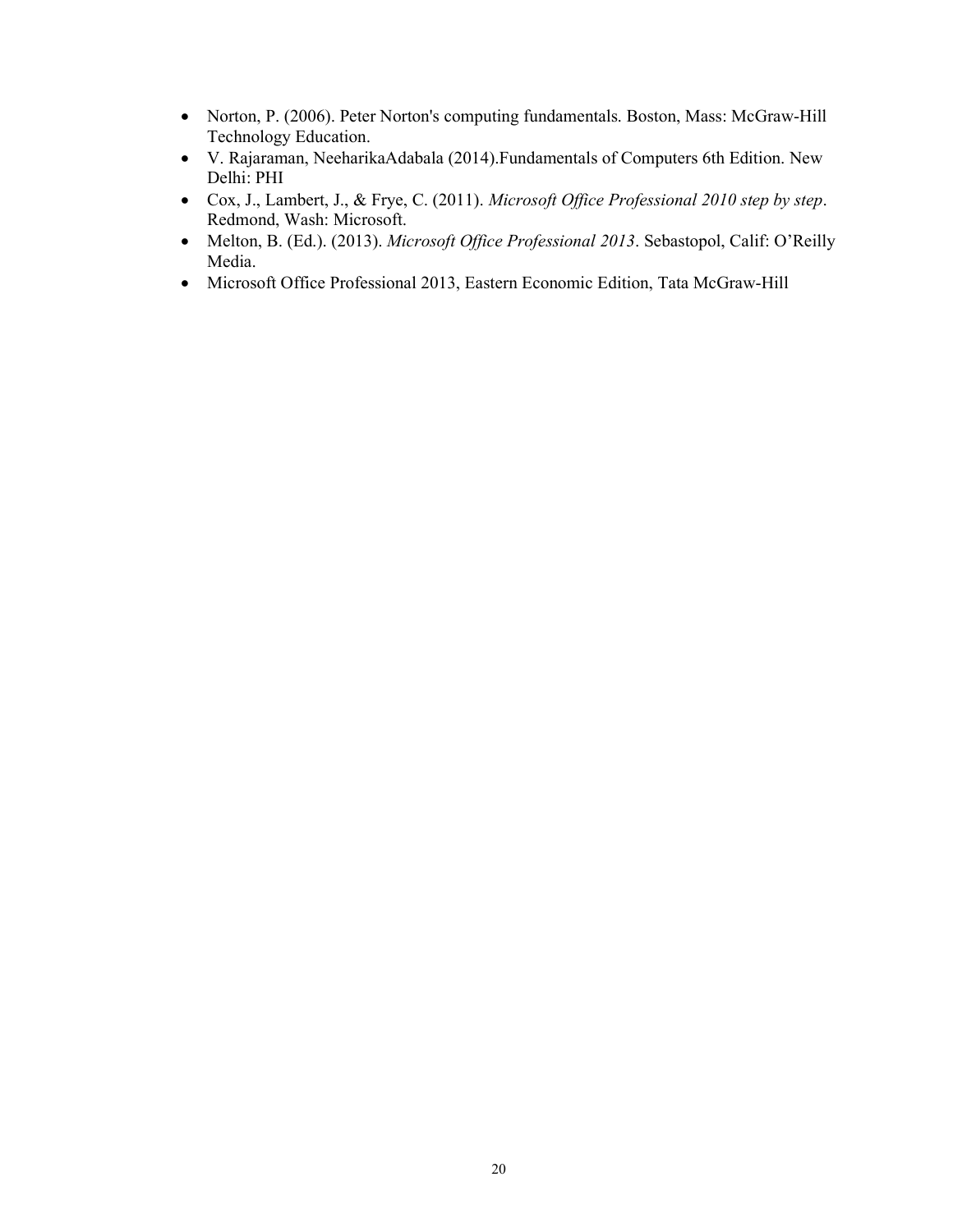### Graphic & Web Development

Total: 234 hours Theory: 57 hours Practical: 177 hours

#### Course Description:

This course is designed to provide the basic knowledge in graphic design and web development. It intends to provide knowledge and skills on InDesign, Photoshop, Flash, HTML, Dreamweaver and PHP. The trainee will be introduced to the different application related to the graphics design and web development.

### Course Objectives:

At the end of this course students will be able to:

- Perform in InDesign Program.
- Design in Photoshop Program.
- Perform in Flash Program.
- Design and develop webs in different tools and application (HTML, Dreamweaver & PHP).

#### Module 1: Work in InDesign Program.

| S.               | <b>TASK</b>                                                                                                                                                                                                | <b>RELATED KNOWLEDGE</b>     |                          |               |                | <b>TIME (IN HOURS)</b> |
|------------------|------------------------------------------------------------------------------------------------------------------------------------------------------------------------------------------------------------|------------------------------|--------------------------|---------------|----------------|------------------------|
| N.               |                                                                                                                                                                                                            |                              |                          | T             | P              | <b>TOTAL</b>           |
| 1.               | Familiarize InDesign<br>Open a new document, columns,<br>۰<br>save a document and print in<br>InDesign                                                                                                     | $\bullet$                    | Introduction to InDesign | $\mathbf{1}$  | 1              | $\overline{2}$         |
| 2.               | Place Text/Graphics<br>Use Graphics                                                                                                                                                                        | $\bullet$                    | Types of Graphic images  | $\mathbf{1}$  | 1              | $\overline{2}$         |
| 3.               | Handle toolbox<br>Use Pointer, Square box, Moving<br>a box, Sizing a box, Round edged<br>box, Circle, Oval, Crop, Text tool<br>and Blocking a text                                                         | Concept of Crop<br>$\bullet$ |                          | $\frac{1}{2}$ | $\overline{2}$ | $2\frac{1}{2}$         |
| $\overline{4}$ . | Handle Page Menu<br>View document, find a page,<br>Insert a page and deleting a page                                                                                                                       |                              |                          |               | 1              | 1                      |
| 5.               | Handle Text Attributes<br>Select Fonts and make Super/<br>$\bullet$<br>Subscript and Hyphenation<br>Adjust Type width, Style,<br>٠<br>Specifications<br>Add words to the dictionary<br>٠<br>Lead and Track | Fonts                        |                          | $\frac{1}{2}$ | $\overline{2}$ | $2\frac{1}{2}$         |
| 6.               | Handle Paragraph Attributes<br>Perform Justification, Alignment,<br>٠<br>Force Justify, Tab, Indent,<br>Hanging                                                                                            |                              |                          |               | 1              | 1                      |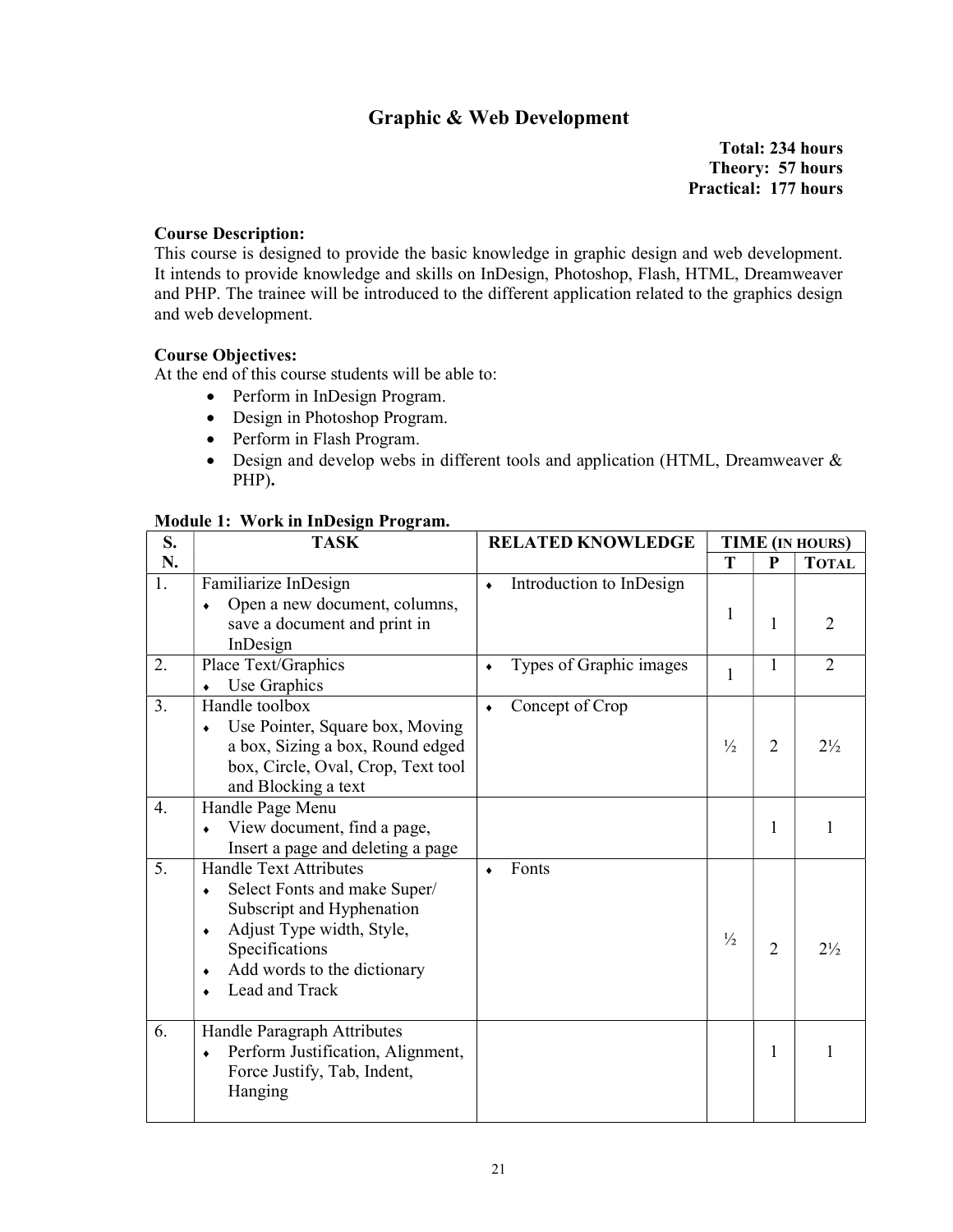| $\overline{7}$ . | Perform Styles<br>Perform Definition, Editing,<br>Removing and Tagging                                                                                                                  |                        |                                                                          |               | $\mathbf{1}$   | 1              |
|------------------|-----------------------------------------------------------------------------------------------------------------------------------------------------------------------------------------|------------------------|--------------------------------------------------------------------------|---------------|----------------|----------------|
| 8.               | <b>Create Master Pages</b><br>Insert Header, Footer and Page<br>Numbering                                                                                                               | $\bullet$<br>$\bullet$ | Concept of Master Page<br>Concept of heater footer<br>and page numbering | 1             | $\overline{2}$ | 3              |
| 9.               | Handle special effects<br>Text rotation and special<br>$\bullet$<br>Characters                                                                                                          |                        |                                                                          |               | 1              | 1              |
| 10.              | Wrap text around graphics<br>Designate /customize space<br>$\bullet$<br>between/around text & graphics                                                                                  |                        |                                                                          |               | $\mathbf{1}$   | 1              |
| 11.              | Design template<br>Create, save and use template,<br>Replacing text & graphics                                                                                                          |                        | Benefit of Template                                                      | 1             | $\overline{2}$ | 3              |
| 12.              | Generate/ Manipulate table of<br>contents<br>Select, generate and regenerate<br>table of contents entries                                                                               | $\bullet$              | Concept of Table of<br>Content                                           | 1             | $\overline{2}$ | 3              |
| 13.              | Prepare Combine multiple<br>publications<br>Book option, Publications in the<br>book list and auto renumbering<br>options                                                               |                        |                                                                          | $\frac{1}{2}$ | $\mathbf{1}$   | $1\frac{1}{2}$ |
| 14.              | Generate/Manipulate Index<br>Index entries: show, view in story<br>۰<br>mode, delete, shortcuts, import,<br>cross-referencing, generate and<br>regenerate<br>"Find" option for indexing |                        |                                                                          | $\frac{1}{2}$ | $\overline{2}$ | $2\frac{1}{2}$ |
| 15.              | Project Work & Presentation                                                                                                                                                             |                        |                                                                          |               | 5              | 5              |
|                  | <b>Sub-Total</b>                                                                                                                                                                        |                        |                                                                          | 7             | 25             | 32             |

### Module 2: Work in Photoshop Program.

| S.             | <b>TASK</b>           | <b>RELATED KNOWLEDGE</b> | TIME (IN HOURS) |             |                |
|----------------|-----------------------|--------------------------|-----------------|-------------|----------------|
| N.             |                       |                          | <b>THEORY</b>   | <b>PRAC</b> | <b>TOTAL</b>   |
| $\mathbf{I}$ . | Familiarize with      | The Photoshop Window     |                 |             |                |
|                | Photoshop             | Raster and Vector        |                 |             |                |
|                | The toolbox           | Graphics                 |                 |             |                |
|                | Save Images in        |                          |                 |             |                |
|                | Photoshop, Format and |                          |                 |             |                |
|                | navigate              |                          |                 |             |                |
| 2.             | Manipulate images     |                          | $\frac{1}{2}$   |             | $2\frac{1}{2}$ |
|                | Image, Size           |                          |                 |             |                |
|                | Resolution, Cropping  |                          |                 |             |                |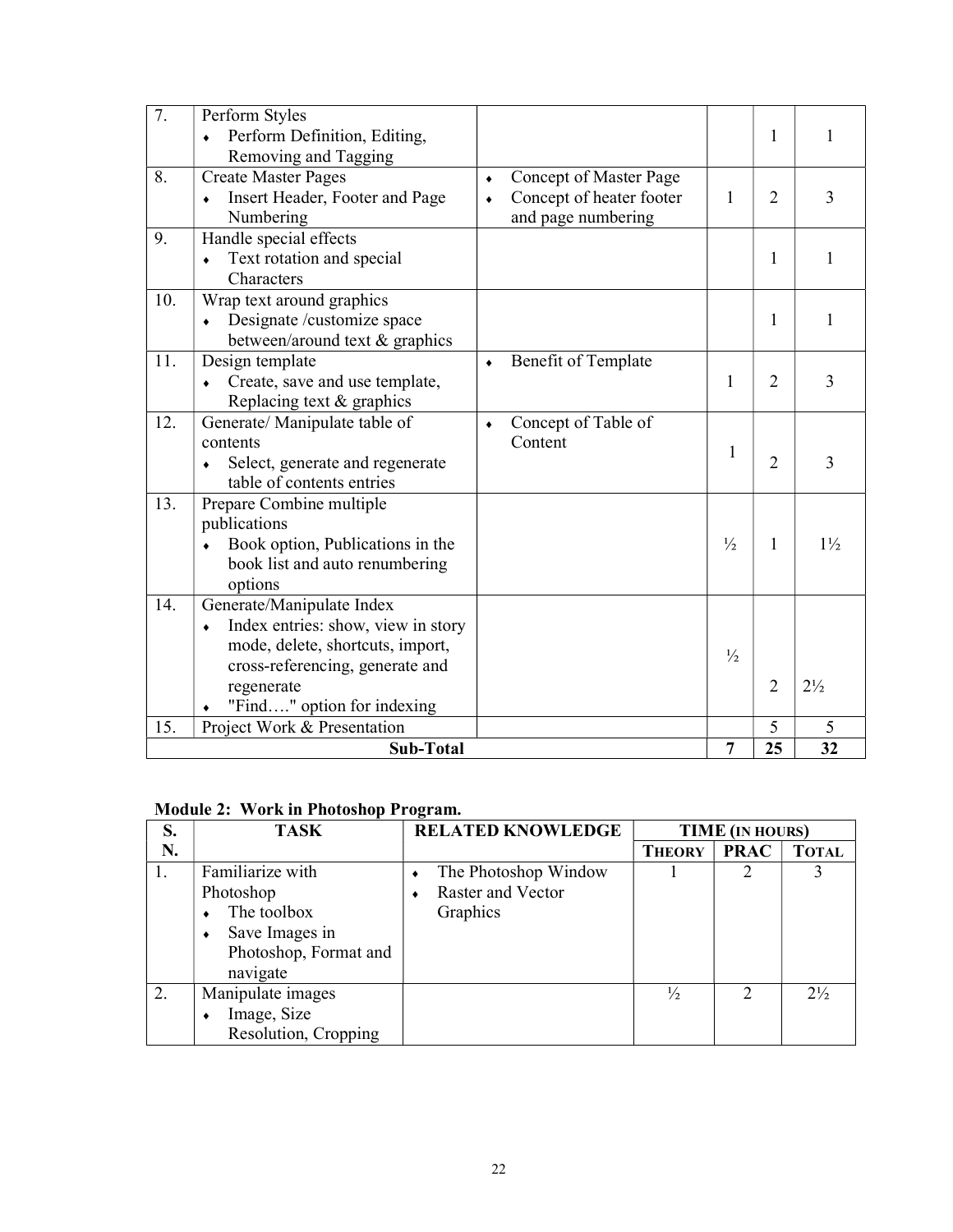| 3.  | Select Image Areas<br>Use Lasso Tool<br><b>Deselect Areas</b><br>$\bullet$<br>Use Crosshair Pointers<br>Select Polygon Areas<br>٠<br>Rectangular and<br>$\blacklozenge$<br><b>Elliptical Marquees</b><br>Use Magic Wand Tool<br>$\blacklozenge$ | Introduction to various<br>tools                                          | $\frac{1}{2}$ | $\overline{2}$ | $2\frac{1}{2}$ |
|-----|-------------------------------------------------------------------------------------------------------------------------------------------------------------------------------------------------------------------------------------------------|---------------------------------------------------------------------------|---------------|----------------|----------------|
| 4.  | Use Magnetic Lasso<br>$\bullet$<br>Tool<br>Manipulate Selections<br>Transform Selections,<br>۰                                                                                                                                                  | Introduction to selection tool.                                           | $\frac{1}{2}$ | $\overline{2}$ | $2\frac{1}{2}$ |
|     | Move Selections, Copy<br>and Save selections,<br><b>Floating Versus Fixed</b><br>Selections<br><b>Correct Mistakes</b><br>$\blacklozenge$<br>Hide and Feather<br>$\bullet$<br>Edges                                                             |                                                                           |               |                |                |
| 5.  | <b>Image Modes</b>                                                                                                                                                                                                                              | Mode Characteristics,<br>۰<br>Colour Modes, Greyscale<br>and Bitmap Modes | $\mathbf{1}$  | $\overline{2}$ | 3              |
| 6.  | <b>Select Colour</b><br>Use Colour Palette,<br>Picker, Info Palette,<br>Rearrange Palettes and<br>Eyedropper Tool                                                                                                                               | Concept of Colour Palette<br>٠                                            | 1             | $\overline{2}$ | 3              |
| 7.  | Paint in Colour<br>Tools: Line Tool,<br>٠<br>Paintbrush Tool, Pencil<br>Tool, Rubber Stamp<br>Tool and Paint<br><b>Selection Masks</b>                                                                                                          |                                                                           | $\frac{1}{2}$ | $\overline{2}$ | $2\frac{1}{2}$ |
| 8.  | Create/Manipulate layers<br>Paint with Layers<br>٠                                                                                                                                                                                              | Concept of layer and its<br>۰<br>uses                                     | $\mathbf{1}$  | $\overline{2}$ | 3              |
| 9.  | <b>Adjust Images</b><br>Adjust<br>٠<br>Brightness/Contrast,<br>Levels Adjustment<br>layers, Toning Tools<br>and Hue/Saturation                                                                                                                  |                                                                           |               | $\overline{2}$ | $\overline{2}$ |
| 10. | Save Completed Images<br>Flatter Images and<br>٠<br>Saving processes                                                                                                                                                                            |                                                                           |               | $\overline{2}$ | $\overline{2}$ |
| 11. | Project work                                                                                                                                                                                                                                    |                                                                           |               | 6              | 6              |
|     | Sub-Total                                                                                                                                                                                                                                       |                                                                           | 6             | 26             | 32             |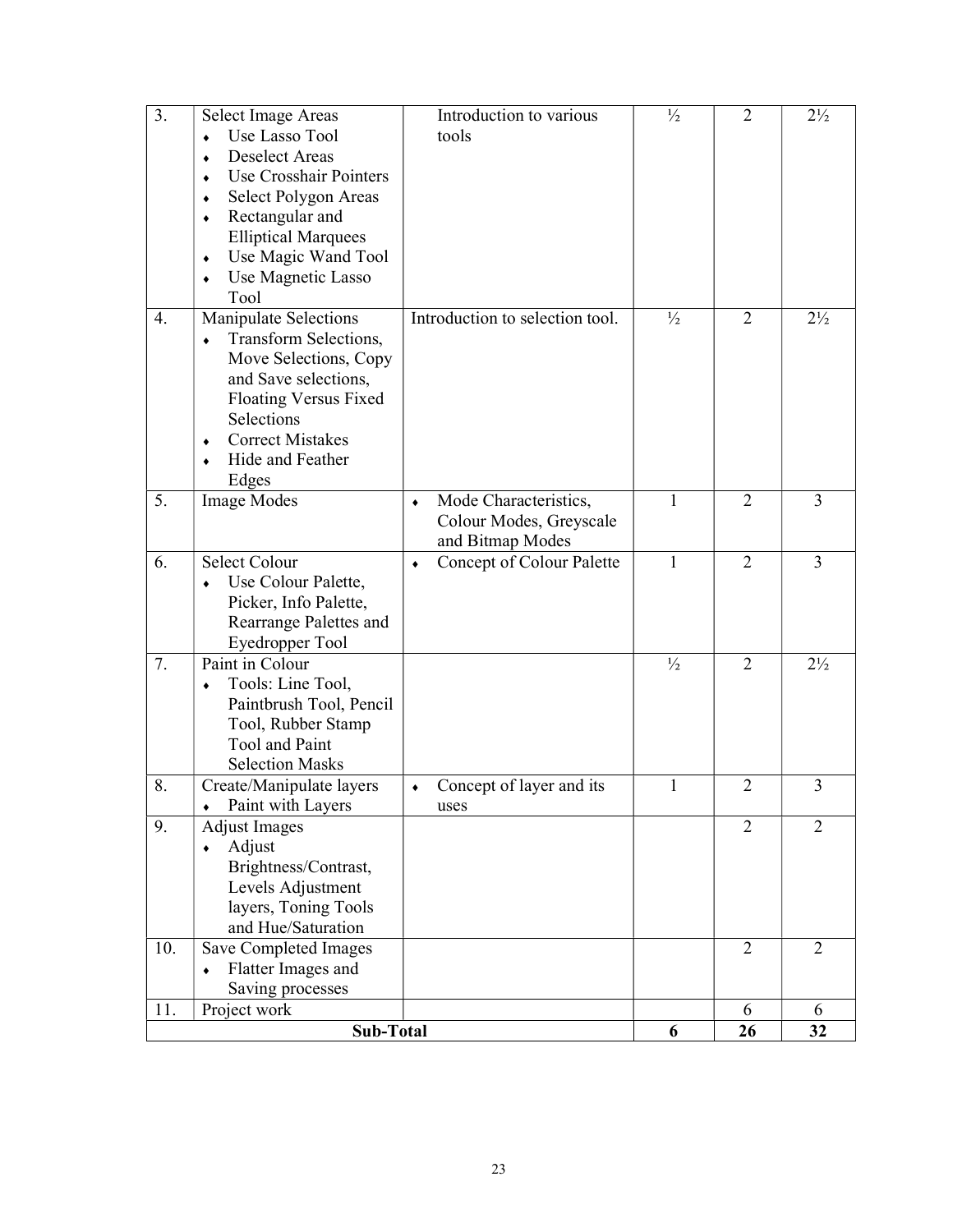| S.             | $1000$ and $2000$ and $1000$ and $1000$ and $1000$<br><b>TASK</b> | <b>RELATED KNOWLEDGE</b>                       | <b>TIME (IN HOURS)</b> |                |                |
|----------------|-------------------------------------------------------------------|------------------------------------------------|------------------------|----------------|----------------|
| N.             |                                                                   |                                                | <b>THEORY</b>          | <b>PRAC</b>    | <b>TOTAL</b>   |
| $\mathbf{1}$   | Familiarize with Flash<br>Open and Close Flash                    | Concept of Flash and<br>$\bullet$<br>Animation | 1                      | 1              |                |
| $\overline{2}$ | View a completed movie                                            |                                                |                        | 1              | 1              |
|                | Run the Movie                                                     |                                                |                        |                |                |
| 3              | Including a movie in a web                                        |                                                |                        | 1              | 1              |
|                | page                                                              |                                                |                        |                |                |
|                | Insert movie in web<br>$\bullet$                                  |                                                |                        |                |                |
|                | page                                                              |                                                |                        |                |                |
| $\overline{4}$ | Analyze a movie file                                              | Introduction to movie file                     | $\frac{1}{2}$          | $\overline{2}$ | $2\frac{1}{2}$ |
|                | View document                                                     |                                                |                        |                |                |
|                | properties                                                        |                                                |                        |                |                |
|                | View the movie clip<br>٠<br>View library assets                   |                                                |                        |                |                |
|                | ٠<br>View Movie Explorer                                          |                                                |                        |                |                |
| 5              | Create a new document                                             | Description of Document<br>$\bullet$           | 1                      | $\overline{2}$ | 3              |
|                | Open a new file                                                   | and its properties                             |                        |                |                |
|                | Define document                                                   |                                                |                        |                |                |
|                | properties                                                        |                                                |                        |                |                |
|                | Specify grid settings<br>٠                                        |                                                |                        |                |                |
|                | Create and transform                                              |                                                |                        |                |                |
|                | gradient background<br>Name and lock a layer                      |                                                |                        |                |                |
| 6              | Create and mask vector art                                        | Introduction to layer                          | $\frac{1}{2}$          | $\overline{2}$ | $2\frac{1}{2}$ |
|                | Add a layer                                                       |                                                |                        |                |                |
|                | Create and transform a                                            |                                                |                        |                |                |
|                | duplicate shape                                                   |                                                |                        |                |                |
|                | Create a "cut out"                                                |                                                |                        |                |                |
|                | Create a mask                                                     |                                                |                        |                |                |
| $\tau$         | Tween bitmap effects                                              | Introduction to bitmap                         | $\frac{1}{2}$          | $\overline{2}$ | $2\frac{1}{2}$ |
|                | within a movie clip<br>Import images into the                     | compression                                    |                        |                |                |
|                | library                                                           |                                                |                        |                |                |
|                | Modify bitmap<br>٠                                                |                                                |                        |                |                |
|                | compression                                                       |                                                |                        |                |                |
|                | Create a movie clip<br>٠                                          |                                                |                        |                |                |
|                | symbol                                                            |                                                |                        |                |                |
|                | Tween bitmap effects<br>٠                                         |                                                |                        |                |                |
|                | Test the movie                                                    |                                                |                        |                |                |
| 8              | Load dynamic text at<br>runtime                                   | Introduction to runtime $\&$                   | $\frac{1}{2}$          | $\overline{2}$ | $2\frac{1}{2}$ |
|                | Import the logo<br>٠                                              | logo                                           |                        |                |                |
|                | Create a dynamic text<br>٠                                        |                                                |                        |                |                |
|                | field                                                             |                                                |                        |                |                |
|                | Use the load Variables                                            |                                                |                        |                |                |
|                | action to load text                                               |                                                |                        |                |                |
|                | Test the movie                                                    |                                                |                        |                |                |
|                |                                                                   |                                                |                        |                |                |

### Module 3: Perform in Flash Program.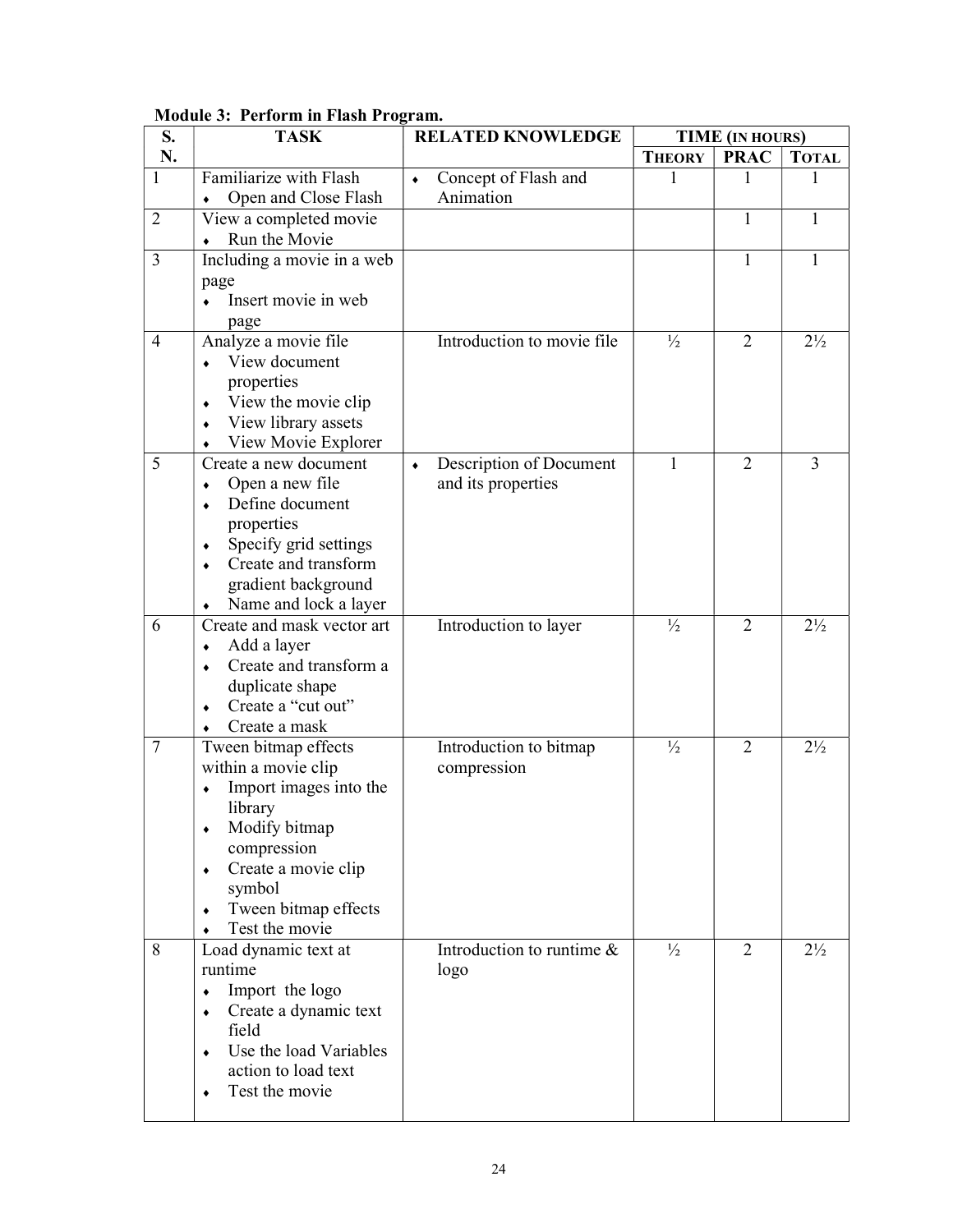| 9. | Add animation and<br>navigation to buttons<br>Import the library of<br>٠<br>another FLA file<br>Align buttons<br>Enable simple buttons<br>Modify a button state<br>Add actions to buttons | Introduction to library<br>with its uses        |   | 2              | 3  |
|----|-------------------------------------------------------------------------------------------------------------------------------------------------------------------------------------------|-------------------------------------------------|---|----------------|----|
| 10 | Add button navigation<br>Add streaming and event<br>sounds<br>Add a streaming sound<br>Add an event sound to<br>a button                                                                  | Introduction to streaming                       |   | 2              | 3  |
| 11 | Organize Library panel                                                                                                                                                                    |                                                 |   | $\overline{2}$ | 3  |
| 12 | Familiarise with Action<br>Script and Components                                                                                                                                          | Introduction of Action<br>Script and Components |   | $\mathfrak{D}$ | 3  |
| 13 | Project work                                                                                                                                                                              |                                                 |   | 6              |    |
|    | Sub-Total                                                                                                                                                                                 |                                                 | 8 | 27             | 35 |

### Module 4: Design Webs

### 4.1: HTML

| S.               | <b>TASK</b>                                                                                                                                                 | <b>RELATED KNOWLEDGE</b>                                                                                                                | <b>TIME (IN HOURS)</b> |                |                |  |
|------------------|-------------------------------------------------------------------------------------------------------------------------------------------------------------|-----------------------------------------------------------------------------------------------------------------------------------------|------------------------|----------------|----------------|--|
| N.               |                                                                                                                                                             |                                                                                                                                         | <b>THEORY</b>          | <b>PRAC</b>    | <b>TOTAL</b>   |  |
| 1.               | Familiarise with HTML<br>Create HTML<br>Document, Tags,<br>Skeleton & flesh<br>Text<br>$\bullet$<br>Images and types<br>Lists and forms<br>Tables<br>Frames | Introduction of HTML<br>$\bullet$<br>Role, history, versions of<br>٠<br>HTML.<br>Types of Tags<br>٠<br>Attributes and its<br>properties | $\overline{2}$         | $\overline{4}$ | 6              |  |
| 2.               | Create Links/Webs<br>Hypertext basics<br>٠<br>Reference documents<br>$\bullet$<br>and its linking                                                           |                                                                                                                                         |                        | $\overline{2}$ | $\overline{2}$ |  |
| 3.               | Design/Manipulate forms<br>Multi line text areas<br>Multiple choice<br>٠<br>elements                                                                        | Concept of form<br>$\bullet$<br>Elements of form                                                                                        | 1                      | $\overline{2}$ | 3              |  |
| $\overline{4}$ . | Design Tables<br><b>Create Tables</b><br><b>Format Tables</b>                                                                                               | Concept of Table and its<br>٠<br>usage<br>Table models, definition<br>٠<br>and types                                                    |                        | 3              | 4              |  |
| 5.               | Design Frames<br>Create frame and                                                                                                                           | Overview                                                                                                                                | 1                      | $\overline{2}$ | 3              |  |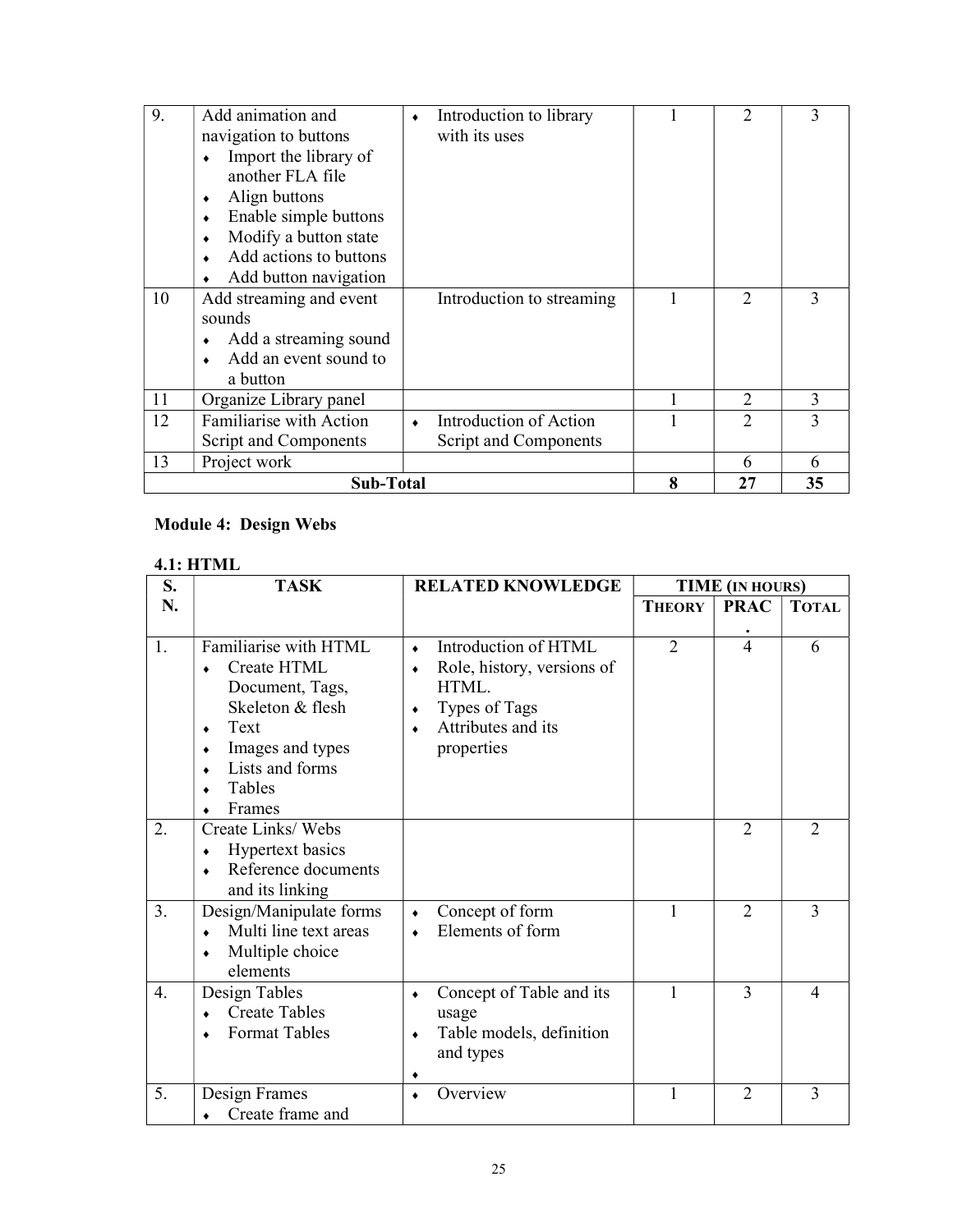|    | frameset                                                                             |                                                  |                             |    |    |
|----|--------------------------------------------------------------------------------------|--------------------------------------------------|-----------------------------|----|----|
| 6. | Create hyperlinks with text<br>and image<br><b>Hyperlinks</b><br>٠<br>Text and image | Introduction and types of<br>hyperlink           |                             |    |    |
|    | Style sheet<br>Create and Implement<br><b>CSS</b>                                    | Concept of CSS<br>Method of using CSS in<br>html | າ                           | 3  |    |
| 8  | Use AJAX                                                                             | Introduction to AJAX and<br><b>JOUERY</b>        | $\mathcal{D}_{\mathcal{L}}$ |    |    |
| 9. | Project Work                                                                         |                                                  |                             |    |    |
|    | Sub-Total                                                                            |                                                  |                             | 25 | 35 |

### 4.2: Work in Dreamweaver Program

| S. | $\ldots$ of $\ldots$ because $\ldots$ is a set of $\ldots$<br><b>TASK</b>                                                                                                                                                                                                                                                                                                           | <b>RELATED KNOWLEDGE</b>                                                                                              | <b>TIME</b> (IN HOURS) |       |              |
|----|-------------------------------------------------------------------------------------------------------------------------------------------------------------------------------------------------------------------------------------------------------------------------------------------------------------------------------------------------------------------------------------|-----------------------------------------------------------------------------------------------------------------------|------------------------|-------|--------------|
| N. |                                                                                                                                                                                                                                                                                                                                                                                     |                                                                                                                       | <b>THEORY</b>          | PRAC. | <b>TOTAL</b> |
| 1. | Familiarize with<br>Dreamweaver Interface<br>Select a workspace<br>$\bullet$<br>Use document window<br>$\bullet$<br>& toolbars<br>Use launcher<br>$\bullet$<br>Use insert panel & tool<br>۰<br>sets<br>Use document toolbar<br>$\bullet$<br>Use property inspector<br>$\blacklozenge$<br>Use dockable floating<br>$\bullet$<br>panels<br>Use contextual menus                       | Introduction to<br>$\bullet$<br>Dreamweaver and<br>workspace<br>Introduction to launcher<br>$\bullet$<br>and toolbars | $\overline{2}$         | 5     | 7            |
| 2. | Manage Site<br>Define site<br>$\bullet$<br>Manage file and folder<br>$\bullet$<br>Create site maps<br>۰<br>Use the file browser<br>$\bullet$<br>Create a site from<br>$\bullet$<br>nothing                                                                                                                                                                                          | Introduction to site<br>$\bullet$                                                                                     | 1                      | 3     | 4            |
| 3. | Edit Webpage<br>Create and save<br>$\bullet$<br>documents<br>Insert images with<br>$\bullet$<br>assets panel<br>Add text<br>$\bullet$<br>Align page elements<br>٠<br>Modify page properties<br>٠<br>Create links with text<br>$\bullet$<br>and images<br>Add keyword &<br>$\blacklozenge$<br>description meta tags<br>Preview in browser<br>٠<br>Format html text<br>Use font lists | Webpage<br>Introduction to webpage                                                                                    | $\mathbf{1}$           | 5     | 6            |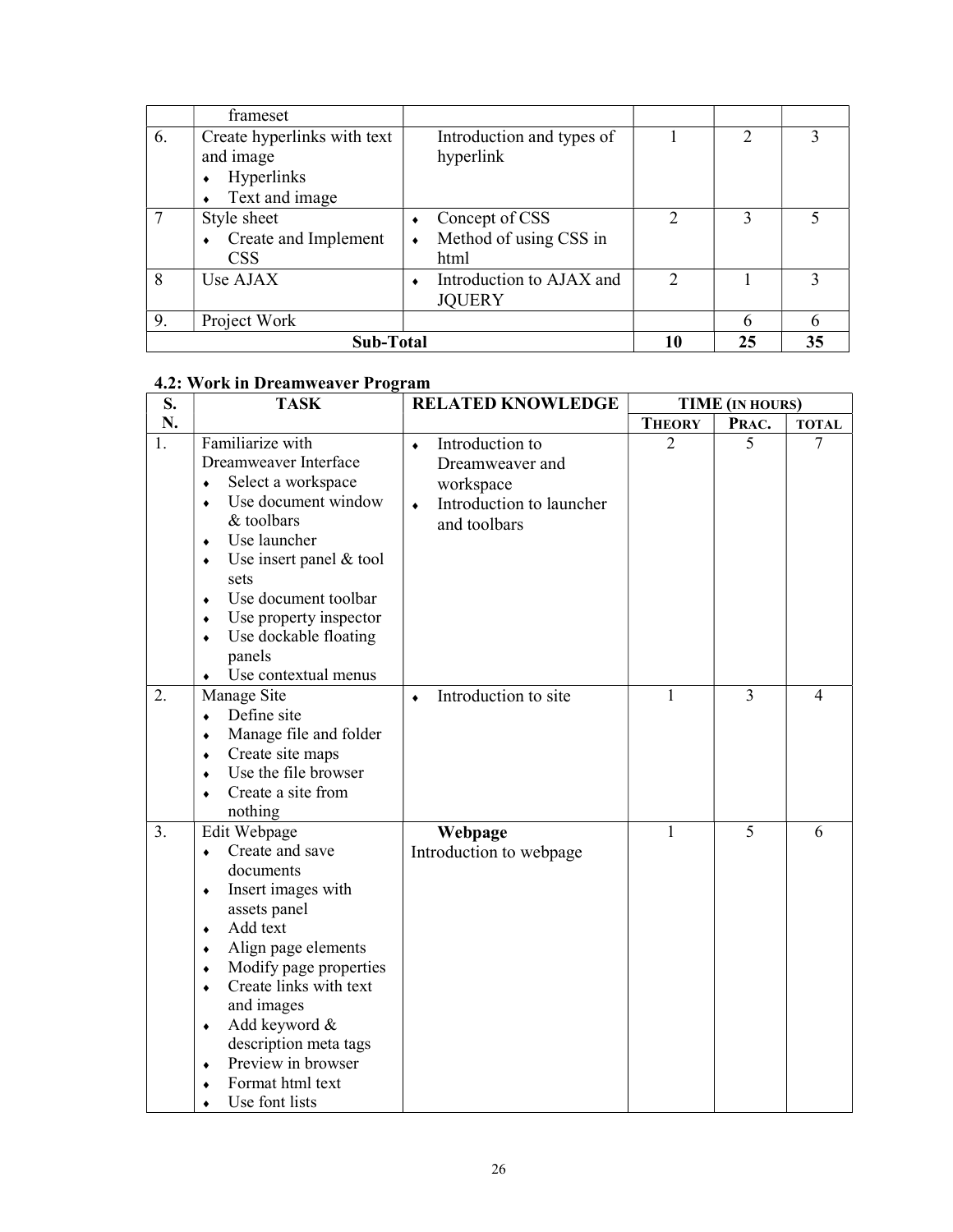|                | Align text<br>۰<br>Use html lists<br>$\bullet$<br>Use color schemes<br>Use text in tables                                                                                                                                                                                                |                                                                                        |              |                          |    |
|----------------|------------------------------------------------------------------------------------------------------------------------------------------------------------------------------------------------------------------------------------------------------------------------------------------|----------------------------------------------------------------------------------------|--------------|--------------------------|----|
| 4.             | <b>Insert links</b><br>link with point to file<br>$\bullet$<br>link to new source files<br>$\bullet$<br>browse for file and link<br>$\bullet$<br>history<br>Insert anchor links<br>۰<br>Insert email links<br>$\bullet$<br>Insert file links<br>$\bullet$<br>Map Image<br>$\bullet$      | Introduction and types of<br>$\blacklozenge$<br>link<br>Concept of anchor<br>$\bullet$ | $\mathbf{1}$ | $\overline{\mathcal{L}}$ | 5  |
| 5.             | Insert tables and Flash<br>objects<br>Insert and modify a<br>$\bullet$<br>table<br>Create fix width tables<br>۰<br>Create relative width<br>٠<br>tables<br>Create hybrid table<br>$\bullet$<br>Insert tabular data<br>۰<br>Sort table data<br>٠<br>Insert Flash object and<br>٠<br>sound | Concept of table and<br>objects                                                        | 1            | 4                        | 5  |
| 6.             | <b>Create Forms</b><br>Insert form objects<br>$\bullet$<br>Create a form<br>$\bullet$<br>Create a jump menu<br>٠                                                                                                                                                                         | Concept of forms                                                                       | 1            | 4                        | 5  |
| $\overline{7}$ | Use Codes<br>Edit in the code view<br>$\bullet$<br>Use code view options<br>٠<br>Use quick tag editor &<br>$\blacklozenge$<br>attribute hints<br>clean-up HTML<br>$\blacklozenge$<br>clean-up word HTML<br>٠<br>Use code validator /<br><b>XHTML</b>                                     | Importance of code view<br>Introduction of XHTML                                       | $\mathbf{1}$ | 5                        | 6  |
| 8.             | Project Work                                                                                                                                                                                                                                                                             |                                                                                        |              | 7                        | 7  |
|                | Sub-Total                                                                                                                                                                                                                                                                                |                                                                                        | 8            | 37                       | 45 |

### 4.3: Work in PHP (Hypertext Preprocessor)

| S. | <b>TASK</b>          | <b>RELATED KNOWLEDGE</b>   | <b>TIME</b> (IN HOURS) |       |              |
|----|----------------------|----------------------------|------------------------|-------|--------------|
| N. |                      |                            | <b>THEORY</b>          | PRAC. | <b>TOTAL</b> |
|    | PHP fundamentals     | Introduction to Scripting, |                        |       |              |
|    | Set server           | Client Side scripting      |                        |       |              |
|    | environment          | Introduction to PHP        |                        |       |              |
|    | <b>Install XAMPP</b> | Concatenation              |                        |       |              |
|    | Run PHP Scripts      | Operators and its types    |                        |       |              |
|    | Format Outputs       | Conditional Statements,    |                        |       |              |
|    | Work with Variables, | Iteration                  |                        |       |              |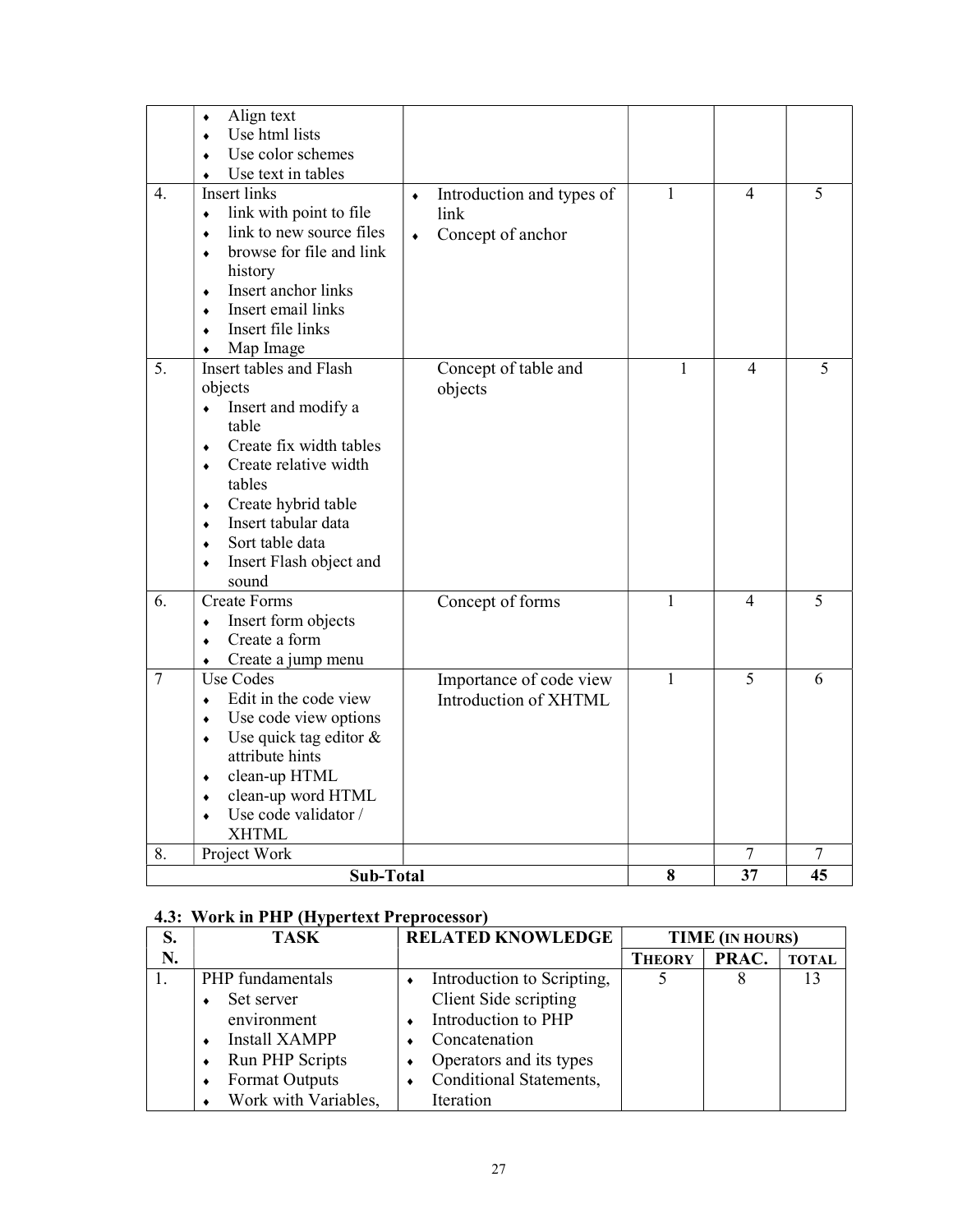|    | Global Variables and<br>Constants<br>Code with<br>٠<br>Concatenation,<br>mathematical and<br>relational operators<br>Work with<br>$\blacklozenge$<br>Conditional<br>Statements, Iteration<br>Use Built-In and user-<br>$\bullet$<br>defined functions<br>Work on Numeric,<br>$\blacklozenge$<br>associative and multi-<br>dimensional array<br>Use GET/POST<br>۰<br>methods | Looping<br>$\blacklozenge$<br>Code Escape Sequences<br>$\bullet$                                                                                                                |                      |
|----|-----------------------------------------------------------------------------------------------------------------------------------------------------------------------------------------------------------------------------------------------------------------------------------------------------------------------------------------------------------------------------|---------------------------------------------------------------------------------------------------------------------------------------------------------------------------------|----------------------|
| 2. | Access Mysql database<br>Explore phpMyAdmin<br>٠<br>panel<br>Create database, tables<br>٠<br><b>Establish Connection</b><br>۰<br>to Mysql from PHP<br>Insert, Select, Update<br>۰<br>and Delete Records<br>Operator like<br>۰<br>"Between", "Like" and<br>"In"<br>Perform SQL<br>۰<br>Join(Inner Join, Outer<br>Join)                                                       | Introduction to<br>$\overline{4}$<br>$\blacklozenge$<br>phpMyAdmin<br>Introduction to Database<br>$\blacklozenge$<br>Introduction to SQL and<br>$\blacklozenge$<br>Type of Join | $\overline{7}$<br>11 |
| 3. | Manage Session and<br>Cookie<br>Work on Password<br>encryption and<br>decryption, Emailing<br>links to change<br>Password<br>Manage Session<br>٠<br>Preventing<br>٠<br>unauthorized access<br>Work on Session<br>٠<br>destroy function<br>Manage Cookie                                                                                                                     | 5<br>Introduction to Session<br>$\bullet$<br>and Cookie with its usage                                                                                                          | $\overline{7}$<br>12 |
| 4. | Integrate jQuery and<br><b>AJAX</b><br>Integrating jQuery<br>$\bullet$<br>Slider, rotater<br>Use jQuery Tabs and<br>$\blacklozenge$<br>accordion.<br>Use Dynamic jQuery                                                                                                                                                                                                     | Concept of AJAX and<br>$\overline{4}$<br>$\blacklozenge$<br>jQuery                                                                                                              | 5<br>9               |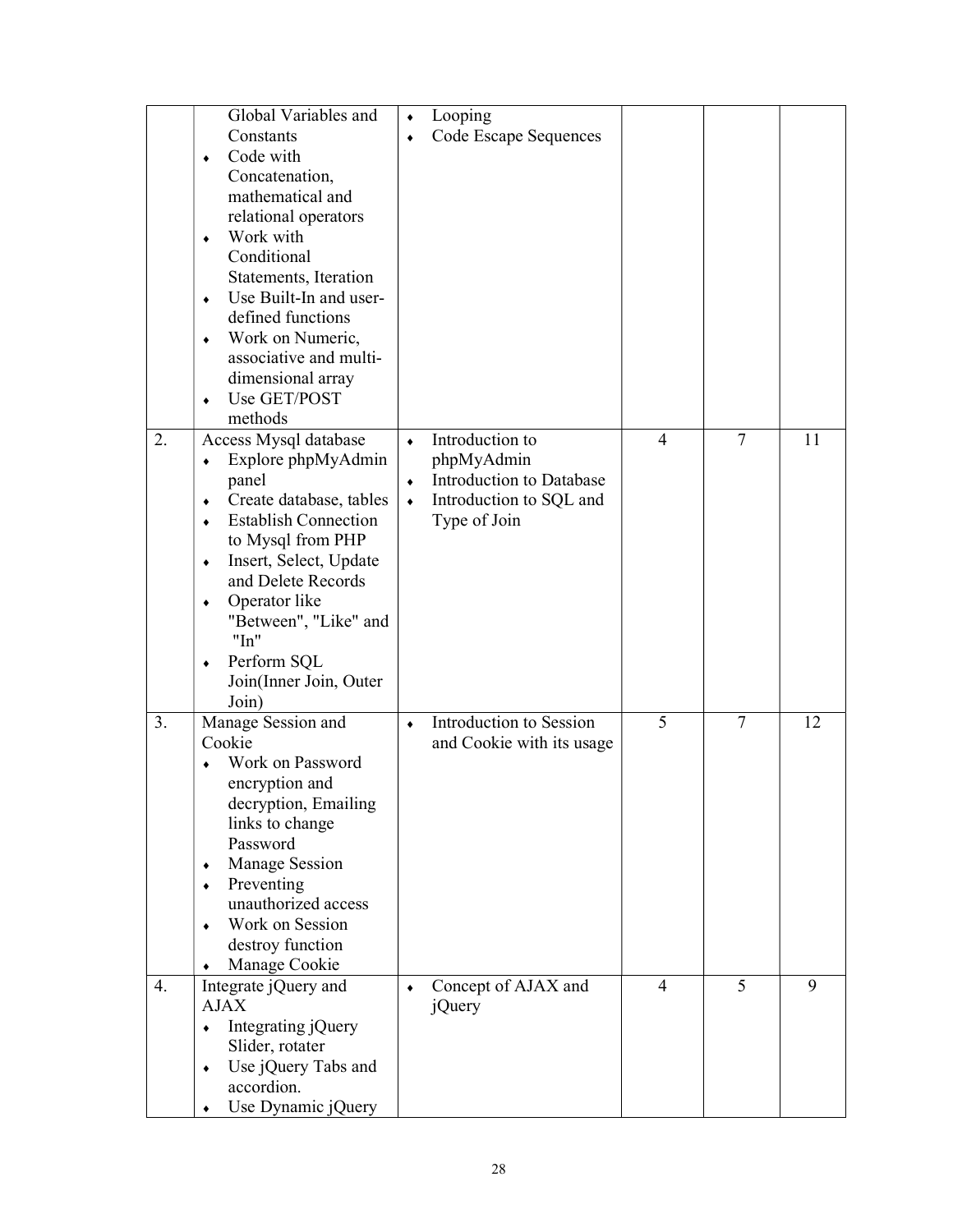|    | Slider<br>Use Advanced jQuery<br>effects<br>Use XML Http        |    |    |    |
|----|-----------------------------------------------------------------|----|----|----|
|    | Request Object<br>Fetch data<br>asynchronously from<br>database |    |    |    |
| 5. | Project Work &<br>Presentation                                  |    | 10 | 10 |
|    | <b>Sub-Total</b>                                                | 18 | 37 |    |

### References:

- Felke-Morris, T. (2013). Web development and design foundations with HTML5 ( $6<sup>th</sup>$ ed). New Delhi : Pearson.
- Robson, E., & Freeman, E. (2012). Head first HTML and CSS (2nd ed). Sebastopol, CA: O'Reilly.
- MacCaw, A. (2011). Java Script web applications: Alex MacCaw. O'Reilly.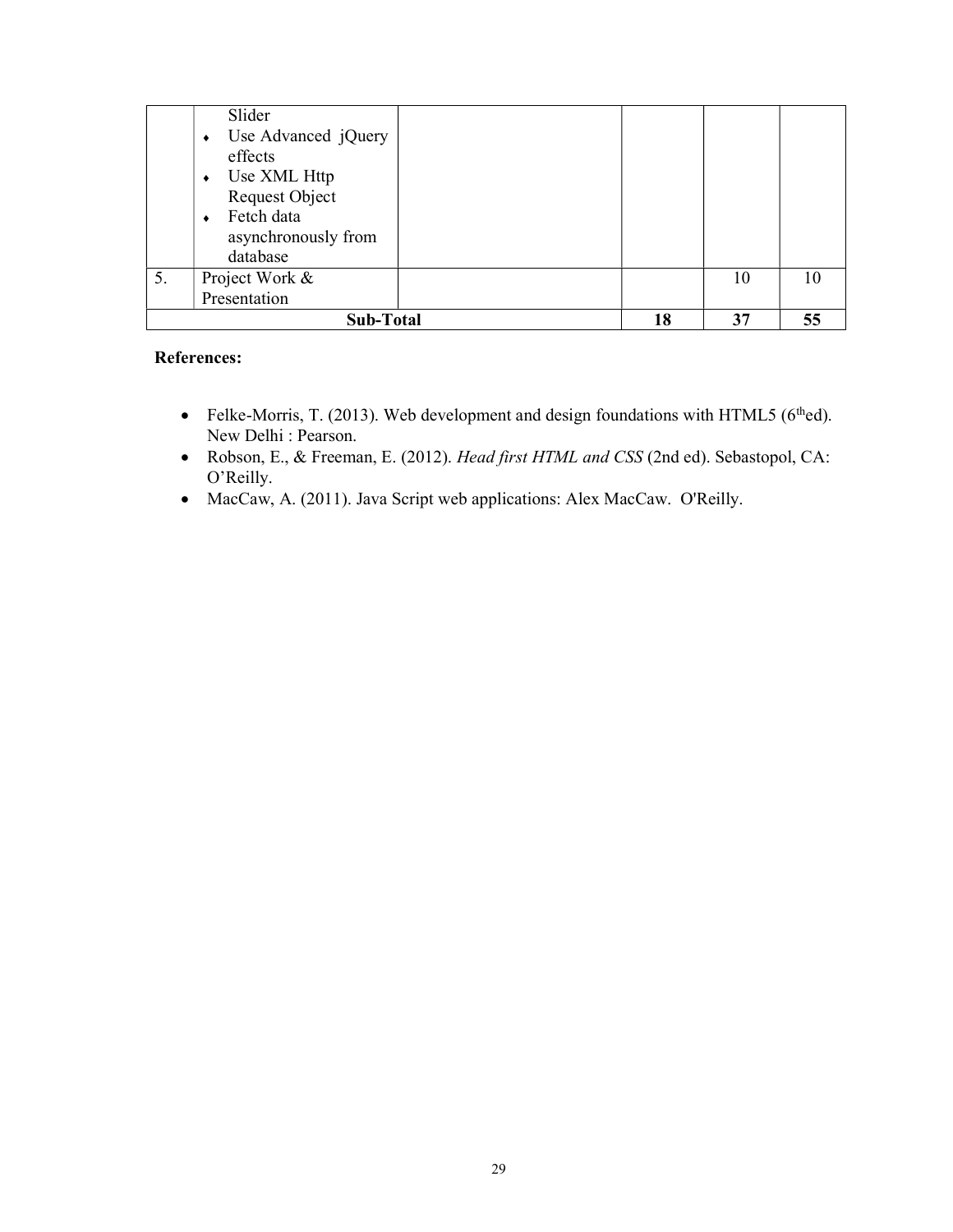### Database Management System

Total: 234 hours Theory: 62 hours Practical: 172 hours

### Course Description:

This course is designed to provide basic knowledge in database management system. It intends to provide knowledge and skills on Access & SQL program. The trainee will be introduced to the different application related to the database management system.

### Course Objectives:

At the end of this course students will be able to:

- Familiar with database management system.
- Create & design database table & form.
- Perform data query.
- Prepare report.

| S.             | <b>TASK</b>                          | <b>RELATED</b>                                                                                                                                                                                                                                                                                                                     | <b>TIME</b> (IN HOURS) |       |              |
|----------------|--------------------------------------|------------------------------------------------------------------------------------------------------------------------------------------------------------------------------------------------------------------------------------------------------------------------------------------------------------------------------------|------------------------|-------|--------------|
| N.             |                                      | <b>KNOWLEDGE</b>                                                                                                                                                                                                                                                                                                                   | <b>THEORY</b>          | PRAC. | <b>TOTAL</b> |
| 1.             | Familiarize with Database<br>Systems | Differences between data<br>۰<br>and information.<br>Types of databases and<br>٠<br>their value for decision<br>making.<br>Importance of database<br>٠<br>design.<br>Database roots in file<br>۰<br>systems.<br>Problems with file<br>٠<br>system data<br>management.<br>Differences between<br>٠<br>databases and file<br>systems | 3                      |       |              |
| $\overline{2}$ | Familiarize with Data Model          | The importance of data<br>$\bullet$<br>models.<br>The basic building<br>٠<br>blocks of data models.<br>The relationship between<br>٠<br>data models and business<br>rules.<br>The evolution of data<br>٠<br>models.<br>Classifications of data<br>٠<br>models by degree of                                                         | 5                      |       |              |

### Module 1: Familiarize with Database Management System.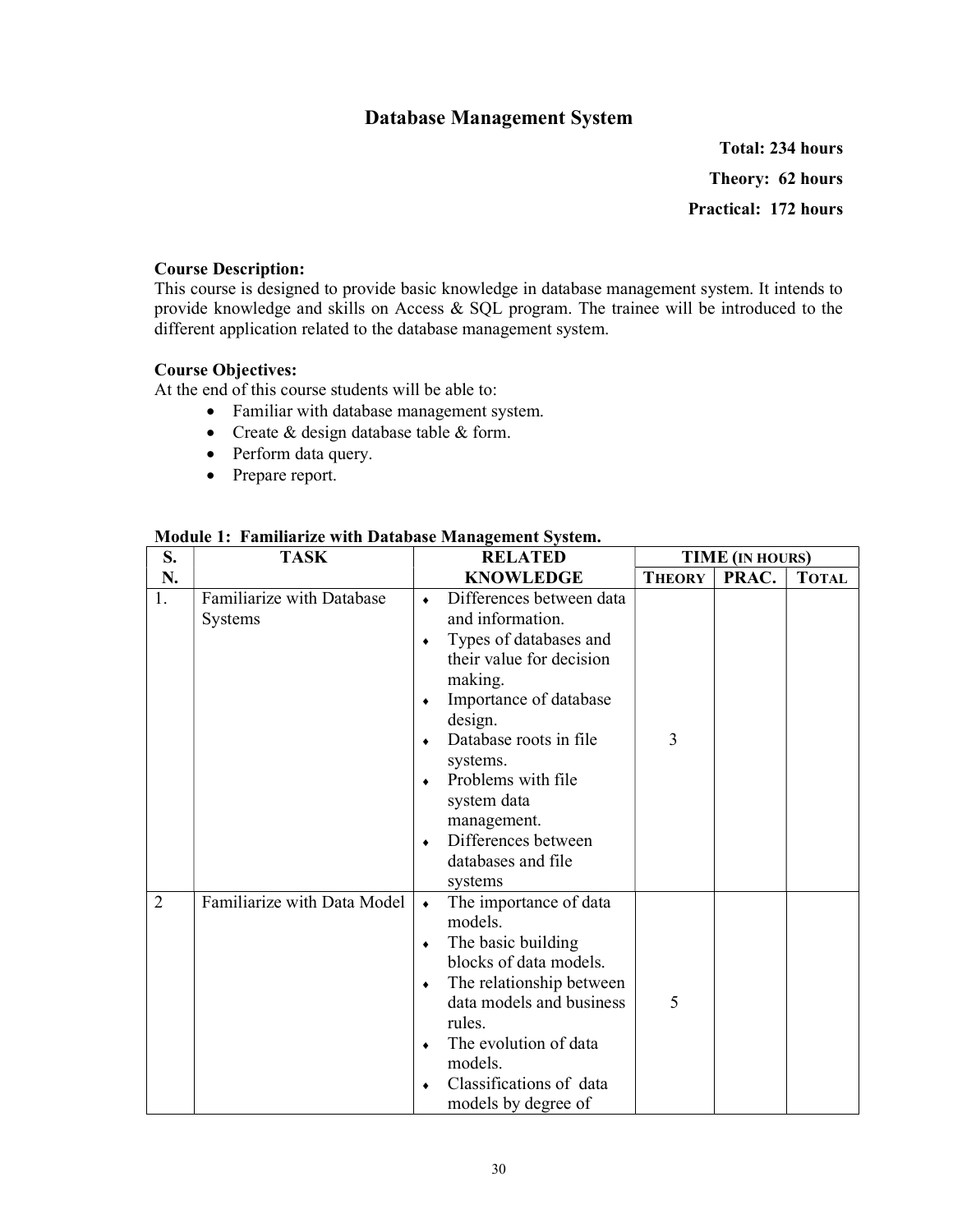|                |                              |                 | abstraction                            |    |    |
|----------------|------------------------------|-----------------|----------------------------------------|----|----|
| $\overline{3}$ | Conceptualize Design using   | $\bullet$       | A Logical View of Data.                |    |    |
|                | the Relational Database      | $\bullet$       | Keys.                                  |    |    |
|                | Model (RDBMS)                | $\blacklozenge$ | Integrity Rules.                       |    |    |
|                |                              | $\blacklozenge$ | Relational Set Operators.              |    |    |
|                |                              | ۰               | The Data Dictionary and                |    |    |
|                |                              |                 | the System Catalog.                    | 6  |    |
|                |                              | $\blacklozenge$ | Relationships within the               |    |    |
|                |                              |                 | Relational Database.                   |    |    |
|                |                              | ٠               | Data Redundancy                        |    |    |
|                |                              |                 | Revisited.                             |    |    |
|                |                              | ٠               | Indexes.                               |    |    |
| $\overline{4}$ | Conceptualize Design using   | $\bullet$       | The Entity Relationship                |    |    |
|                | the Entity Relationship (ER) |                 | (ER) model (entities,                  |    |    |
|                | Modeling                     |                 | attributes, relationships,             |    |    |
|                |                              |                 | connectivity and                       |    |    |
|                |                              |                 | cardinality, existence                 |    |    |
|                |                              |                 | dependence, relationship               |    |    |
|                |                              |                 | strength, weak entities,               |    |    |
|                |                              |                 | relationship                           | 6  |    |
|                |                              |                 | participation,<br>relationship degree, |    |    |
|                |                              |                 | recursive relationships,               |    |    |
|                |                              |                 | composite entities)                    |    |    |
|                |                              | $\blacklozenge$ | Developing an ER                       |    |    |
|                |                              |                 | Diagram.                               |    |    |
|                |                              | $\blacklozenge$ | Database Design                        |    |    |
|                |                              |                 | Challenges: Conflicting                |    |    |
|                |                              |                 | Goals.                                 |    |    |
| 5              | Design Normalization of      | $\blacklozenge$ | Database Tables and                    |    |    |
|                | Database Tables              |                 | Normalization.                         |    |    |
|                |                              | ۰               | The Need for                           |    |    |
|                |                              |                 | Normalization.                         |    |    |
|                |                              |                 | The Normalization                      |    |    |
|                |                              |                 | Process (1NF, 2NF,                     |    |    |
|                |                              |                 | 3NF).                                  |    |    |
|                |                              | ٠               | Improving the Design.                  | 5  |    |
|                |                              | ٠               | Surrogate Key                          |    |    |
|                |                              |                 | Considerations.                        |    |    |
|                |                              | ۰               | Higher-Level Normal                    |    |    |
|                |                              |                 | Forms.                                 |    |    |
|                |                              | ۰               | Normalization and                      |    |    |
|                |                              |                 | Database Design.<br>DE normalization.  |    |    |
|                |                              | ۰               |                                        | 25 | 25 |
| Sub-Total      |                              |                 |                                        |    |    |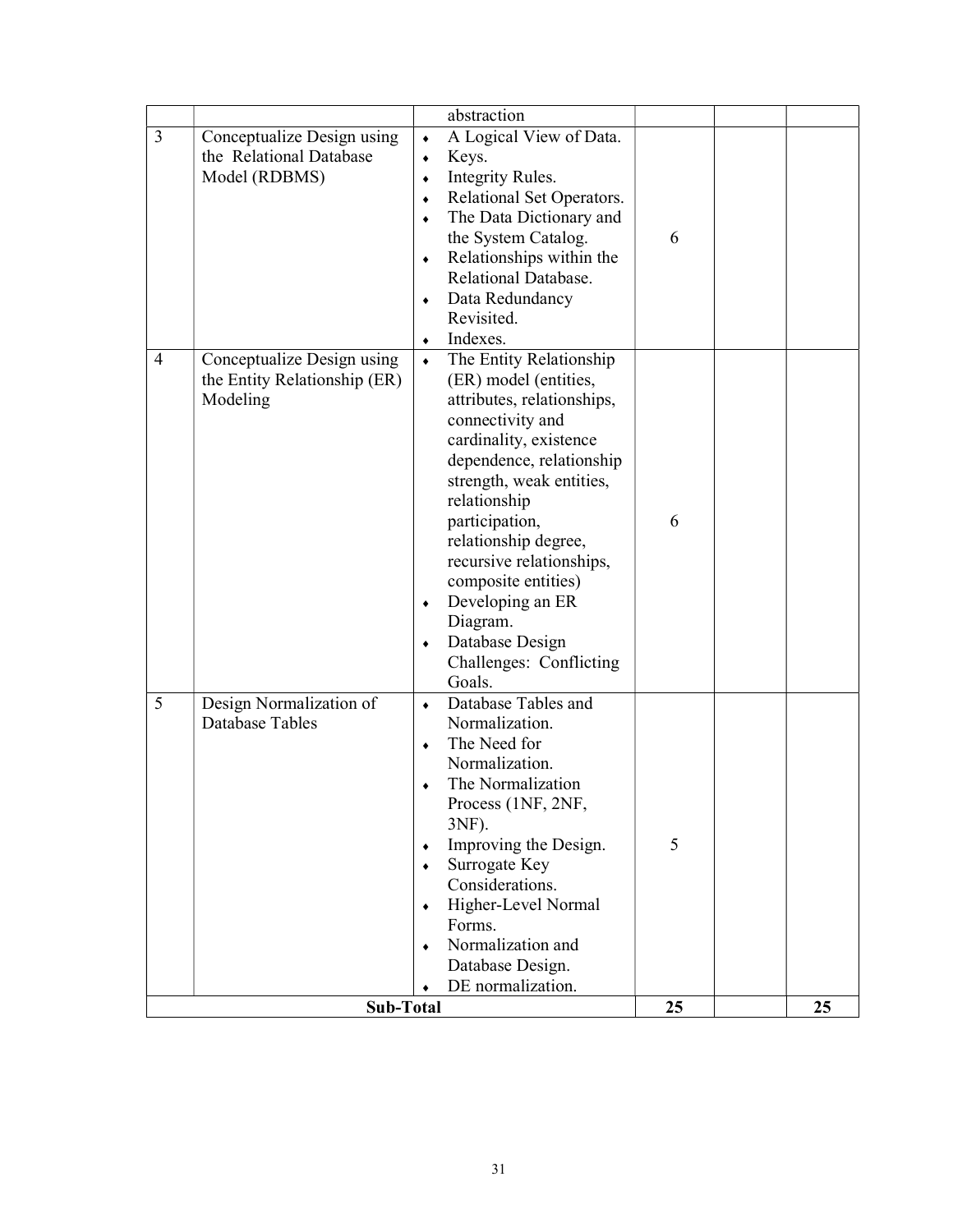| S.             | <b>TASK</b>                                                                                                                                                                                                                                         | <b>RELATED KNOWLEDGE</b>                                                                                                                                                                                                                                                                                                                                                                                                                                                              |                |                | <b>TIME</b> (IN HOURS) |
|----------------|-----------------------------------------------------------------------------------------------------------------------------------------------------------------------------------------------------------------------------------------------------|---------------------------------------------------------------------------------------------------------------------------------------------------------------------------------------------------------------------------------------------------------------------------------------------------------------------------------------------------------------------------------------------------------------------------------------------------------------------------------------|----------------|----------------|------------------------|
| N.             |                                                                                                                                                                                                                                                     |                                                                                                                                                                                                                                                                                                                                                                                                                                                                                       | T              | ${\bf P}$      | <b>TOTAL</b>           |
| 1.             | <b>Start MS Access</b><br>$\bullet$<br>Open database and save<br>$\bullet$<br>it.<br>Create table in design<br>$\bullet$<br>view, wizard, datasheet<br>view.<br>Exit Data base.<br>$\bullet$                                                        | The importance of Access<br>$\bullet$<br>and use of an electronic<br>database.<br>Data, information, database,<br>$\bullet$<br>field, record, table.<br>Running MS Access.<br>$\bullet$<br>Opening the existing data.<br>$\bullet$<br>Creating the blank database.<br>$\bullet$<br>Creating tables in design<br>$\bullet$<br>view.<br>Choosing the proper field<br>$\bullet$<br>properties for the suitable<br>data like text, number, date<br>and time, currency, look up<br>wizard. | $\mathbf{1}$   | $\overline{4}$ | 5                      |
| $\overline{2}$ | Move the field order.<br>$\bullet$<br>Customize data to be<br>$\bullet$<br>entered.<br>Apply validation rule.<br>$\bullet$<br>Use primary key field in<br>٠<br>the data table.                                                                      | Arranging lines in proper<br>$\bullet$<br>order.<br>Limit the data input in a field.<br>٠<br>Identify the function of<br>$\bullet$<br>validation rules, validation<br>text, and caption, indexed.<br>Mention the use of Primary<br>$\bullet$<br>Key(P.K.)<br>Differentiating the flat<br>$\bullet$<br>database and relational<br>database.                                                                                                                                            | $\overline{2}$ | 8              | 10                     |
| 3              | Fill the tables with data.<br>$\bullet$<br>Edit data<br>$\bullet$<br>Delete data<br>Add database to the<br>favorite.<br>Create relationship.<br>٠<br>Enforce data integrity<br>٠<br>rule.<br>Use $(PK)$ and $(FK)$ in the<br>$\bullet$<br>relation. | Entering data in the table.<br>$\bullet$<br>Adding database to the<br>$\bullet$<br>desired favorites.<br>Establishing relationship<br>$\bullet$<br>between the tables.<br>Applying referential Integrity<br>Using the $(PK)$ and $(FK)$<br>Distinguishing one to one,<br>$\bullet$<br>one to many and many to<br>many relationships.                                                                                                                                                  | 2              | 10             | 12                     |
| $\overline{4}$ | Use different formula by<br>$\bullet$<br>using query in table and<br>calculate.<br>Create query in design<br>view.<br>Switch between runtime<br>and design view.                                                                                    | Give the introduction of the<br>$\bullet$<br>objects used in MS Access<br>like forms, query, and reports.<br>Using various types of<br>$\bullet$<br>queries.<br>Calculating the fields using<br>$\bullet$<br>update query.                                                                                                                                                                                                                                                            | $\overline{2}$ | 10             | 12                     |

### Module 2: Work in MS Access Program.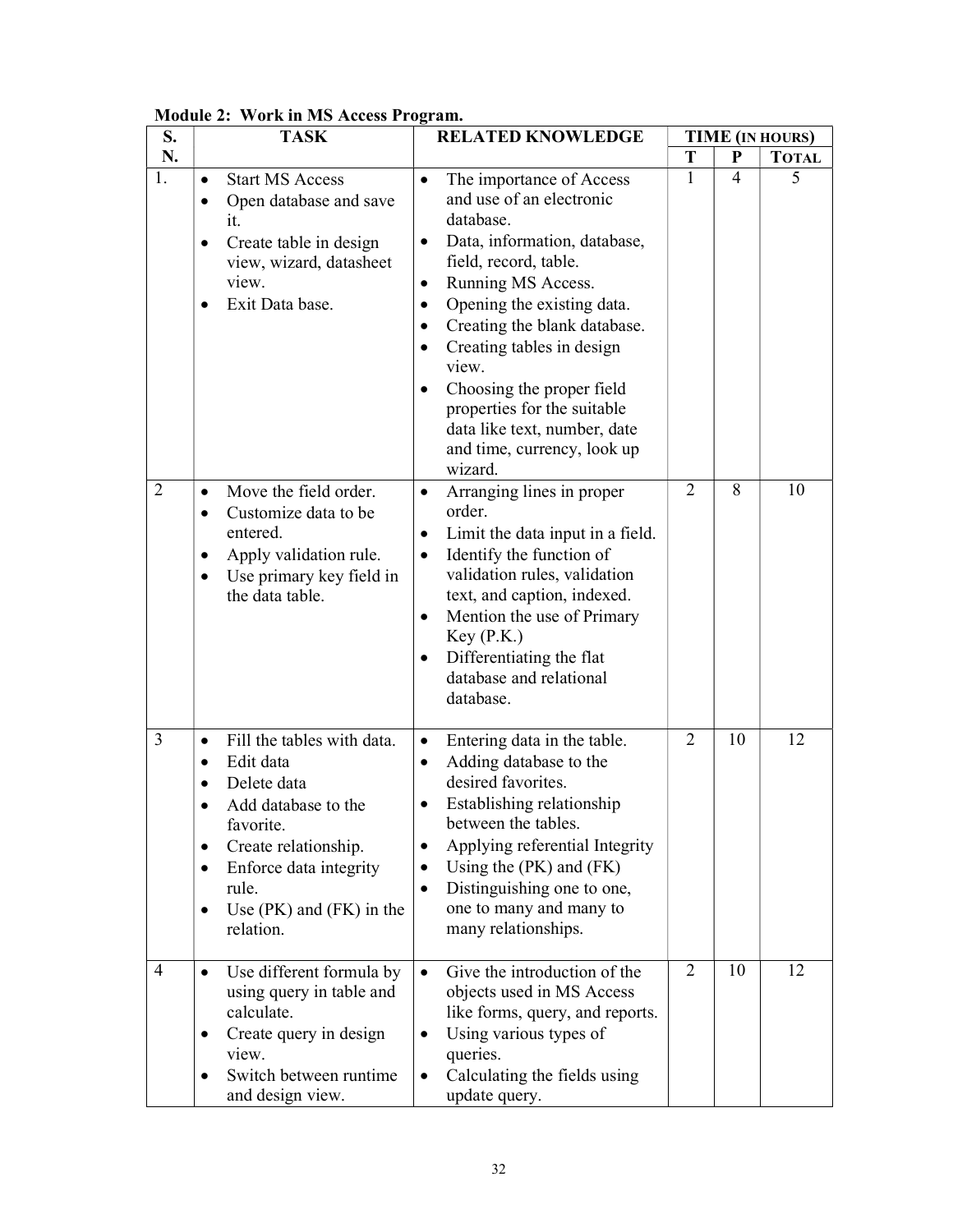|        | Create APPEND,<br>$\bullet$<br>SELECT, MAKE<br>TABLE, DELETE<br>query.<br>Switch between runtime<br>$\bullet$<br>and design view.                                                                                                                                         | Creating query in design view<br>$\bullet$<br>and by using wizard.<br>Changing between the views.                                                                                                                                                                                                                                                                                                                                              |                     |                     |         |
|--------|---------------------------------------------------------------------------------------------------------------------------------------------------------------------------------------------------------------------------------------------------------------------------|------------------------------------------------------------------------------------------------------------------------------------------------------------------------------------------------------------------------------------------------------------------------------------------------------------------------------------------------------------------------------------------------------------------------------------------------|---------------------|---------------------|---------|
| 5      | Insert query parameters<br>$\bullet$<br>to retrieve the data of the<br>table.<br>Use joins types to show<br>$\bullet$<br>the data.                                                                                                                                        | Setting the parameters.<br>$\bullet$<br>Passing the parameters to fill<br>$\bullet$<br>the fields.<br>Using the join types. (Inner<br>$\bullet$<br>joins, left join and right join)                                                                                                                                                                                                                                                            | $\mathbf{1}$        | 7                   | 8       |
| 6      | Create form using<br>$\bullet$<br>wizard.<br>Create forms in design<br>٠<br>view.<br>Insert input fields &<br>$\bullet$<br>resources.<br>Insert images.<br>$\bullet$<br>Place the link (data link)<br>$\bullet$<br>Format the form &<br>$\bullet$<br>resources.           | Mentioning the use of forms<br>$\bullet$<br>& Sub forms.<br>Creating the different styles<br>$\bullet$<br>of forms using wizard.<br>Inserting the images.<br>٠<br>Connecting table with the<br>$\bullet$<br>form.<br>Using the naming convention<br>$\bullet$<br>of buttons, text box, list box.<br>Elements of forms (Textbox,<br>$\bullet$<br>Label, Button, Tab Control,<br>Combo Box, List Box, Check<br>Box, Attachment, Option<br>Group) | $\overline{2}$      | 8                   | 10      |
| $\tau$ | Customize the form.<br>Link query in form.<br>$\bullet$<br>Create text box control<br>٠<br>Create Macros & assign<br>٠<br>task to it.<br>Use VB code.<br>Use nested if for<br>complex decision.<br>Create simple calculator<br>$\bullet$<br>using VB.                     | Mentioning the form<br>$\bullet$<br>properties and select the<br>required properties for the<br>form.<br>Linking query in the form.<br>Mentioning the use of<br>Macros.<br>Creating useful macros.<br>Using VB for decision.<br>$\bullet$<br>Using nested if<br>$\bullet$<br>Using text box control.<br>$\bullet$                                                                                                                              | 1                   | 8                   | 9       |
| 8<br>9 | Insert check box.<br>$\bullet$<br>Insert radio buttons.<br>$\bullet$<br>Use DO command.<br>$\bullet$<br>Create splash screen.<br>٠<br>Create link between<br>$\bullet$<br>tables and forms.<br>Display message box.<br>$\bullet$<br>Create report by wizard.<br>$\bullet$ | Using check box control on<br>$\bullet$<br>the form.<br>Using radio buttons on the<br>$\bullet$<br>form.<br>Using do command.<br>Displaying message box.<br>٠<br>Creating log on dialogue box.<br>Creating splash screen.<br>٠<br>Knowledge on the function of<br>$\bullet$                                                                                                                                                                    | $\overline{2}$<br>2 | $\overline{7}$<br>8 | 9<br>10 |
|        | Use SQL to create table<br>$\bullet$                                                                                                                                                                                                                                      | the reports.                                                                                                                                                                                                                                                                                                                                                                                                                                   |                     |                     |         |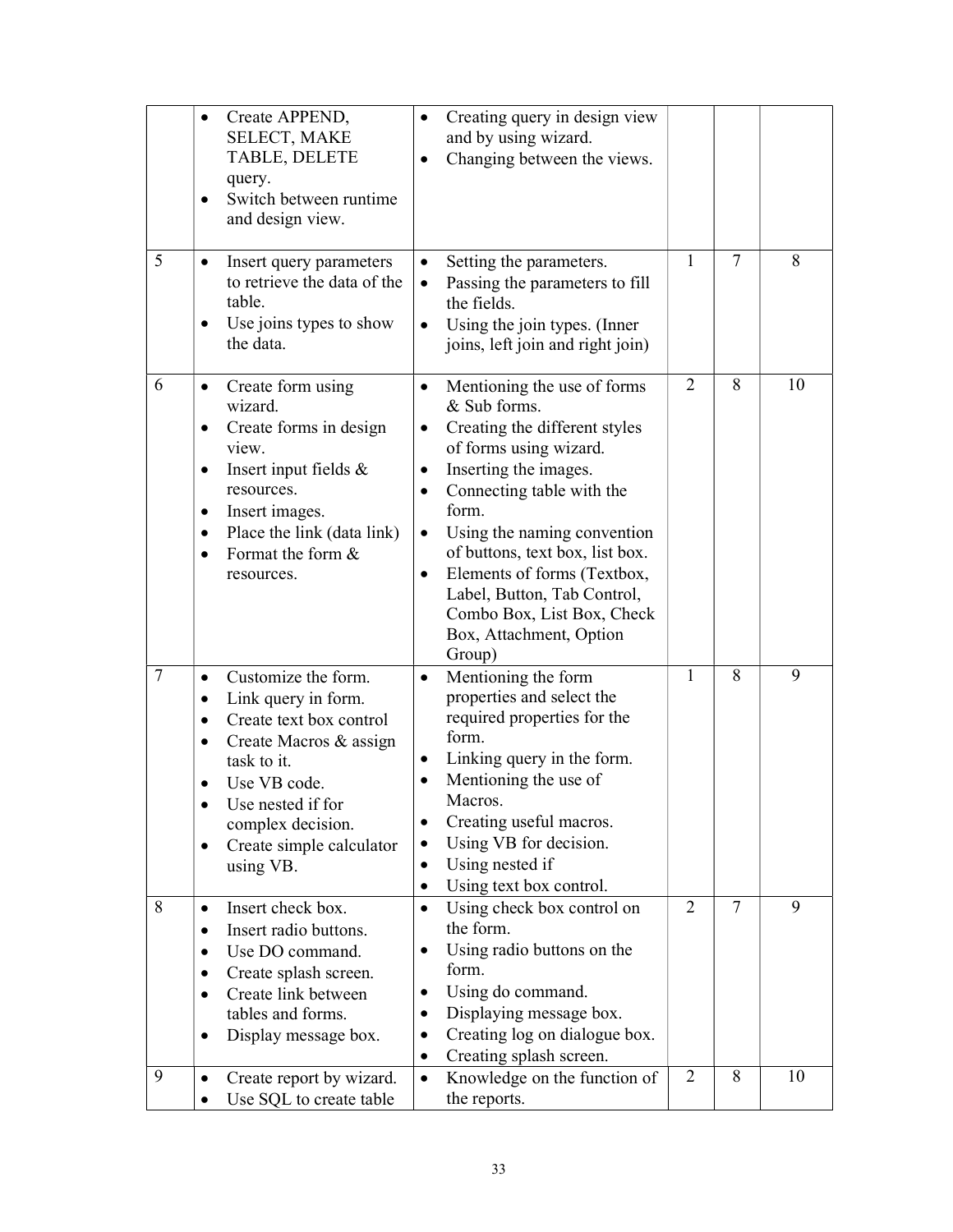### Module 3: Perform in Structured Query Language (SQL) Program.

| S.             | <b>TASK</b>                                                                  | <b>RELATED KNOWLEDGE</b>                                                                                                                                                                                                                                                           | <b>TIME (IN HOURS)</b> |                             |              |
|----------------|------------------------------------------------------------------------------|------------------------------------------------------------------------------------------------------------------------------------------------------------------------------------------------------------------------------------------------------------------------------------|------------------------|-----------------------------|--------------|
| N.             |                                                                              |                                                                                                                                                                                                                                                                                    | Т                      | P                           | <b>TOTAL</b> |
| 1.             | Familiarize with Structured<br>Query Language (SQL)                          | > Relational Query<br>Languages<br>$\triangleright$ Introduction<br>$\triangleright$ Type<br>$\triangleright$ Function<br>$\triangleright$ Importance<br>Semantics of a Query<br>٠<br>The SQL Query Language<br>٠<br>History of SQL<br>$\bullet$<br>Types and versions of SQL<br>٠ | $\overline{4}$         |                             | 4            |
| $\overline{2}$ | Design using the Structure<br><b>SQL</b>                                     | DDL and DML<br>$\bullet$<br>$\triangleright$ Introduction<br>$\triangleright$ Type<br>$\triangleright$ Function<br>$\triangleright$ Importance<br>Reserved words and reserved<br>$\bullet$<br>characters<br>Capital and small characters in<br>۰<br>SQL                            | 4                      | $\mathcal{D}_{\mathcal{L}}$ | 6            |
| $\overline{3}$ | Manage Tables<br>Create table<br>Drop table<br>Alter table<br>Truncate table | Data and data types<br>٠<br>Numerical data types<br>۰<br>String data types<br>٠<br><b>Null Values</b><br>Concept of tables                                                                                                                                                         | $\overline{2}$         | 12                          | 14           |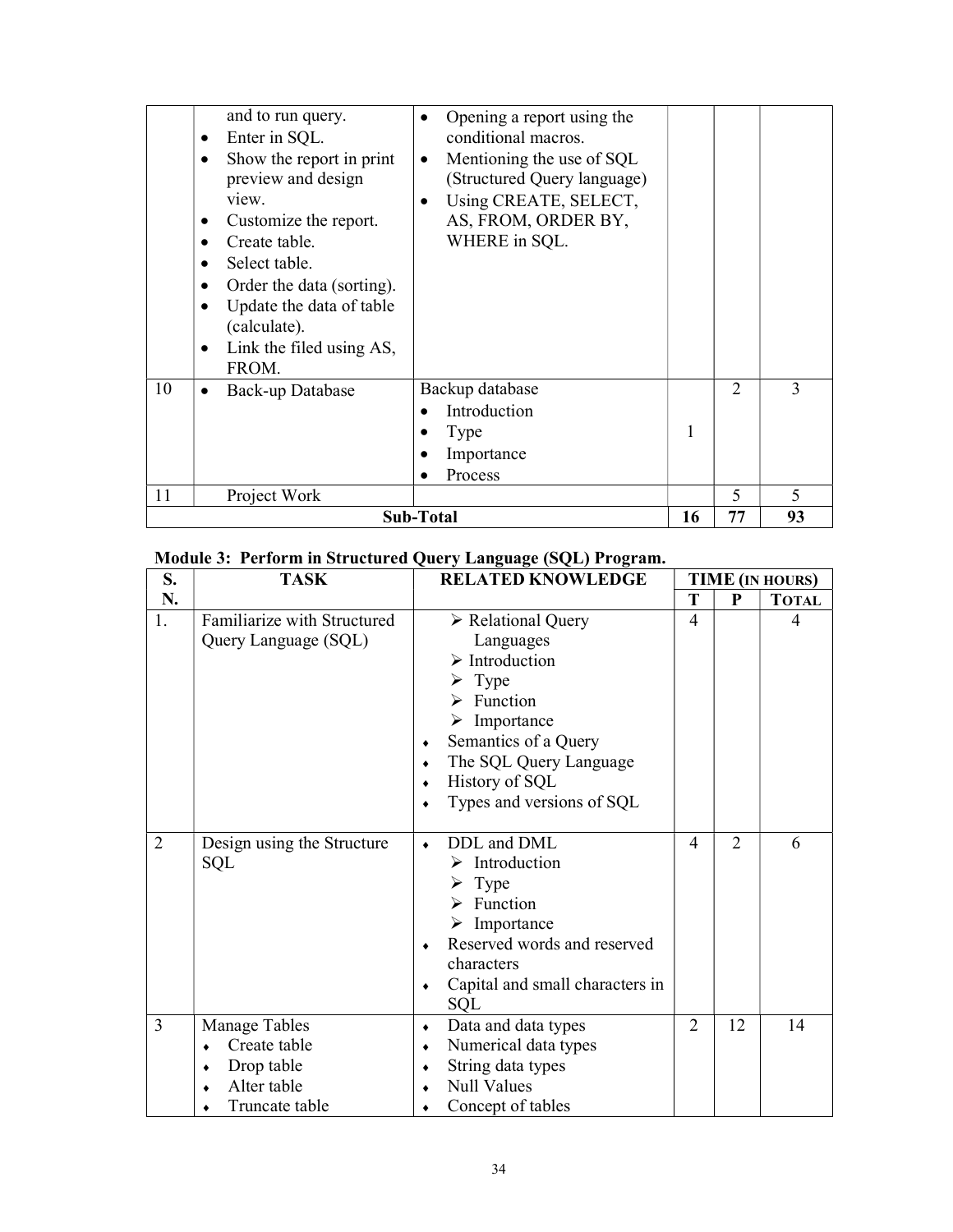|                |                                                                                                                                                                                                                                                                                              | Sub-Total                                                                                                                                                                                                                                                                                                                                                                    | 21                  | 95       | 116     |
|----------------|----------------------------------------------------------------------------------------------------------------------------------------------------------------------------------------------------------------------------------------------------------------------------------------------|------------------------------------------------------------------------------------------------------------------------------------------------------------------------------------------------------------------------------------------------------------------------------------------------------------------------------------------------------------------------------|---------------------|----------|---------|
| 10             | Project Work                                                                                                                                                                                                                                                                                 |                                                                                                                                                                                                                                                                                                                                                                              |                     | 5        | 5       |
| 8<br>9         | Dead lock problem<br>$\bullet$<br>Begin transaction<br>٠<br>Commit transaction<br>Rollback transaction<br>Save point<br>Familiarize with Functions<br>Apply Arithmetic<br>$\bullet$<br>functions (AVG,<br>COUNT, MAX, MIN,<br>SUM)<br>Apply String functions<br>٠<br>(LTRIM, RTRIM,<br>TRIM) | Transaction<br>$\triangleright$ Introduction<br>$\triangleright$ Type<br>$\triangleright$ Function<br>$\triangleright$ Importance<br>Introduction and types of<br>function                                                                                                                                                                                                   | 2<br>$\overline{2}$ | 15<br>15 | 17      |
| $\tau$         | Manage views<br>Create view<br>Drop view<br>Perform Transaction                                                                                                                                                                                                                              | Introduction of views<br>$\bullet$                                                                                                                                                                                                                                                                                                                                           | $\mathbf{1}$        | 8        | 9<br>17 |
| 6              | Familiarize with Operators<br>Apply Arithmetic<br>$\bullet$<br>operators<br>Apply Comparison<br>٠<br>operators<br>Apply Logical operators                                                                                                                                                    | <b>Operators</b><br>$\triangleright$ Introduction<br>$\triangleright$ Function<br>$\triangleright$ Importance<br>$\triangleright$ Type<br>Arithmetic operators $(+, -, *, /,$<br>٠<br>$\%$ )<br>Comparison operators $(=, >, <,$<br>$\bullet$<br>$>=,<,<=,->,!=)$<br>Logical operators (ALL,<br>$\blacklozenge$<br>AND, ANY, BETWEEN,<br>EXISTS, IN, LIKE, NOT, OR,<br>SOME) | 2                   | 16       | 18      |
| 5              | Obtain reference Data<br><b>SELECT</b> command<br><b>Obtain Conditional</b><br>reference data using<br><b>WHERE</b><br>Join tables<br>Query multiple relations<br>Group by<br>Order by<br>Sub query<br><b>UNION</b>                                                                          | Concept of referencing data<br>$\bullet$<br>Syntax, operators and it's types<br>۰<br>Conditional clauses                                                                                                                                                                                                                                                                     | $\overline{2}$      | 14       | 16      |
| $\overline{4}$ | <b>Edit Data Records</b><br>Insert<br>Update<br>Delete                                                                                                                                                                                                                                       | Concept of data editing<br>$\bullet$                                                                                                                                                                                                                                                                                                                                         | $\overline{2}$      | 8        | 10      |
|                | Assign Primary key and<br>foreign key                                                                                                                                                                                                                                                        |                                                                                                                                                                                                                                                                                                                                                                              |                     |          |         |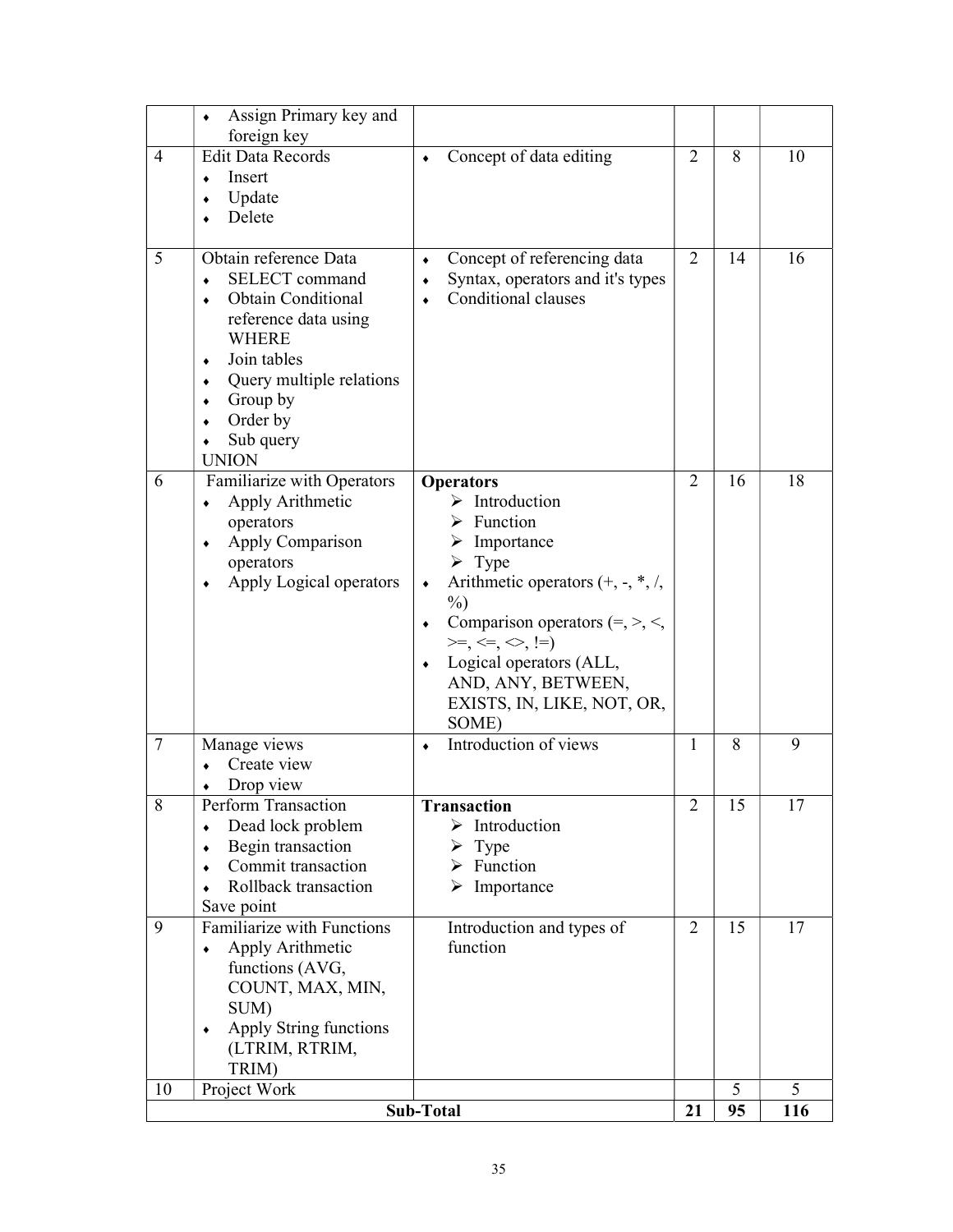### References:

- Ramakrishnan, R. & Gehrke, J. (2003). Database management systems (3rd ed). Boston: McGraw-Hill.
- Silberschatz, A. (2011). Database system concepts (6th ed). New York: McGraw-Hill.
- Forta, B. (2013). Sams teach yourself SQL in 10 minutes (Fourth edition). Indianapolis, Indiana: Sams.
- Hoffer, J. A., Prescott, M. B., & McFadden, F. R. (2005). Modern database management (7th ed). Upper Saddle River, N.J: Pearson/ Prentice Hall.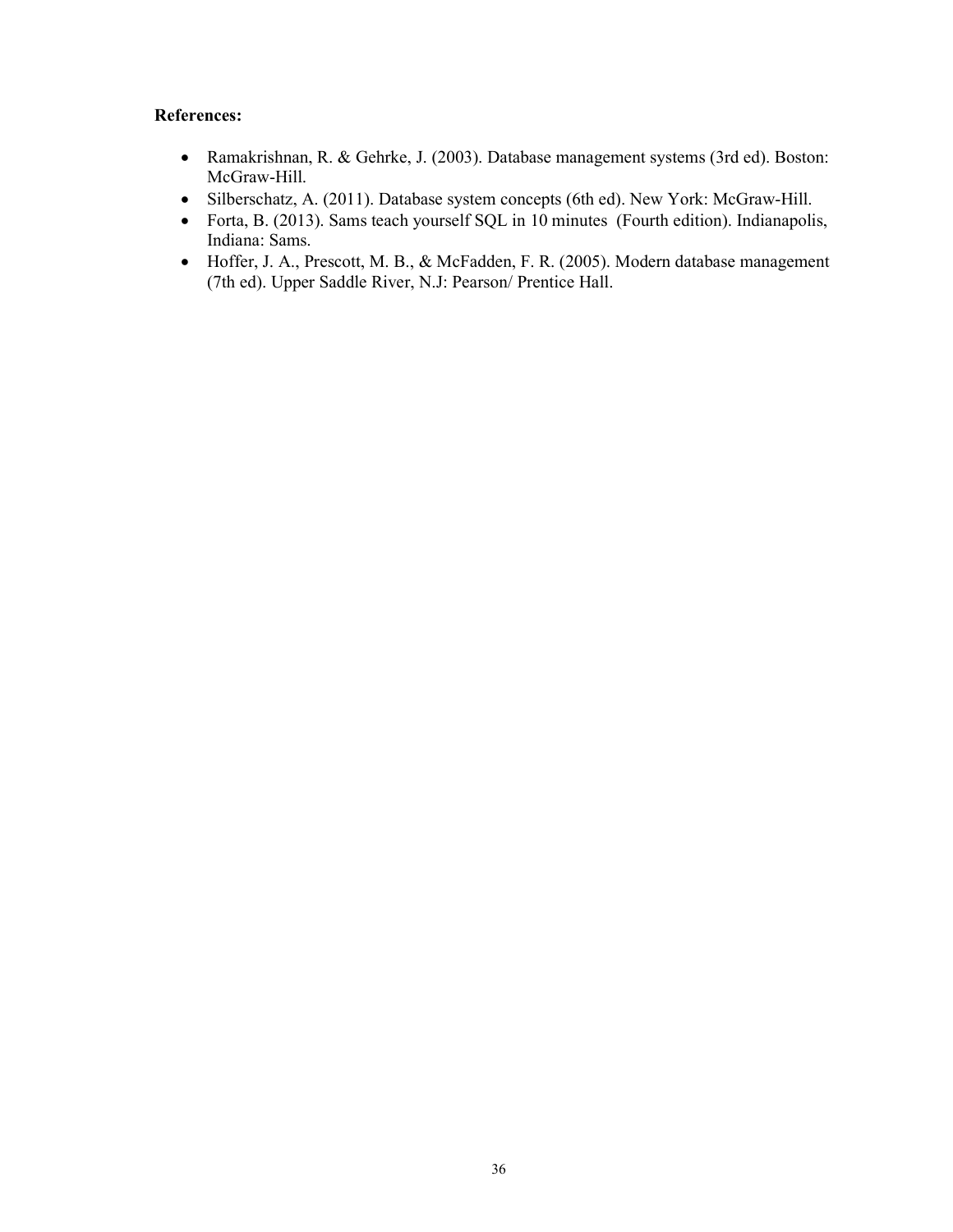### Computer Programming

Total: 234 hours Theory: 48 hours Practical: 186 hours

### Course Description:

This course is designed to provide basic knowledge in computer programming language. It intends to provide basic knowledge and skills to computer programmer. The trainee will be introduced to the computer programming languages.

### Course Objectives:

At the end of this course students will be able to:

- know the basic concept of programming and logics
- understands the procedures programming language with the reference of C program
- generate the simple program with implementation of programming techniques
- understand the 4GL programming concept
- enable to develop the application to solve the business problems

| S.N.             | <b>TASK</b>                                                                                                                                                                                                                                                                            | <b>RELATED KNOWLEDGE</b>                                                                                                                                                                                                                                                                                                    | <b>TIME (IN HOURS)</b> |    |              |  |
|------------------|----------------------------------------------------------------------------------------------------------------------------------------------------------------------------------------------------------------------------------------------------------------------------------------|-----------------------------------------------------------------------------------------------------------------------------------------------------------------------------------------------------------------------------------------------------------------------------------------------------------------------------|------------------------|----|--------------|--|
|                  |                                                                                                                                                                                                                                                                                        |                                                                                                                                                                                                                                                                                                                             | T                      | P  | <b>TOTAL</b> |  |
| $\overline{2}$   | Familiarize with<br>programming Concept and<br>Create programming<br>logics<br>Write Algorithm<br>Draw flow chart                                                                                                                                                                      | Programming Concept and<br>create programming logics<br>Concept of Flow Chart<br>٠<br>Symbols of flow chart<br>Algorithm<br>٠<br>Pseudo code                                                                                                                                                                                | 3                      | 3  | 6            |  |
| $\overline{2}$   | Understand the C Editors<br>and IDEs<br>Install C programming<br>in Window<br>Environment<br>Write a first program -<br>٠<br>Hello world<br>Make and save<br>٠<br>programs<br>Pass command line<br>$\bullet$<br>arguments to your<br>program<br>Write comments<br>Include Header files | Introduction of C<br>$\bullet$<br>Different Version of C<br>$\bullet$<br>Editors (Turbo, Borland,<br>Code lite)<br>Concept of interpreter,<br>$\bullet$<br>compiler, and assembler<br>Arguments and return<br>values<br>Passing command line<br>٠<br>arguments to your program<br>Comments<br>٠<br><b>Header Files</b><br>٠ | 3                      | 6  | 9            |  |
| 3.               | Implement the Variables,<br>constants and types                                                                                                                                                                                                                                        | Variables and data types<br>۰<br>Constants<br>Naming conventions<br>٠<br>Keywords                                                                                                                                                                                                                                           | 1                      | 4  | 5            |  |
| $\overline{4}$ . | Apply operator in a<br>program                                                                                                                                                                                                                                                         | <b>Types of operators</b><br>Arithmetic operators                                                                                                                                                                                                                                                                           | 3                      | 10 | 13           |  |

#### Module 1: Programing in C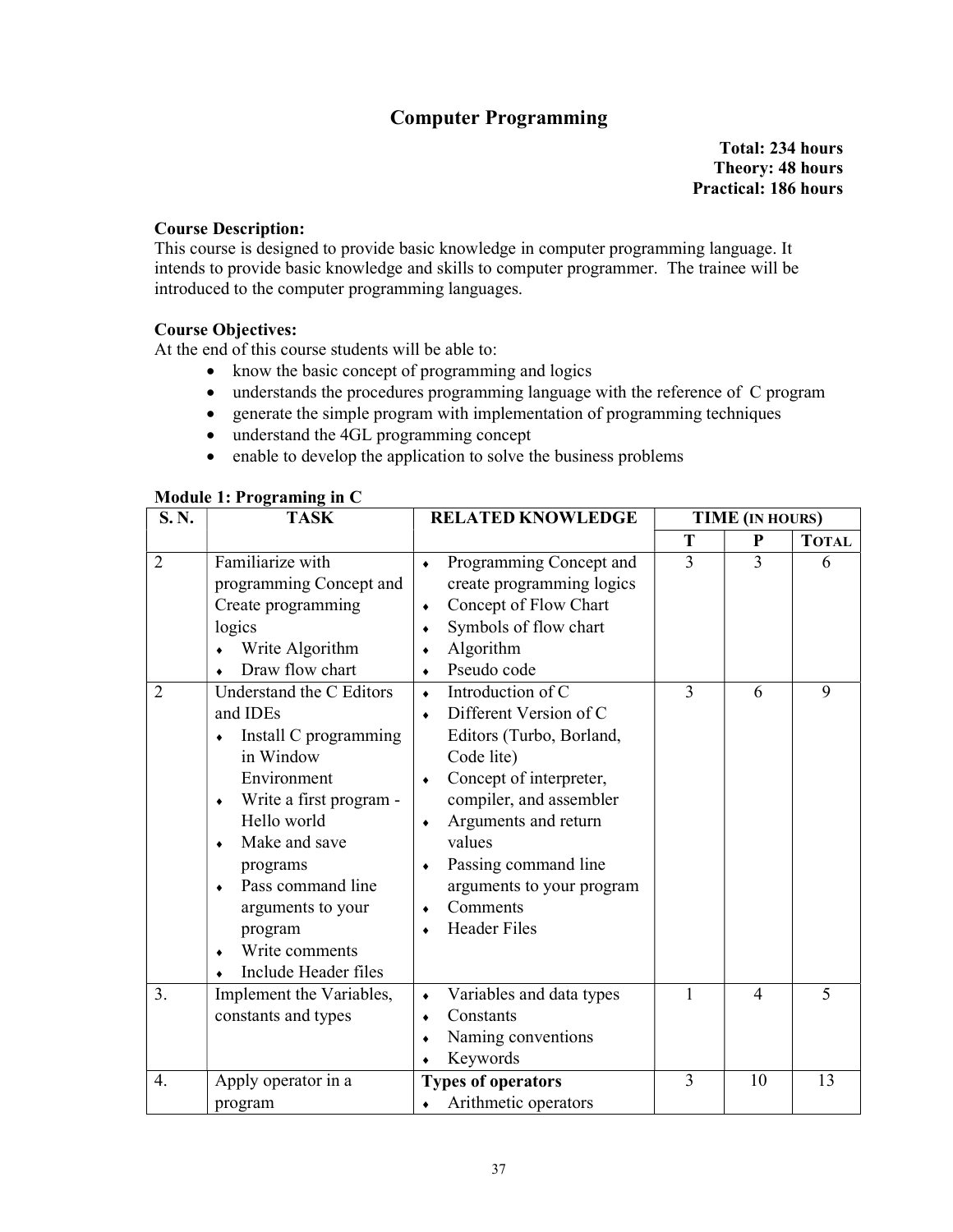|                  |                             | assignment increment and<br>$\blacklozenge$ |                |                 |                 |
|------------------|-----------------------------|---------------------------------------------|----------------|-----------------|-----------------|
|                  |                             | decrement operators                         |                |                 |                 |
|                  |                             | Logical operators<br>$\blacklozenge$        |                |                 |                 |
|                  |                             | Relational operator<br>$\bullet$            |                |                 |                 |
|                  |                             | Bitwise operator<br>$\bullet$               |                |                 |                 |
| $\overline{5}$ . | Apply control statement     | <b>Control statement &amp; looping</b>      | $\overline{2}$ | $\overline{15}$ | $\overline{17}$ |
|                  | and loop in a program       | If-else statement<br>$\bullet$              |                |                 |                 |
|                  |                             | Switch-case statement<br>$\bullet$          |                |                 |                 |
|                  |                             | Loop Statement (For,<br>$\bullet$           |                |                 |                 |
|                  |                             | While, do while)                            |                |                 |                 |
|                  |                             | Continue and break<br>$\bullet$             |                |                 |                 |
|                  |                             | statement                                   |                |                 |                 |
| 6.               | Apply array in a program    | Initializing arrays<br>$\bullet$            | $\overline{4}$ | 3               | $\overline{7}$  |
|                  |                             | Loop in Array<br>$\bullet$                  |                |                 |                 |
|                  |                             | One and two dimensional<br>$\bullet$        |                |                 |                 |
|                  |                             | arrays                                      |                |                 |                 |
| 7.               | Declare, define and         | Introduction to Function<br>$\bullet$       | 3              | 10              | 13              |
|                  | implement the functions in  | Declaration of Function<br>$\bullet$        |                |                 |                 |
|                  | a program                   | Return Type and Argument<br>$\bullet$       |                |                 |                 |
|                  |                             | passing in Array                            |                |                 |                 |
| 8.               | Define String function      | String in C<br>$\bullet$                    | $\overline{2}$ | $\overline{3}$  | $\overline{5}$  |
|                  |                             | <b>String Function</b><br>$\bullet$         |                |                 |                 |
| 9.               | Define pointer              | Introduction of Pointer<br>$\bullet$        | $\overline{2}$ | 3               | 5               |
|                  |                             | Pointer and Array<br>۰                      |                |                 |                 |
|                  |                             | Pointer and Function<br>$\bullet$           |                |                 |                 |
| 10.              | Define structures           | Introduction of Structure<br>$\bullet$      | $\overline{2}$ | 3               | 5               |
|                  |                             | Structure & Pointer<br>$\bullet$            |                |                 |                 |
| 11.              | Handle file                 | Opening and closing files<br>$\bullet$      | $\overline{2}$ | $\overline{7}$  | $\overline{9}$  |
|                  |                             | File modes<br>$\bullet$                     |                |                 |                 |
|                  |                             | Reading and writing a text<br>$\bullet$     |                |                 |                 |
|                  |                             | file                                        |                |                 |                 |
| 12.              | Initialize graphics concept | Introduction to graphics<br>$\bullet$       | 1              | 5               | 6               |
|                  |                             | Simple Graphics Function<br>$\bullet$       |                |                 |                 |
| 13.              | Project work                |                                             | 28             | 15              | 15              |
| <b>Sub-Total</b> |                             |                                             |                | 87              | 115             |

### Module 2: Visual Program (Visual Basic.net)

| S.N. | <b>TASK</b>             | <b>RELATED KNOWLEDGE</b>      | <b>TIME</b> (IN HOURS) |   |              |
|------|-------------------------|-------------------------------|------------------------|---|--------------|
|      |                         |                               | Т                      | P | <b>TOTAL</b> |
|      | Familiarize with Visual | Visual Programming            |                        |   |              |
|      | Programming             | Concept                       |                        |   |              |
|      |                         | Concept of .NET               |                        |   |              |
|      |                         | Framework                     |                        |   |              |
|      | Set Up Visual           | <b>Installation of Visual</b> |                        |   |              |
|      | Programming and Playing | Basic .net                    |                        | 2 |              |
|      | with Visual Basic IDE   | Types of project in .NET      |                        |   |              |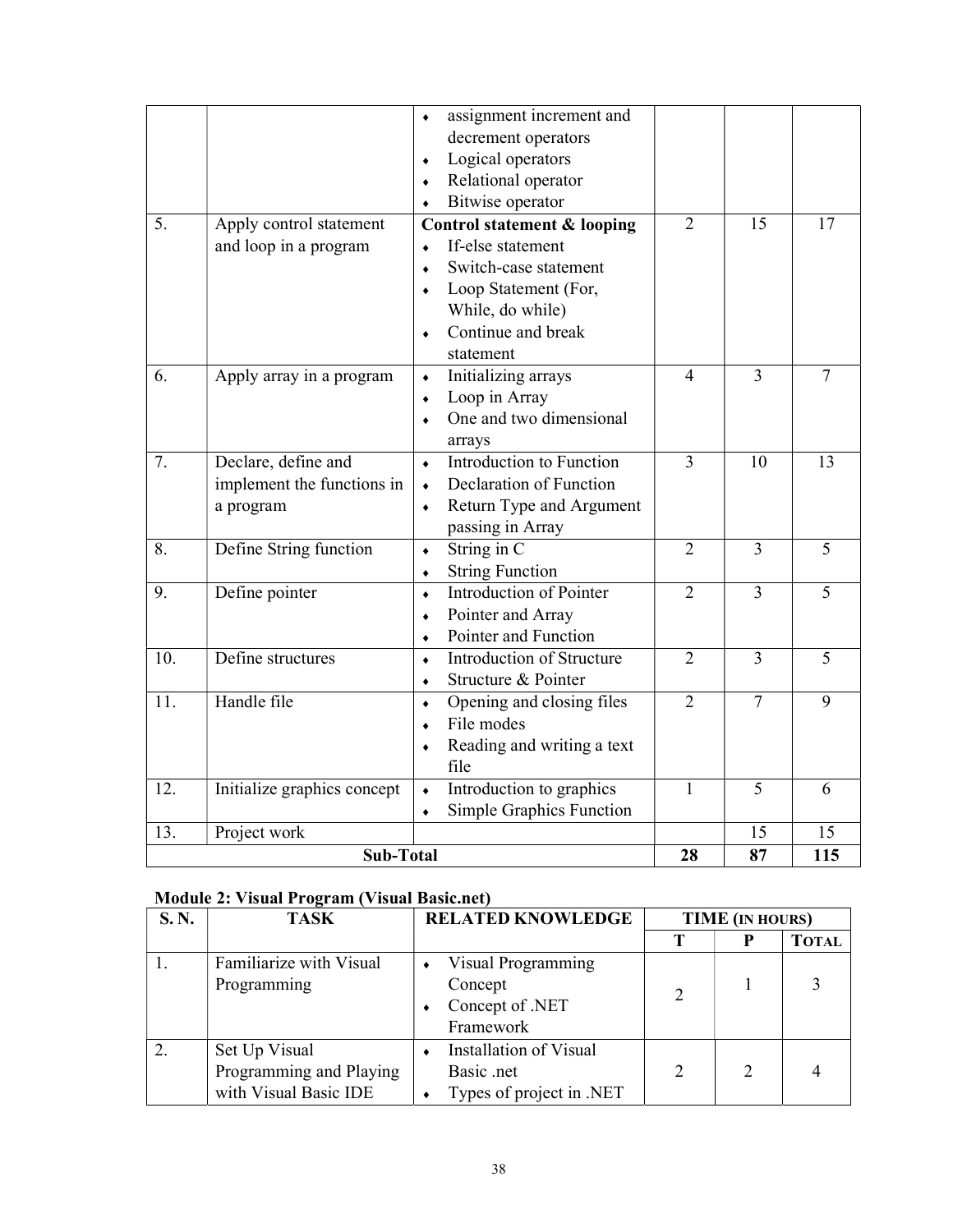|    |                                 |           | IDE of VB.NET: Menu                                 |                |    |    |
|----|---------------------------------|-----------|-----------------------------------------------------|----------------|----|----|
|    |                                 |           | bar, Toolbar, Solution                              |                |    |    |
|    |                                 |           | Explorer, Toolbox                                   |                |    |    |
|    |                                 |           | properties, From                                    |                |    |    |
|    |                                 |           | Designer, Output                                    |                |    |    |
|    |                                 |           |                                                     |                |    |    |
|    |                                 |           | Window, Object Browser.<br>Environment: Editor Tab, |                |    |    |
|    |                                 | ٠         |                                                     |                |    |    |
|    |                                 |           | Format Tab, General Tab,                            |                |    |    |
|    |                                 |           | Docking tab,                                        |                |    |    |
|    |                                 |           | Methods and Events                                  |                |    |    |
| 3. | Apply Variables,                | $\bullet$ | Variables and Data Types                            |                |    |    |
|    | <b>Constants and Data Types</b> |           | Variable Declaration,                               | $\overline{2}$ | 4  | 6  |
|    | in Visual Programming           |           | Scope and Life time                                 |                |    |    |
|    |                                 | ٠         | Constants                                           |                |    |    |
|    | Apply String and Array in       | $\bullet$ | Concept of Array                                    | $\overline{2}$ |    | 6  |
|    | visual programming              | ٠         | String Handling in VB                               |                | 4  |    |
|    | Create a Control Structure      | $\bullet$ | <b>If/Then Selection</b>                            |                |    |    |
|    | and its Operators in Visual     |           | Structure                                           |                |    |    |
|    | Programming                     | ٠         | If/Then/Else Selection                              |                |    |    |
|    |                                 |           | Structure                                           |                |    |    |
|    |                                 | ٠         | While Repetition                                    |                |    |    |
|    |                                 |           | Structure                                           |                |    |    |
|    |                                 | ٠         | DoWhile/Loop Repetition                             |                |    |    |
|    |                                 |           | Structure                                           |                |    |    |
|    |                                 | ٠         | DoUntil/Loop Repetition                             |                |    |    |
|    |                                 |           | Structure                                           |                |    |    |
|    |                                 | $\bullet$ | Do/LoopWhile Repetition                             |                | 20 | 22 |
|    |                                 |           | Structure                                           | $\overline{2}$ |    |    |
|    |                                 | ٠         | Do/LoopUntil Repetition                             |                |    |    |
|    |                                 |           | Structure                                           |                |    |    |
|    |                                 |           |                                                     |                |    |    |
|    |                                 |           | <b>Assignment Operators</b>                         |                |    |    |
|    |                                 |           | For/Next Repetition                                 |                |    |    |
|    |                                 |           | Structure                                           |                |    |    |
|    |                                 | ٠         | Select Case Multiple-                               |                |    |    |
|    |                                 |           | <b>Selection Structure</b>                          |                |    |    |
|    |                                 | ٠         | Using the Exit Keyword                              |                |    |    |
|    |                                 |           | in a Repetition Structure                           |                |    |    |
|    |                                 | ٠         | <b>Logical Operators</b>                            |                |    |    |
|    | Apply Function and Sub          | $\bullet$ | Sub and Function                                    |                |    |    |
|    | with return types and           | $\bullet$ | Function: Passing variable                          |                |    |    |
|    | arguments                       |           | Number of Arguments,                                | 3              | 6  | 9  |
|    |                                 |           | Returning value from the                            |                |    |    |
|    |                                 |           | function                                            |                |    |    |
| 4. | Work with form with its         | $\bullet$ | Control of Form                                     |                |    |    |
|    | properties                      | $\bullet$ | Windows form: Textbox,                              |                |    |    |
|    | Work with Major Toolbox         |           | Label, Button, List Box,                            | 1              | 15 | 16 |
|    | object with properties          |           | Combo Box, Check Box,                               |                |    |    |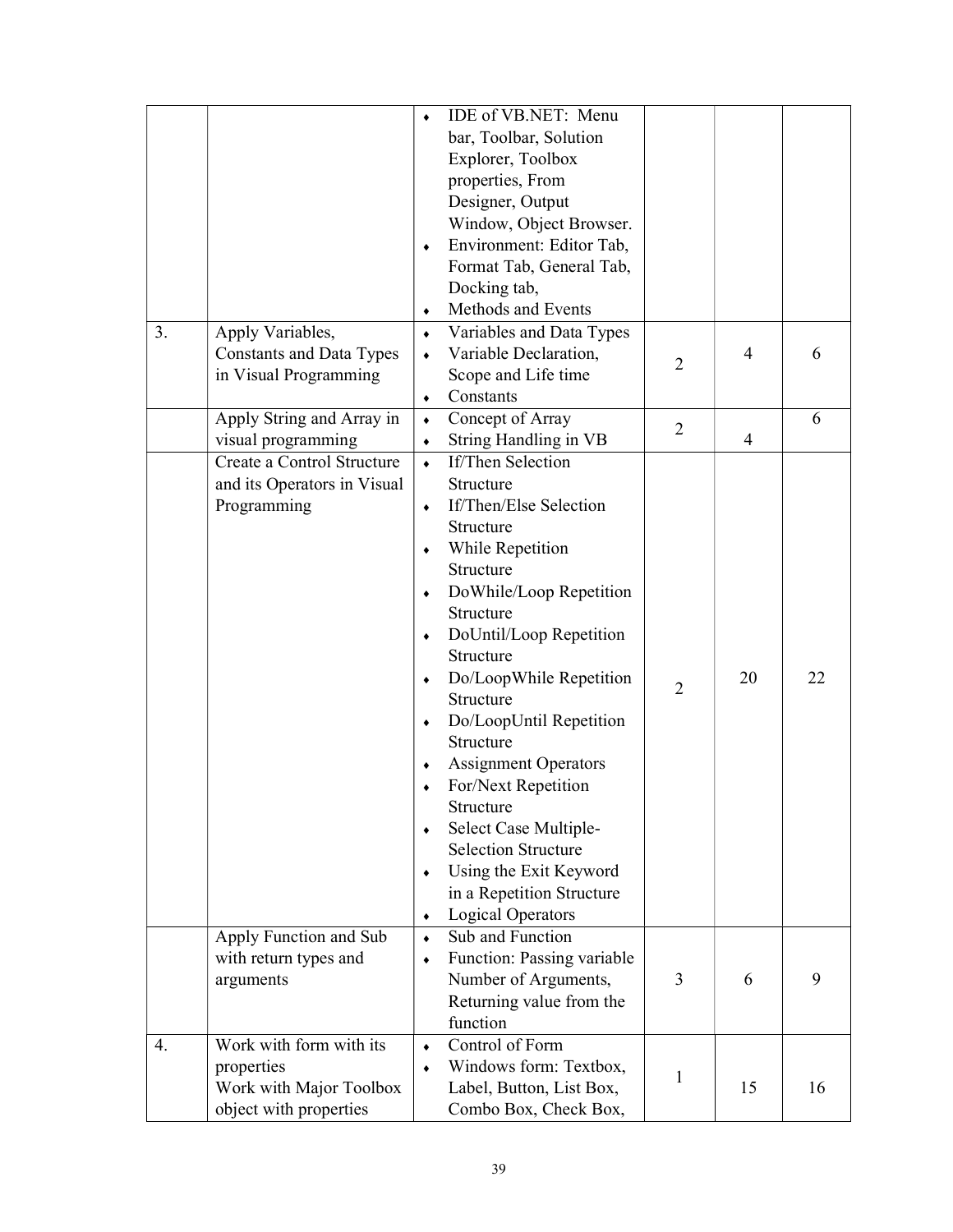|        | connection, control form<br>and reports as Project<br>Work                                                                                           |                                                                                                                                                                                                                                                                                                                          |                | 15 |    |
|--------|------------------------------------------------------------------------------------------------------------------------------------------------------|--------------------------------------------------------------------------------------------------------------------------------------------------------------------------------------------------------------------------------------------------------------------------------------------------------------------------|----------------|----|----|
| $\tau$ | Develop Small application<br>with form, data                                                                                                         |                                                                                                                                                                                                                                                                                                                          |                |    |    |
| 7      | <b>Create Database</b><br>Connection using<br>ADO.net<br>Apply SQLDB and<br><b>OLEDB</b><br>Apply Data Adapter,<br>Command and Reader in<br>ADO, Net | Overviews of ADO .NET<br>$\bullet$<br>Accessing Data using<br>٠<br>Server Explorer<br>Creating Connection,<br>$\bullet$<br>Command, Data adapter<br>and Data Set With<br>OLEDB and SQLDB<br>Display Data on Data<br>$\bullet$<br>bound controls, display<br>data<br>Concept of report<br>٠                               | 3              | 18 | 21 |
| 6      | Apply Exception Handling<br>concept using try and<br>catch statement                                                                                 | Concept of Exception<br>$\bullet$<br>Handling<br><b>Try</b><br>٠<br>Catch                                                                                                                                                                                                                                                | 1              | 4  | 5  |
| 5.     | Create a Class and Object<br>using visual basic object,<br>components<br>Create .dll file as<br>components                                           | Classes and Objects<br>$\bullet$<br><b>Access Specifiers</b><br>٠<br>Overviews of OLE<br>$\bullet$<br>Accessing the WIN32 API<br>٠<br>from .NET and Interfacing<br>COM Technology<br>٠<br><b>Create User Control</b><br>$\bullet$<br>Register User Control.<br>$\bullet$<br>Access COM components<br>in .NET application | $\overline{2}$ | 10 | 12 |
|        |                                                                                                                                                      | Picture Box, Radio<br>Button, Scroll Bar, Timer,<br>List View, Toolbar, Status<br>bar and Properties<br>Dialog. Open File Dilog,<br>$\bullet$<br>Save File Dilog, Font<br>Dilog, Color Dilog, Print<br>Dialog<br>Designing Menu: Context<br>Menu, access And<br>shortcut Key                                             |                |    |    |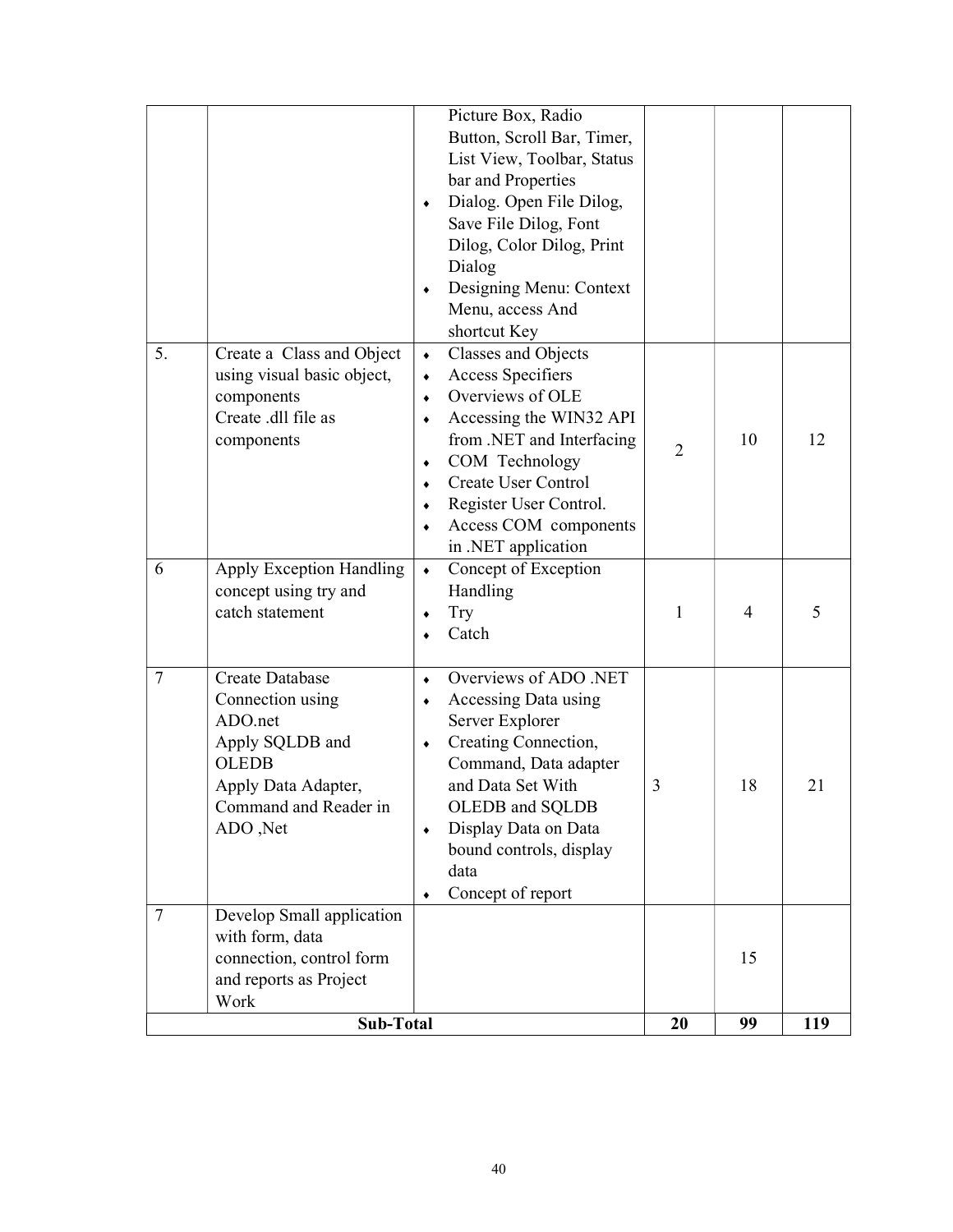### References:

- Byron S Gottfried "Programming with C" Second edition, Tata McGraw hill, 2007.
- Kanetkar Y, "Let us C", BPB Publications, 2007.
- Hanly J R & Koffman E.B, "Problem Solving and Programm design in C", Pearson Education, 2009.
- E. Balagurusamy, "Programming with ANSI-C", Fourth Edition, 2008, Tata McGraw Hill.
- B.W. Kernighan & D. M. Ritchie, "The C Programming Language", Second Edition, 2001, Pearson Education
- Baral, D.S., Baral, D. & Ghimire S. K., The secretes of C programming language. Kathmandu, Bhundi Purana Prakasan.
- Stephens, Rod. Visual Basic 2010: Programmer's Reference. Indianapolis, IN: Wiley Pub, 2010.
- Petroutsos, Evangelos. Mastering Microsoft Visual Basic 2010. Indianapolis, Ind: Wiley, 2010.
- Boehm, Anne. Murach's Visual Basic 2010: Training & Reference. Fresno, Calif.: Mike Murach & Associates, 2010.
- Foxall, James D. Sams Teach Yourself Visual Basic 2010 in 24 Hours. Indianapolis, Ind: Sams Pub, 2010.
- Moore, Andrew. Visual Studio 2010 All-in-One for Dummies. Hoboken, N.J: Wiley, 2010.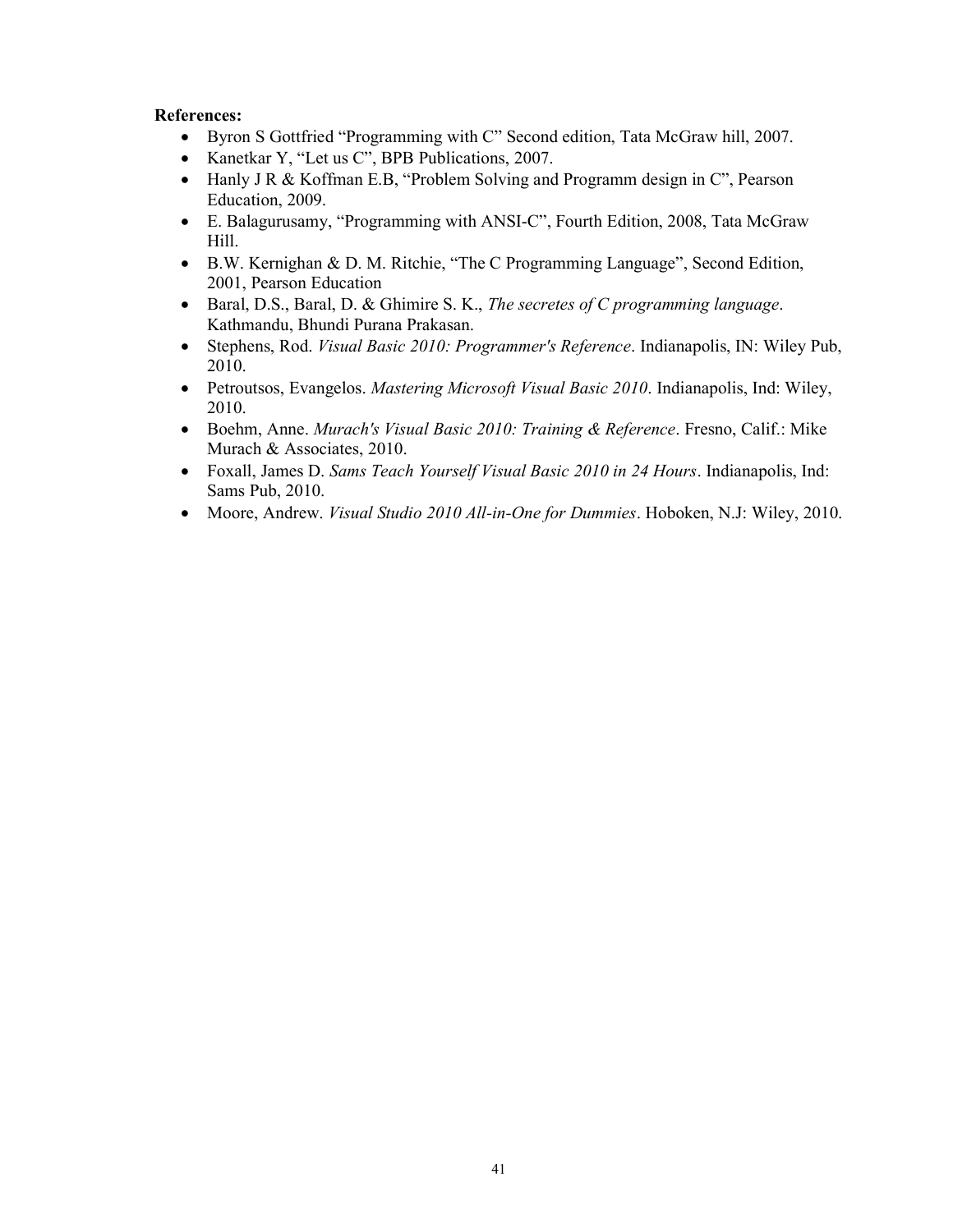### Computer Hardware &Networking

Total: 234 hours Theory: 44 hours Practical: 190 hours

#### Course Description:

This course is designed to provide the basic knowledge in computer hardware and networking. It intends to provide basic knowledge and skills on computer hardware and networking. The trainee will be introduced to the computer hardware and networking system.

#### Course Objectives:

At the end of this course students will be able to:

- Assemble Computer Hardware.
- Repair/replace Computer components.
- Establish Computer Networking.
- Configure Internet connection.
- Share resources on networking.
- Repair/replace computer networking components.

| S.N. | <b>TASK</b>                                                                                                                                                                                                                                                                                                   | <b>RELATED KNOWLEDGE</b>                                                                                                                                                                                                                                                                                                                                                                                                                                                      | <b>TIME</b> (IN HOURS) |       |                |
|------|---------------------------------------------------------------------------------------------------------------------------------------------------------------------------------------------------------------------------------------------------------------------------------------------------------------|-------------------------------------------------------------------------------------------------------------------------------------------------------------------------------------------------------------------------------------------------------------------------------------------------------------------------------------------------------------------------------------------------------------------------------------------------------------------------------|------------------------|-------|----------------|
|      |                                                                                                                                                                                                                                                                                                               |                                                                                                                                                                                                                                                                                                                                                                                                                                                                               | <b>THEORY</b>          | PRAC. | <b>TOTAL</b>   |
| 1.   | Introduction to<br><b>Computer Systems</b>                                                                                                                                                                                                                                                                    | Computer History,<br>۰<br>Generation, Evolution and<br>types<br>Computer function<br>٠<br>procedure                                                                                                                                                                                                                                                                                                                                                                           |                        |       |                |
| 2.   | Familiarize with<br>Classification of<br>Computers                                                                                                                                                                                                                                                            | Technology, Uses and<br>۰<br>Capacity of computer                                                                                                                                                                                                                                                                                                                                                                                                                             | 1                      | 1     | $\overline{2}$ |
| 3.   | Identify the computer<br>components:<br>Input devices<br>(Keyboard, Mouse,<br>Microphone, Camera,<br>scanner)<br>Output devices<br>٠<br>(Display, Speaker,<br>printer)<br>Processor<br>٠<br>Motherboard<br>Memory & its slot<br>Data cable and power<br>cable<br>Casing<br>Power supply<br><b>PCI</b> Devices | Hardware<br>۰<br>Software<br>٠<br>Utilities<br>$\bullet$<br><b>Application Software</b><br>$\bullet$<br>Programming Language<br>$\bullet$<br>Input devices (Keyboard,<br>$\bullet$<br>Mouse, Microphone,<br>Camera, scanner)<br>Output devices (Display,<br>۰<br>Speaker, printer)<br>Processor<br>٠<br>Motherboard<br>$\bullet$<br>Memory & its slot<br>$\blacklozenge$<br>Data cable and power cable<br>۰<br>Setting of computer<br>٠<br>Computer room protection<br>Casing | 3                      | 15    | 18             |

#### Module 1: Assemble & repair Computer Hardware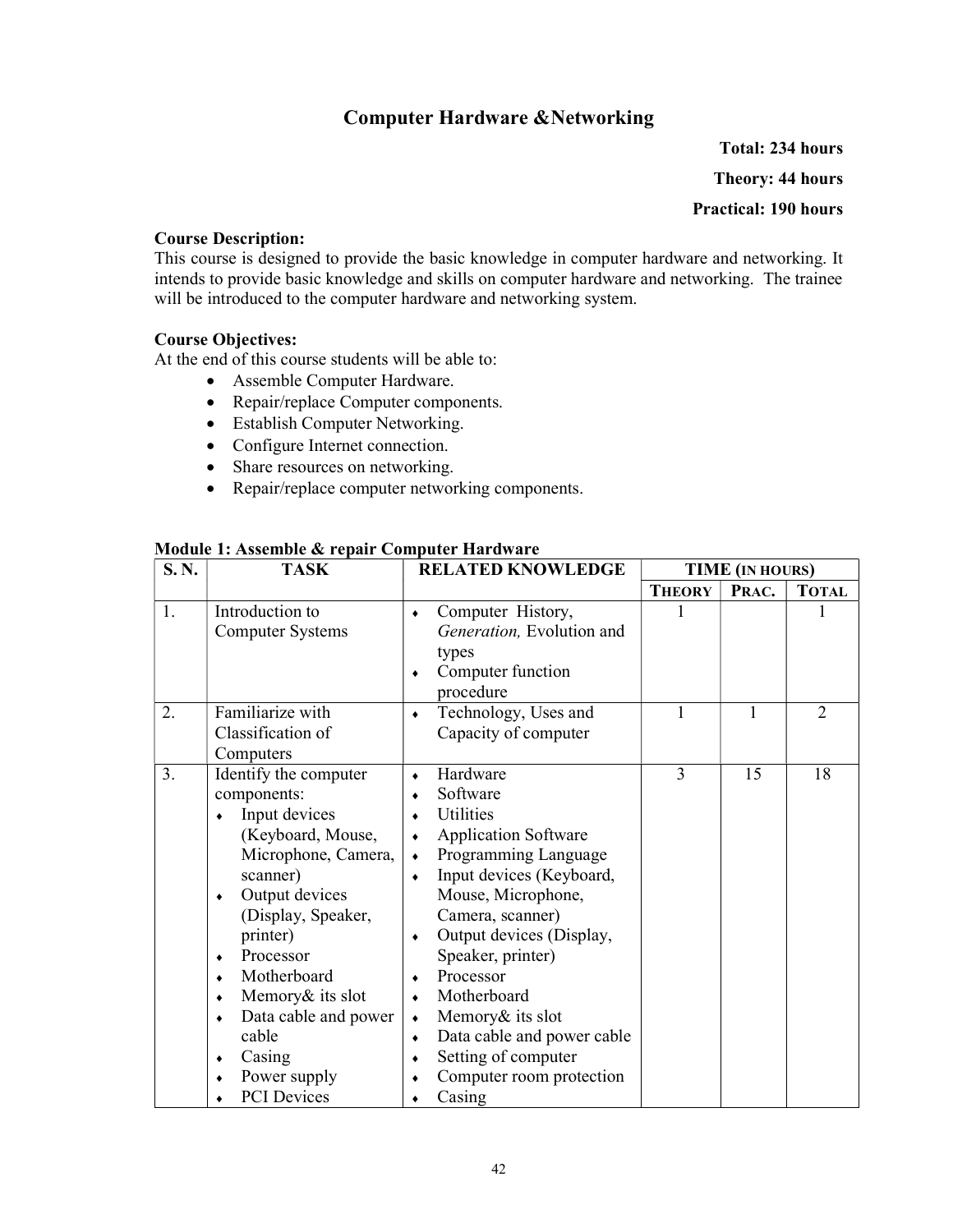|                 | Storage devices<br>۰<br>(HDD, Optical disk,<br>Flash Disk<br>Slots & ports<br>٠                                                                                                                                                                                                                                                                                   | Power supply<br>$\bullet$<br><b>PCI</b> Devices<br>$\bullet$<br>Storage devices<br>$\bullet$<br>(HDD, Optical disk, Flash<br>Disk)                                                                            |                |                |                |
|-----------------|-------------------------------------------------------------------------------------------------------------------------------------------------------------------------------------------------------------------------------------------------------------------------------------------------------------------------------------------------------------------|---------------------------------------------------------------------------------------------------------------------------------------------------------------------------------------------------------------|----------------|----------------|----------------|
| 4.              | Familiarize with Printer<br><b>Identify Printer</b><br>٠<br>components<br>Install printer driver<br>٠<br>Replace<br>٠<br>tonner/cartridge<br>Connect printer<br>۰<br><b>Troubleshoot Printer</b><br>۰                                                                                                                                                             | Basic Operation &<br>$\bullet$<br>Installation of Printer<br>Types of Printer<br>٠<br>Resolution<br>۰<br>Port/slot                                                                                            | 1              | $\overline{4}$ | 5              |
| 5.              | Familiarize with Scanner<br><b>Identify Scanner</b><br>٠<br>component<br>Connect scanner<br>٠<br>Install scanner device<br>٠<br>Operate scanner<br>٠                                                                                                                                                                                                              | <b>Basic Operation of Scanner</b><br>$\bullet$<br>Types of Scanner<br>$\bullet$<br>Resolution<br>$\bullet$<br>Port/slot<br>$\bullet$                                                                          | 1              | $\overline{2}$ | 3              |
| 6.              | Familiarize with Power<br><b>Backup System</b><br>• Install UPS                                                                                                                                                                                                                                                                                                   | Power backup sysem<br>Importance<br><b>Types</b><br>Maintenance                                                                                                                                               | 1              | 1              | $\overline{2}$ |
| $7\phantom{.0}$ | Assemble computer<br><b>Assemble Casing</b><br>٠<br>Mount motherboard<br>٠<br><b>Install RAM</b><br>٠<br><b>Install Hard Disk</b><br>٠<br>Install cards<br>۰<br>Install processor with<br>٠<br>heat sink<br><b>Install SMPS</b><br>٠<br>Install optical drive<br>٠<br>Connect interfaces<br><b>Connect Display</b><br>٠<br>Connect keyboard<br>٠<br>Connect mouse | Introduction, Types, function<br>& specification of:<br>Casing, motherboard,<br>$\bullet$<br>RAM, hard Disk,<br>processor, optical drive,<br>cards, Slots/ports, display<br>and input units                   | $\overline{2}$ | 20             | 22             |
| 8.              | Operate MS-DOS<br>Create/Save/Copy/M<br>ove/Delete files<br>Make/Change/Remo<br>٠<br>ve directory<br>Format disks<br>٠<br>Change attributes<br>٠<br>Create/use BAT file                                                                                                                                                                                           | Introduction of MS-DOS<br>$\bullet$<br>Running and closing DOS<br><b>External and Internal</b><br>Command<br>Getting help about<br>٠<br>commands<br>Changing current directory,<br>٠<br>getting list of files | 1              | 8              | 9              |
| 9.              | Install Operating system                                                                                                                                                                                                                                                                                                                                          | System requirements<br>Installation process of<br>$\bullet$<br><b>Operating Software</b>                                                                                                                      | $\overline{2}$ | 10             | 12             |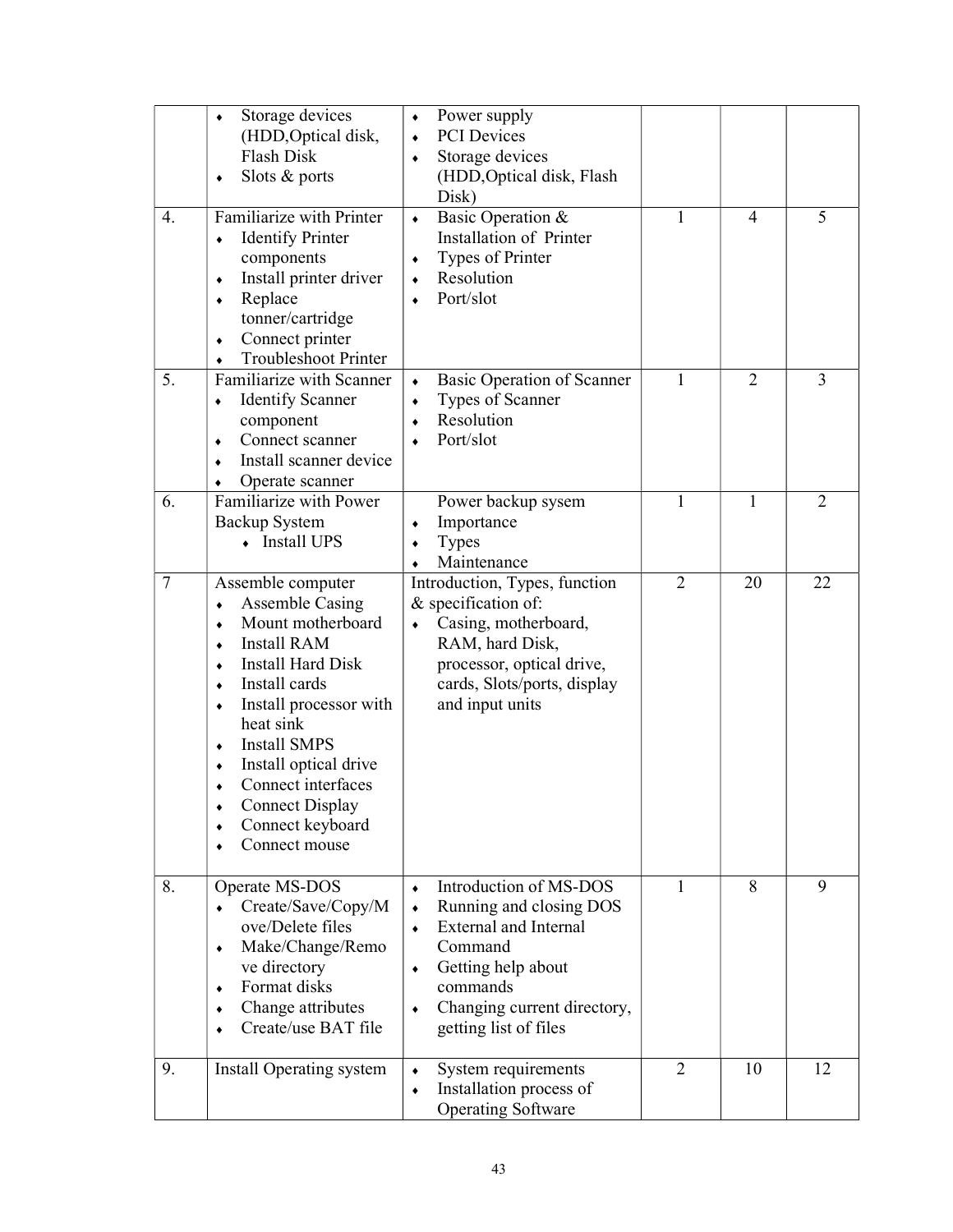|     |                                   | <b>Driver Installation</b>               |                |                |                |
|-----|-----------------------------------|------------------------------------------|----------------|----------------|----------------|
|     |                                   | <b>Application Software</b><br>$\bullet$ |                |                |                |
|     |                                   | File system<br>۰                         |                |                |                |
|     |                                   | Process of partition.<br>۰               |                |                |                |
| 10. | <b>Install Utilities Software</b> | Virus scanning<br>$\bullet$              | 1              | 3              | $\overline{4}$ |
|     |                                   | Disk Compression<br>٠                    |                |                |                |
|     |                                   | Disk defragmentation and<br>$\bullet$    |                |                |                |
|     |                                   | scandisk                                 |                |                |                |
| 11. | <b>Install Application</b>        | Installation process of                  | $\mathbf{1}$   | 3              | $\overline{4}$ |
|     | Software                          | application software                     |                |                |                |
|     |                                   |                                          |                |                |                |
| 12. | Install Device driver             | Installation/un-installation             | 1              | $\overline{2}$ | 3              |
|     |                                   | process of device driver                 |                |                |                |
| 13. | Operate multimedia                | Component of Multimedia<br>$\bullet$     | $\mathbf{1}$   | $\overline{4}$ | 5              |
|     | (projector, digital               | Application of Multimedia<br>۰           |                |                |                |
|     | camera, audio-video)              |                                          |                |                |                |
| 14. | Familiarize with                  | Concept of Firewall<br>$\bullet$         | 1              | $\overline{2}$ | 3              |
|     | <b>Computer Security</b>          | (Enabling/Disabling) and                 |                |                |                |
|     | • Setup Firewall                  | its usages                               |                |                |                |
|     | Install antivirus                 | Concept of Virus                         |                |                |                |
|     | Create/delete                     | -Malware, Worms, Trojan,                 |                |                |                |
|     | password on                       | Spyware, Adware                          |                |                |                |
|     | computer                          | Concept of different<br>$\bullet$        |                |                |                |
|     |                                   | <b>Security Threats</b>                  |                |                |                |
|     |                                   | Concept of Data Security<br>٠            |                |                |                |
|     |                                   | Introduction to Personal &<br>$\bullet$  |                |                |                |
|     |                                   | General Security of                      |                |                |                |
|     |                                   | Personal Computer                        |                |                |                |
|     |                                   | Ideas of Password                        |                |                |                |
|     |                                   | Protection to Personal                   |                |                |                |
|     |                                   | Computer                                 |                |                |                |
|     |                                   | <b>Internet Browser Security</b>         |                |                |                |
|     |                                   | & Web Security                           |                |                |                |
| 15. | Troubleshoot computer             | Types of faults in computer              | $\overline{2}$ | 10             | 12             |
|     | system faults                     | system: software, display                |                |                |                |
|     | Run System tools                  | faults, storage fault                    |                |                |                |
|     | Repair/replace                    | Process of finding<br>۰                  |                |                |                |
|     | computer                          | computer system faults.                  |                |                |                |
|     | hardware                          | Computer hardware<br>۰                   |                |                |                |
|     | components.                       | specification.                           |                |                |                |
|     |                                   | System compatibility.<br>٠               |                |                |                |
| 16. | <b>Project Work</b>               |                                          |                | 10             | 10             |
|     | Sub-Total                         | 20                                       | 95             | 115            |                |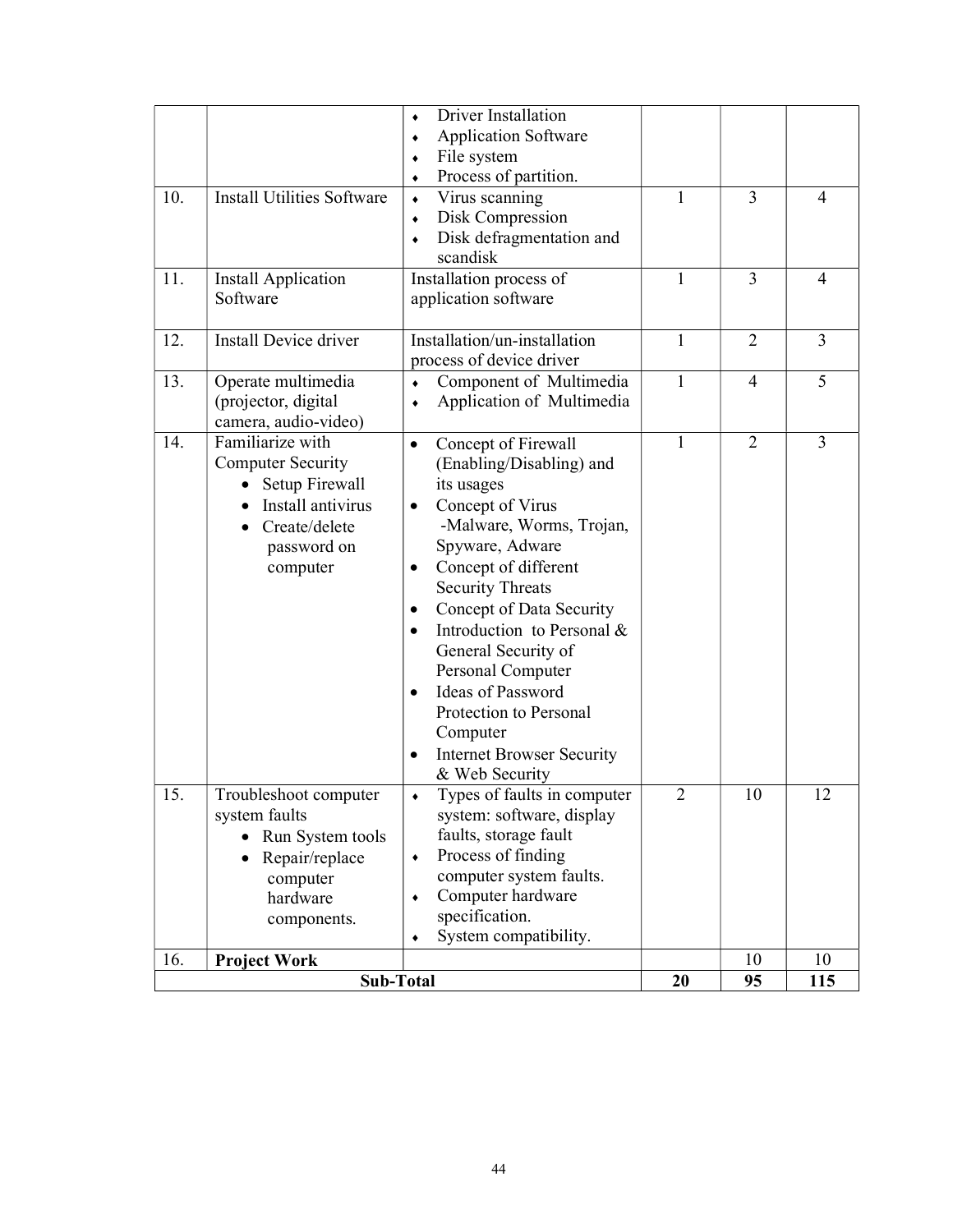| S.N. | <b>TASK</b>                                                       | <b>RELATED KNOWLEDGE</b>                                                                                                                                                                                                                                                                                                     |                | <b>TIME (IN HOURS)</b> |                |
|------|-------------------------------------------------------------------|------------------------------------------------------------------------------------------------------------------------------------------------------------------------------------------------------------------------------------------------------------------------------------------------------------------------------|----------------|------------------------|----------------|
|      |                                                                   |                                                                                                                                                                                                                                                                                                                              | <b>THEORY</b>  | PRAC.                  | <b>TOTAL</b>   |
| 1.   | Familiarize with<br><b>Computer Networking</b>                    | Computer network<br>$\bullet$<br>Introduction<br>$\bullet$<br>Types (LAN/ MAN/<br>$\bullet$<br>WAN)<br>Function<br>$\bullet$<br>Importance<br>Advantage/Disadvantage<br>• Network architecture                                                                                                                               | 1              |                        | $\overline{2}$ |
| 2.   | Familiarize with<br>Topology and<br>transmission media            | Topology (point-to-point,<br>$\bullet$<br>star, bus, ring)<br>Transmission speed<br>$\bullet$<br>Transmission medium.<br>$\bullet$<br>Cable (twisted pair cable,<br>coaxial cable, optical<br>fiber cable), wireless<br>(infrared rays, radio<br>wave, laser)<br>Transmission system<br>$\bullet$<br>(base band, broad band) | 3              | $\overline{2}$         | 5              |
| 3.   | Familiarize with OSI<br>reference model                           | Reference model<br>$\bullet$<br>Introduction<br><b>Types</b><br>Function<br>Layers of OSI reference<br>model /7 Layers<br>(Application layer,<br>Presentation layer,<br>Session layer, Transport<br>layer, Network layer,<br>Data link layer, Physical<br>layer)                                                             | $\overline{2}$ | $\overline{2}$         | $\overline{4}$ |
| 4    | Familiarize with<br><b>Network Protocols</b><br>Assign IP address | Introduction and function<br>of<br>$\triangleright$ IPX/SPX<br>$\triangleright$ Apple Talk<br>$\triangleright$ Net BIOS and Net<br><b>BEUI</b><br>$\triangleright$ TCP/IP<br>Relationship between<br>$\bullet$<br>Ethernet and TCP/IP<br>IP address<br>Introduction<br>Types (class A, B, C,<br>D, E)<br>Subnet mask         | 4              | $\overline{2}$         | 6              |

### Module 2: Perform Computer Networking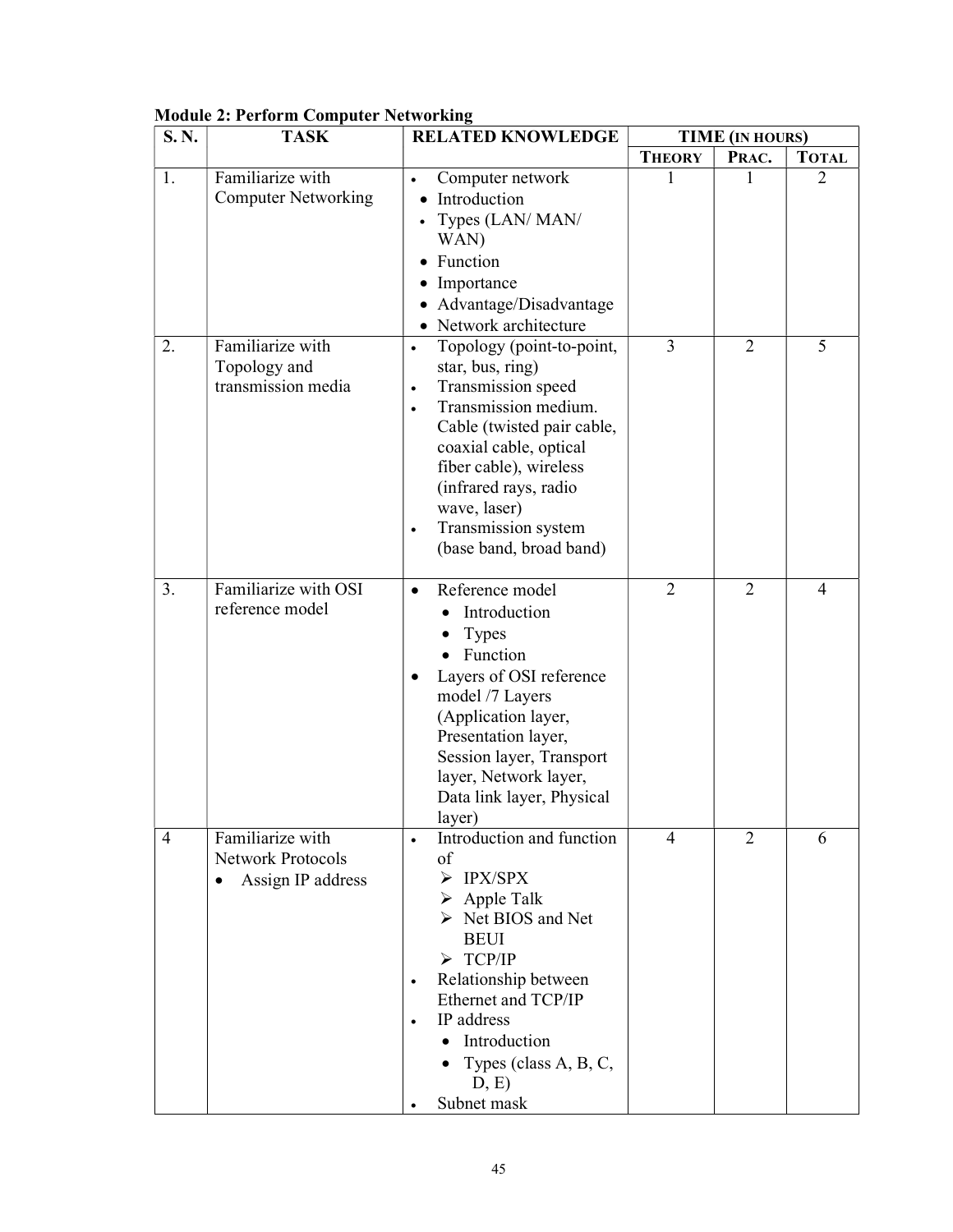|    |                                                                                                                                                                                                    | Global address and<br>private address<br>Broad cast address<br>$\bullet$<br>Multi cast address<br>$\bullet$<br>TCP and UDP<br>$\bullet$<br>IPv4 and IPv6<br>$\bullet$<br><b>ICMP</b><br>$\bullet$<br>ARP and RARP, MAC<br>address<br>Major network<br>commands of TCP/IP<br>(Ping, IP Configuration,<br>etc) |                |    |    |
|----|----------------------------------------------------------------------------------------------------------------------------------------------------------------------------------------------------|--------------------------------------------------------------------------------------------------------------------------------------------------------------------------------------------------------------------------------------------------------------------------------------------------------------|----------------|----|----|
| 5. | Install & configure<br><b>NIC</b><br>Modem<br>Repeater<br>HUB and<br>Switching HUB<br>Bridge<br>Router                                                                                             | Introduction and function<br>of<br><b>NIC</b><br>Modem<br>Repeater<br>HUB and Switching<br>HUB. Cascade<br>connecting.<br><b>Bridge</b><br>$\bullet$<br>Router<br>$\bullet$                                                                                                                                  | $\overline{2}$ | 10 | 12 |
| 6. | Perform Network Wiring<br>Mark cable route<br>& components.<br>Lay cable.<br><b>Install PVC</b><br>conduit pipe/PVC<br>batten.<br>Install junction<br><b>Box</b><br><b>Install Jack</b><br>Socket. | Network wiring<br>Layout diagram<br>$\bullet$<br>Wiring technique<br>$\bullet$<br>Marking technique<br>$\bullet$<br>Cable types & size<br>$\bullet$<br>Size $&$ uses of junction<br>box.<br>Introduction, size & uses<br>$\bullet$<br>of different jacks/sockets.                                            | 1              | 15 | 16 |
| 7. | <b>Connect Network cables</b><br>Connect RJ45<br>Jack<br>Connect RJ45<br>Socket.                                                                                                                   | Cable types & size<br>$\bullet$<br>Jacks & Connector<br>$\bullet$<br>Clamper<br>$\bullet$<br>Connection tester<br>$\bullet$<br>Multimeter<br>$\bullet$<br>Soldering process                                                                                                                                  | 1              | 5  | 6  |
| 8. | Configure windows<br>networking services<br>• Share<br>file/folder/drive<br>Share printer/scanner<br>٠<br>Share Internet<br>$\bullet$<br>Search computer on<br>$\bullet$<br>network.               | Sharing Options.<br>$\bullet$<br>Permission.<br>$\bullet$                                                                                                                                                                                                                                                    | 1              | 10 | 11 |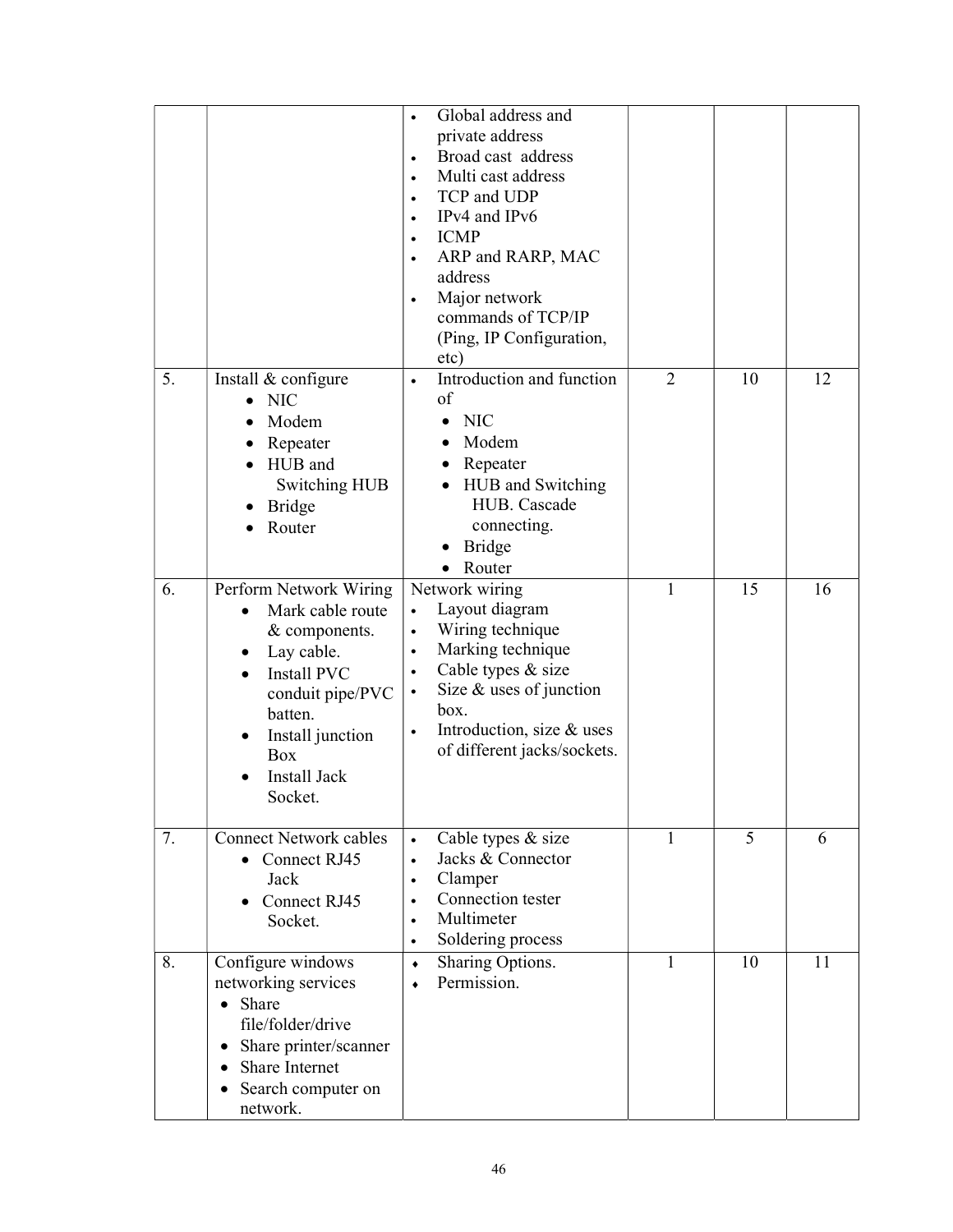|     | Assign workgroup<br>٠<br>Assign computer                                                                          |                                                                                                                                                                                                                                                                                                                    |                |                |                |
|-----|-------------------------------------------------------------------------------------------------------------------|--------------------------------------------------------------------------------------------------------------------------------------------------------------------------------------------------------------------------------------------------------------------------------------------------------------------|----------------|----------------|----------------|
| 9.  | name.<br>Configure server<br>applications services                                                                | File server (FTP, file<br>$\bullet$<br>sharing)<br>Printer server (Printer<br>$\bullet$<br>sharing, etc)<br>Web server (WWW etc)<br>٠<br>Mail server (POP, SMTP<br>٠<br>Telnet server<br>$\bullet$<br><b>DHCP</b> server<br>$\bullet$<br>DNS server and<br>Windows DNS server.<br>SNMP server<br>٠<br>Proxy server | $\overline{2}$ | $\overline{2}$ | $\overline{4}$ |
| 10. | Provide OS networking<br>services                                                                                 | Windows NT, 2000<br>$\bullet$<br>Server, 2003 Server<br>Unix<br>۰<br>Linux<br>Others (Net BSD,<br>۰<br>NetWare, etc)                                                                                                                                                                                               | 1              | 1              | $\overline{2}$ |
| 11. | Configure printing<br>system in networking<br>services<br><b>Install Printer</b><br>$\bullet$<br>Server           | Network Printer<br>$\bullet$<br>Printer server<br>$\bullet$<br>Permission                                                                                                                                                                                                                                          | 1              | 5              | 6              |
| 12. | Configure:<br><b>FDDI</b><br>٠<br>Wireless LAN<br>٠<br><b>ATM-LAN</b><br>٠<br>Token-Ring<br>٠<br><b>Token Bus</b> | <b>FDDI</b><br>$\bullet$<br>Wireless LAN<br>$\bullet$<br><b>ATM-LAN</b><br>$\bullet$<br>Token-Ring<br>٠<br>Token-Bus                                                                                                                                                                                               | $\overline{2}$ | 15             | 17             |
| 13. | Manage networking<br>security services                                                                            | Installation, Set-up $&$<br>٠<br>Update of Antivirus,<br>AntiSpyware,<br>AntiMalwareetc<br>Set Up & Usage of<br>٠<br><b>Windows Firewall</b><br>Introduction of ftps://,<br>۰<br>https:// and other security<br>measures                                                                                           | 1              | 5              | 6              |
| 14. | Repair Network devices                                                                                            | Component of Dialup<br>$\blacklozenge$<br>(Modem, PSTN<br>line, ADSL& Cable)<br>Component of LAN<br>٠<br>Other network devices<br>Concept of Bandwidth                                                                                                                                                             | $\overline{2}$ | 10             | 12             |
|     | Project Work                                                                                                      |                                                                                                                                                                                                                                                                                                                    | 24             | 10             | 10             |
|     | <b>Sub Total</b>                                                                                                  |                                                                                                                                                                                                                                                                                                                    |                | 95             | 119            |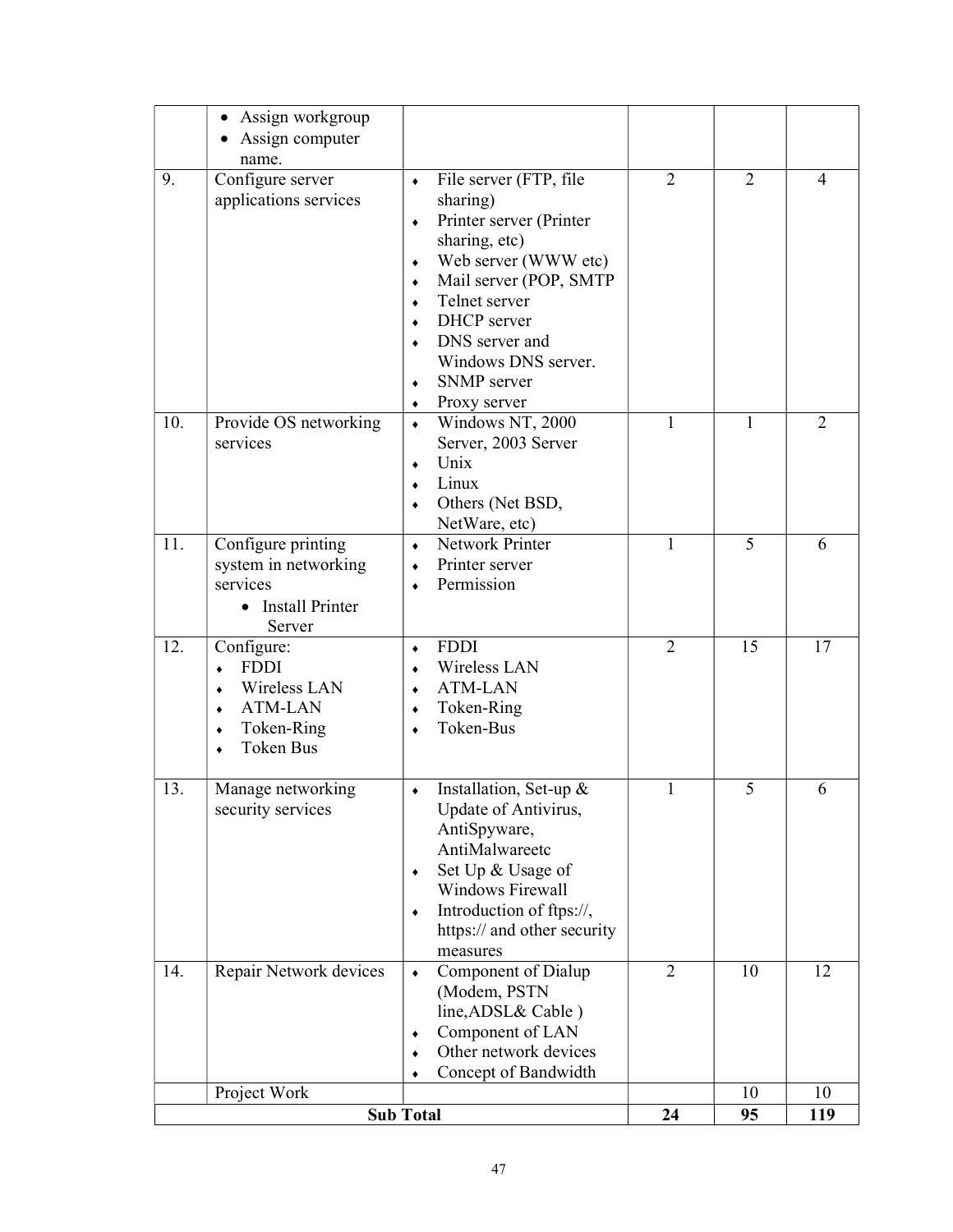### References:

- Computer Operator Google, Author by Er. Suvash Chandra Gautama
- Easy Computer Operator, Author by Binod Singh Yadav
- Highway of Advanced Computer Operator, Author by Gunaraj Bhandari/ Kamal Prasad Dhungel
- Computer Network, Author by Andrew S. Tanenbaum
- Craig Hunt "TCP/IP Network Administration", fourth Edition
- Roy Blake "Wireless Communication Technology" Delmar Thomson Learning
- Mark Minasi "The Complete PC upgrade and Maintenance Guide" fifth Edition –BPB publication
- Vikas Gupta "Comdex Hardware & Networking Course Kit" Published by dreamtech press
- Tanenbaum, A. S., & Wetherall, D. (2011). Computer networks (5th ed). Boston: Pearson Prentice Hall.
- Rosch, W. L. (2003). Winn L. Rosch hardware bible. [Indianapolis, IN]: Que Pub.
- Mueller, S. (2015). Upgrading and repairing PCs.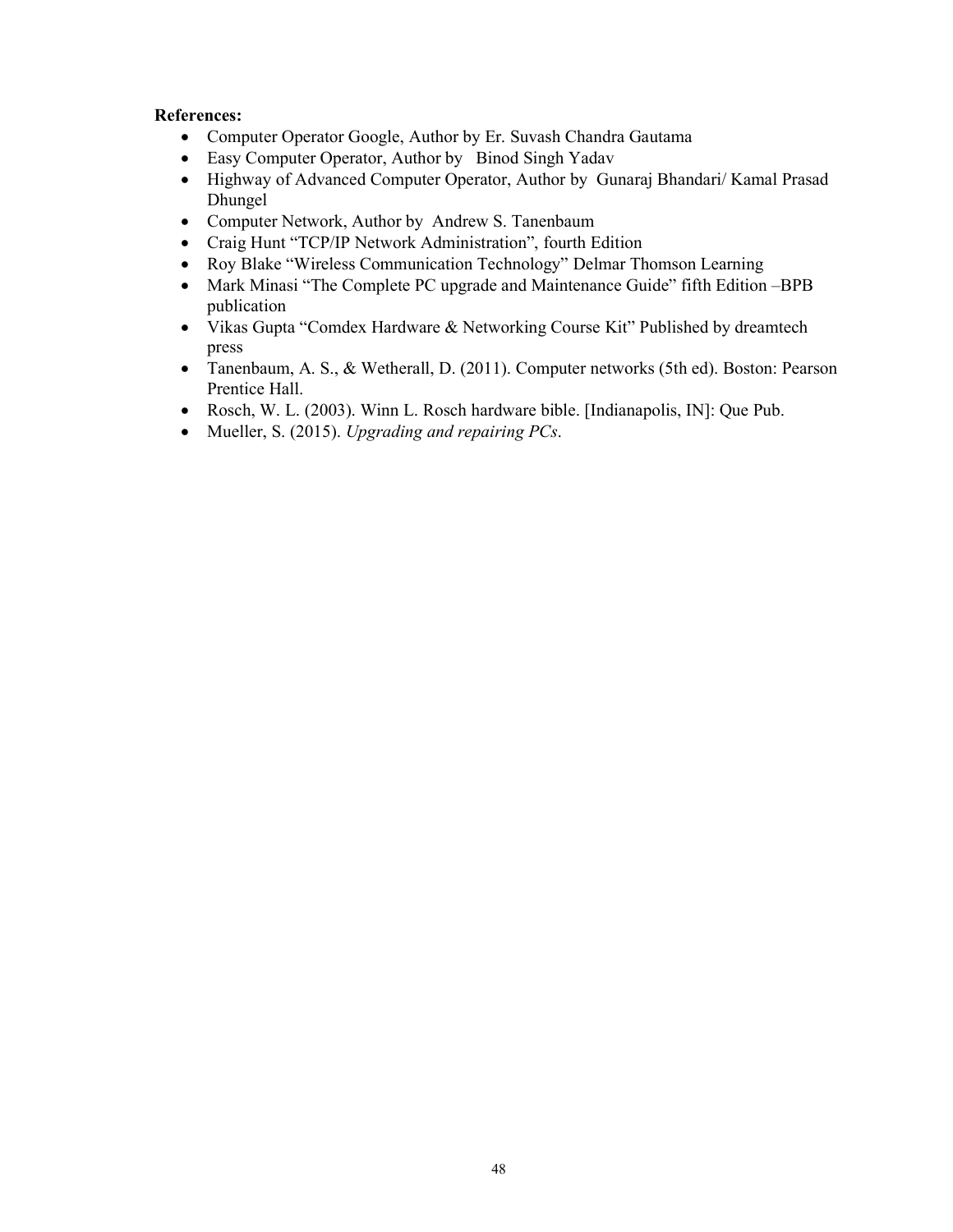### System Analysis & Design

Total: 78 hours Theory: 32 hours Practical: 46 hours

### Course Description:

This course is designed to provide the basic knowledge in computer system analysis and design. The student will be introduced to the computer system analysis and design.

### Course Objectives:

At the end of this course students will be able to:

- Overview of system analysis/design concepts
- Manage and analysis/design activities
- Collect data
- Analyse/Process data
- Design essential components
- Control quality of system
- Perform project work

#### Overview system analysis/design concepts

| S.N.             | <b>TASKS</b>                                | <b>RELATED</b>                                                     |               | <b>TIME</b> (IN HOURS) | <b>TOTAL</b>  |
|------------------|---------------------------------------------|--------------------------------------------------------------------|---------------|------------------------|---------------|
|                  |                                             | <b>KNOWLEDGE</b>                                                   | <b>THEORY</b> | PRAC.                  |               |
| 1.               | <b>Understand Data</b><br>processing system | Data processing system<br>$\bullet$<br>$\triangleright$ Definition |               |                        | 1             |
|                  |                                             | Function                                                           |               |                        |               |
|                  |                                             | $\triangleright$ Importance                                        |               |                        |               |
| 2.               | Explain Management                          | Management<br>$\bullet$                                            | $\frac{1}{2}$ |                        | $\frac{1}{2}$ |
|                  | <b>Information System</b>                   | information system                                                 |               |                        |               |
|                  |                                             | $\triangleright$ Definition                                        |               |                        |               |
|                  |                                             | Function<br>≻                                                      |               |                        |               |
|                  |                                             | Importance                                                         |               |                        |               |
| 3.               | Describe Data support                       | Decision support<br>$\bullet$                                      | $\frac{1}{2}$ |                        | $\frac{1}{2}$ |
|                  | system                                      | systems                                                            |               |                        |               |
|                  |                                             | Definition                                                         |               |                        |               |
|                  |                                             | Function<br>⋗                                                      |               |                        |               |
|                  |                                             | $\triangleright$ Importance                                        |               |                        |               |
| 4.               | Understand artificial                       | Artificial intelligence<br>$\bullet$                               | $\frac{1}{2}$ |                        | $\frac{1}{2}$ |
|                  | intelligence                                | $\triangleright$ Definition                                        |               |                        |               |
|                  |                                             | Function<br>⋗                                                      |               |                        |               |
|                  |                                             | Importance<br>➤                                                    |               |                        |               |
| $\overline{5}$ . | Identify system analysis<br>and design      | System analysis/design<br>$\bullet$<br>identify                    | $\frac{1}{2}$ |                        | $\frac{1}{2}$ |
|                  |                                             | Definition                                                         |               |                        |               |
|                  |                                             | Function<br>↘                                                      |               |                        |               |
|                  |                                             | $\triangleright$ Importance                                        |               |                        |               |
| 6.               | Familiarize with system                     | System analysis<br>$\bullet$                                       | 1             | $\overline{2}$         | 3             |
|                  | development and flow                        | System design                                                      |               |                        |               |
|                  |                                             | Program design<br>$\bullet$                                        |               |                        |               |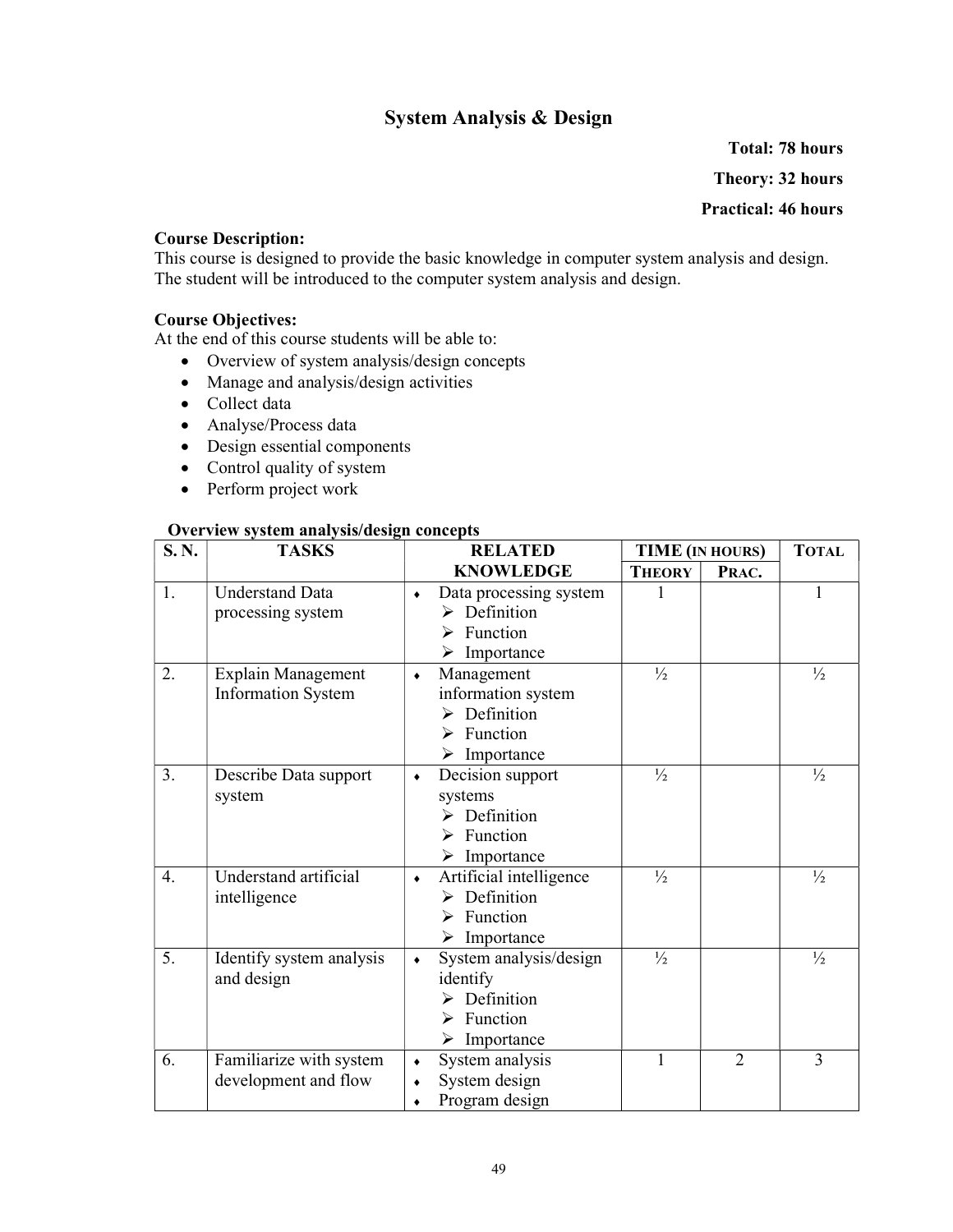|         |                                            | Programming<br>Program test<br>System test<br>Running test |  |  |
|---------|--------------------------------------------|------------------------------------------------------------|--|--|
| $\cdot$ | Prepare major system<br>development models | Water fall model<br>Spiral model<br>Others                 |  |  |
|         | Sub-Total                                  |                                                            |  |  |

### Module 2: Manage Analysis/Design activities

| S.N. | <b>TASKS</b>              | <b>RELATED KNOWLEDGE</b>            |               | <b>TIME</b> (IN HOURS) | <b>TOTAL</b>                |
|------|---------------------------|-------------------------------------|---------------|------------------------|-----------------------------|
|      |                           |                                     | <b>THEORY</b> | PRAC.                  |                             |
| 1.   | Identify problem          | Project initiation,<br>$\bullet$    | $\frac{1}{2}$ |                        | $1\frac{1}{2}$              |
|      |                           | Specific sign of problem            |               |                        |                             |
| 2.   | Identify opportunity for  | Possibilities for<br>$\bullet$      | $\frac{1}{2}$ | 1                      | $1\frac{1}{2}$              |
|      | improvement               | improvement, criteria for           |               |                        |                             |
|      |                           | selection of system                 |               |                        |                             |
|      |                           | projects                            |               |                        |                             |
| 3.   | Determine feasibility     | Objectives, Resources<br>٠          | 1             | 1                      | 2                           |
|      |                           | Types of feasibility;<br>۰          |               |                        |                             |
|      |                           | Technical, Economical,              |               |                        |                             |
|      |                           | Operational                         |               |                        |                             |
|      |                           | Making judgement on<br>٠            |               |                        |                             |
|      |                           | feasibility                         |               |                        |                             |
| 4.   | Plan / Control activities | Time estimation, Gantt<br>$\bullet$ | 1             |                        | $\overline{2}$              |
|      |                           | charts, CPM and PERT                |               |                        |                             |
| 5.   | Manage analysis / design  | Communication<br>$\bullet$          | 1             |                        | $\mathcal{D}_{\mathcal{L}}$ |
|      | activities                | strategies for team                 |               |                        |                             |
|      |                           | management,                         |               |                        |                             |
|      |                           | Productivity goal,<br>٠             |               |                        |                             |
|      |                           | motivation                          |               |                        |                             |
|      |                           | Project failures                    |               |                        |                             |
|      | <b>Sub-Total</b>          |                                     | 4             | 5                      | 9                           |

### Module 3: Collect data

| S.N | <b>TASKS</b>      | <b>RELATED</b>              | TIME (IN HOURS) |       | <b>TOTAL</b>  |
|-----|-------------------|-----------------------------|-----------------|-------|---------------|
| 0.  |                   | <b>KNOWLEDGE</b>            | <b>THEORY</b>   | PRAC. |               |
| 1.  | Design sample     | Need of sampling            |                 |       | $\mathcal{D}$ |
|     |                   | Types of sampling;          |                 |       |               |
|     |                   | Convenience, Purposive,     |                 |       |               |
|     |                   | Random                      |                 |       |               |
|     |                   | Sample size.                |                 |       |               |
| 2.  | Conduct interview | Planning interview,         |                 |       |               |
|     |                   | Objectives of interview     |                 |       |               |
|     |                   | Types of question; Close    |                 |       |               |
|     |                   | & Open ended, Probe         |                 |       |               |
|     |                   | Question pitfalls           |                 |       |               |
| 3.  | Administer        | Planning questionnaire<br>۰ |                 |       | $\mathcal{D}$ |
|     | questionnaires    | administration              |                 |       |               |
|     |                   | Scales in questionnaire     |                 |       |               |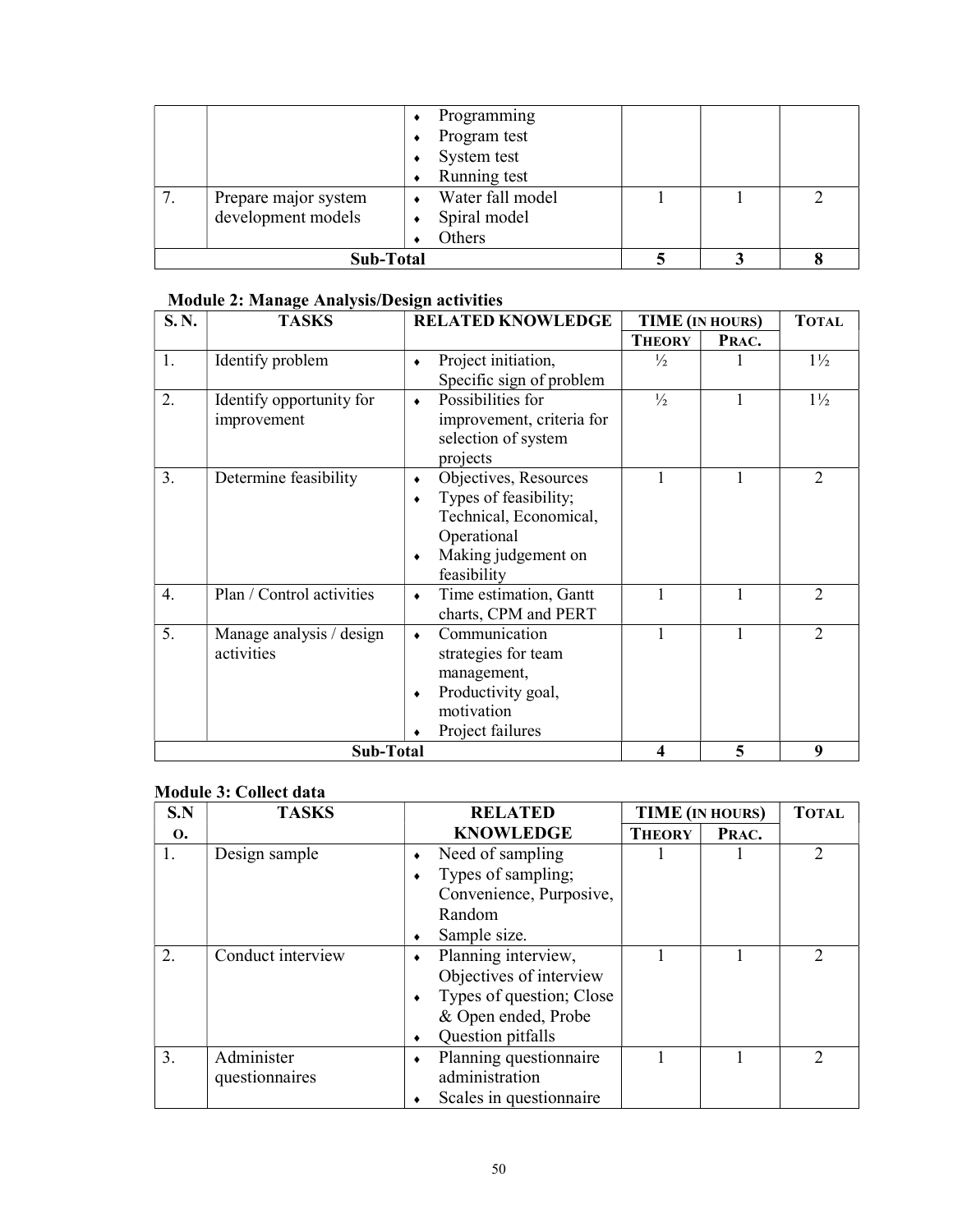| 4. | Observe decision making<br>activity | Validity, Reliability<br>Clustering of questions<br>of similar content<br>Time event sampling,<br>$\bullet$<br>body language of<br>decision maker                                                                                                      |                |                | $\overline{2}$ |
|----|-------------------------------------|--------------------------------------------------------------------------------------------------------------------------------------------------------------------------------------------------------------------------------------------------------|----------------|----------------|----------------|
| 5. | Observe office<br>environment       | Filmic & Organisational<br>$\bullet$<br>elements, STROBE<br>(STRuctured<br>Observation of the<br>Environment)                                                                                                                                          | 1              |                | $\mathcal{L}$  |
| 6. | Develop prototype /<br>model        | Types of Prototypes;<br>$\bullet$<br>Patched up, Non-<br>operational, First -of-a-<br>series, Selected featured<br>Guidelines for<br>developing a prototypes<br>Modifications on user's<br>interface<br>Advantage and<br>disadvantage of<br>prototypes | $\overline{2}$ | $\overline{2}$ | $\overline{4}$ |
|    | Sub-Total                           |                                                                                                                                                                                                                                                        |                | 7              | 14             |

### Module 4: Analyze /Process data

| S.N       | <b>TASKS</b>            | <b>RELATED</b>                       | <b>TIME</b> (IN HOURS) |                | <b>TOTAL</b> |
|-----------|-------------------------|--------------------------------------|------------------------|----------------|--------------|
| <b>O.</b> |                         | <b>KNOWLEDGE</b>                     | <b>THEORY</b>          | PRAC.          |              |
| 1.        | Develop data flow       | Basic symbols of data<br>۰           |                        |                | 3            |
|           | diagram                 | flow, conventions                    |                        |                |              |
|           |                         | Context diagram<br>٠                 |                        |                |              |
|           |                         | Approaches in data flow              |                        |                |              |
|           |                         | diagram                              |                        |                |              |
|           |                         | Labelling                            |                        |                |              |
| 2.        | Develop data dictionary | Data in data dictionary,             |                        | $\mathfrak{D}$ | 3            |
|           |                         | Cataloguing,<br>۰                    |                        |                |              |
|           |                         | Data processes, data                 |                        |                |              |
|           |                         | flow, data store, data               |                        |                |              |
|           |                         | structure, data elements             |                        |                |              |
|           |                         | Steps in compiling data<br>$\bullet$ |                        |                |              |
|           |                         | dictionaries                         |                        |                |              |
| 3.        | Analyze structured      | Information required for<br>۰        |                        | $\overline{2}$ | 3            |
|           | decision system         | structured decision,                 |                        |                |              |
|           |                         | <b>Structured English</b><br>۰       |                        |                |              |
|           |                         | Decision table and trees             |                        |                |              |
|           |                         | Completeness and                     |                        |                |              |
|           |                         | accuracy                             |                        |                |              |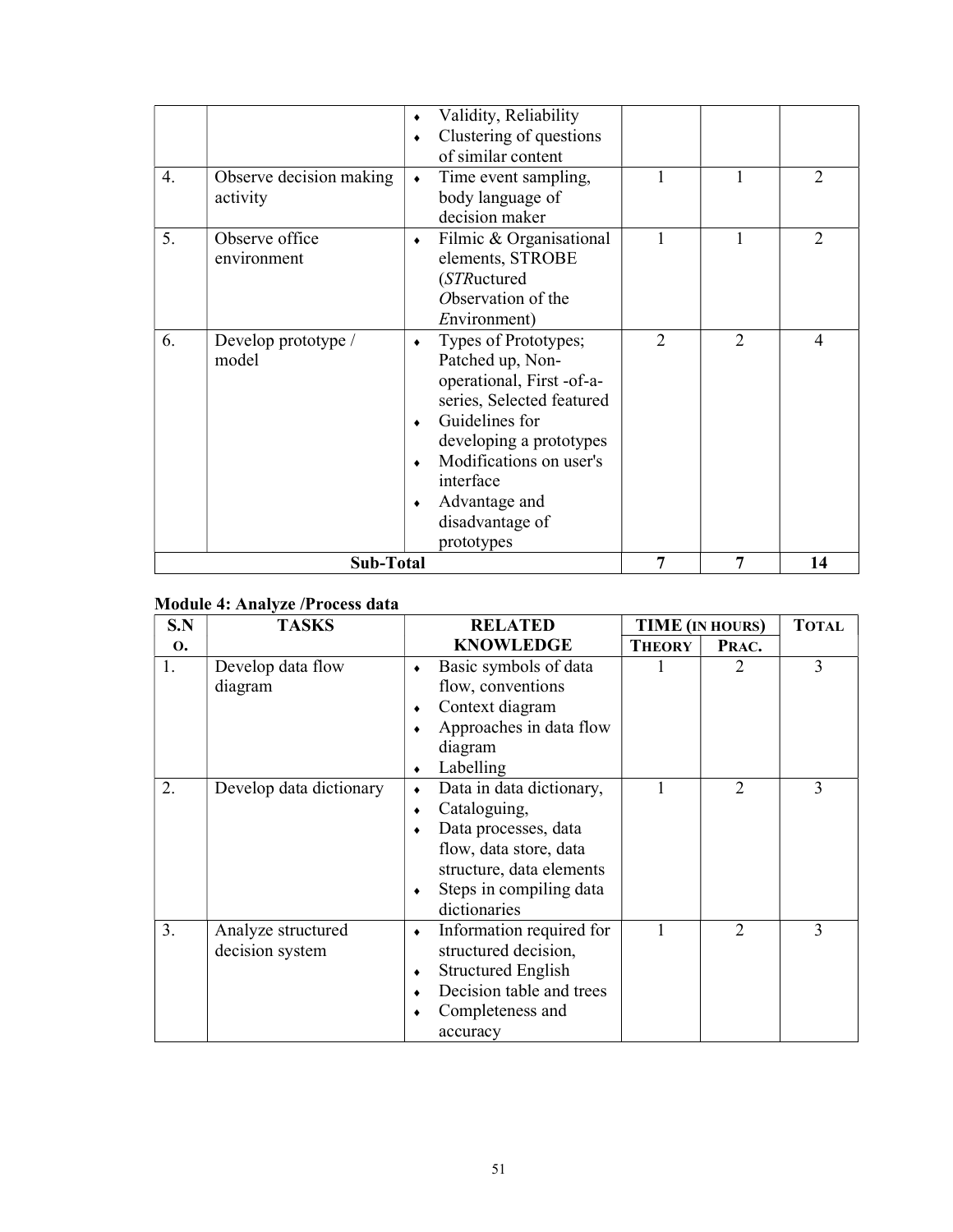| 4. | Analyze semi-structured            | Risk in decision making,<br>$\bullet$                                                                                                                                                                                                                                                                            | $\overline{2}$ | $\overline{2}$ | 4  |
|----|------------------------------------|------------------------------------------------------------------------------------------------------------------------------------------------------------------------------------------------------------------------------------------------------------------------------------------------------------------|----------------|----------------|----|
|    | decision system                    | Types of decision;<br>$\bullet$                                                                                                                                                                                                                                                                                  |                |                |    |
|    |                                    | Analytic, Heuristic and                                                                                                                                                                                                                                                                                          |                |                |    |
|    |                                    | Intelligence                                                                                                                                                                                                                                                                                                     |                |                |    |
|    |                                    | Design and choice<br>$\bullet$                                                                                                                                                                                                                                                                                   |                |                |    |
|    |                                    | Multiple criteria for<br>$\bullet$                                                                                                                                                                                                                                                                               |                |                |    |
|    |                                    | decision making; Trade-                                                                                                                                                                                                                                                                                          |                |                |    |
|    |                                    | off, Weighting,                                                                                                                                                                                                                                                                                                  |                |                |    |
|    |                                    | Sequential elimination                                                                                                                                                                                                                                                                                           |                |                |    |
|    |                                    | and Goal programming                                                                                                                                                                                                                                                                                             |                |                |    |
| 5. | Prepare/Present system<br>proposal | Inventorying and<br>$\bullet$<br>evaluation of computer<br>hardware<br>Workload estimation<br>$\bullet$<br>Acquisition of computer<br>$\bullet$<br>equipment, Vendor<br>support<br>Software evaluation<br>$\bullet$<br>Benefit/Cost, Payback,<br>$\bullet$<br>Cash flow analysis,<br>trends<br>Organising system | $\overline{2}$ | 4              | 6  |
|    | Sub-Total                          | proposal and its content                                                                                                                                                                                                                                                                                         | 7              | 12             | 19 |

### Module 5: Design essential components

| S.N. | <b>TASKS</b>          | <b>RELATED</b>                                                                                                                            | <b>TIME</b> (IN HOURS) |                | <b>TOTAL</b>   |
|------|-----------------------|-------------------------------------------------------------------------------------------------------------------------------------------|------------------------|----------------|----------------|
|      |                       | <b>KNOWLEDGE</b>                                                                                                                          | <b>THEORY</b>          | PRAC.          |                |
| 1.   | Design output         | Objectives of effective<br>$\bullet$<br>output<br>Output technology<br>۰                                                                  |                        | 2              | 3              |
|      |                       | Avoiding biases<br>$\bullet$<br>Functional and<br>stylistic/Aesthetic<br>attributes                                                       |                        |                |                |
| 2.   | Design input          | Guidelines for form<br>٠<br>design,<br>Screen design; Icons and<br>٠<br>Colours                                                           |                        |                | $\overline{c}$ |
| 3.   | Design file/database  | Conventional files and<br>$\bullet$<br>databases<br>Data concepts<br>۰<br>File and database<br>$\bullet$<br>organisation<br>Normalisation | $\mathbf{1}$           | 1              | $\overline{2}$ |
| 4.   | Design user interface | Types of user interface;<br>۰<br>Natural language,<br>Question-and-Answer,<br>Menus, input/output,<br>Command language,                   |                        | $\overline{2}$ | 3              |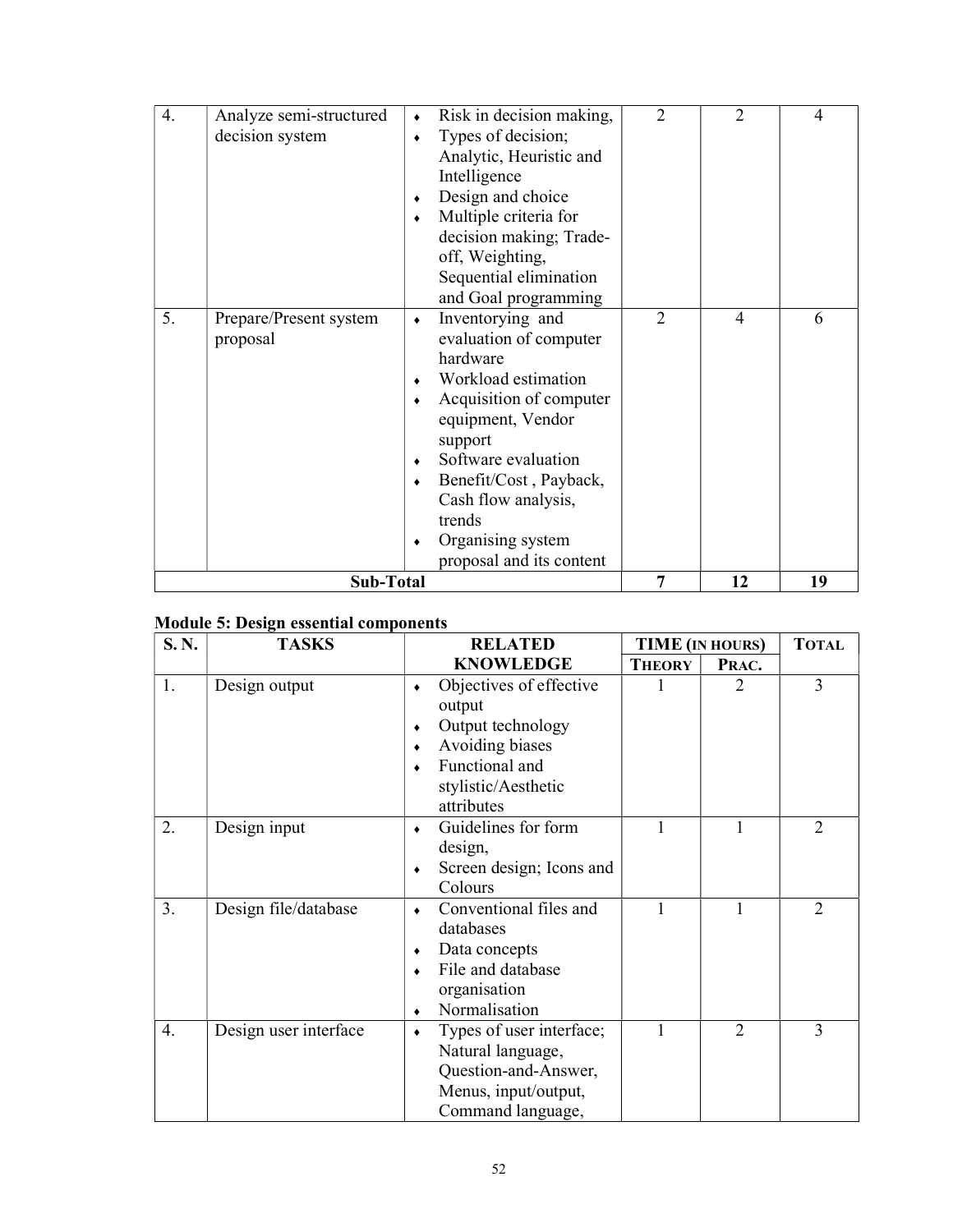|    |                                 | Direct manipulation and<br>the Mouse                                                        |  |    |  |
|----|---------------------------------|---------------------------------------------------------------------------------------------|--|----|--|
| 5. | Design data entry<br>procedures | Objectives<br>Purpose of coding<br>Effective/Accurate<br>coding<br>Bottleneck in data entry |  |    |  |
| 6. | Deploy project                  | Implementation<br>approaches                                                                |  |    |  |
|    | Sub-Total                       |                                                                                             |  | 10 |  |

### Module 6: Control quality of system

| S.N.           | <b>TASKS</b>      | <b>RELATED</b>                   | <b>TIME</b> (IN HOURS) |          | <b>TOTAL</b>   |
|----------------|-------------------|----------------------------------|------------------------|----------|----------------|
|                |                   | <b>KNOWLEDGE</b>                 | <b>THEORY</b>          | PRAC.    |                |
|                |                   | Explain total quality            |                        | $\theta$ |                |
|                |                   | assurance approach               |                        |          |                |
|                |                   | Quality assurance                |                        |          |                |
|                |                   | approaches, Structured           |                        |          |                |
|                |                   | walkthrough                      |                        |          |                |
|                |                   | Bottom-up and Top-<br>$\bullet$  |                        |          |                |
|                |                   | down design                      |                        |          |                |
| 2              | Experiment system | Testing processes<br>٠           |                        |          | $\mathcal{D}$  |
|                |                   | White Box and Black<br>$\bullet$ |                        |          |                |
|                |                   | Box test                         |                        |          |                |
|                |                   | Bottom-up and Top-               |                        |          |                |
|                |                   | down test                        |                        |          |                |
| 3              | Maintain system   | Maintenance practices            | $\frac{1}{2}$          |          | $1\frac{1}{2}$ |
| $\overline{4}$ | Audit system      | Internal/External                | $\frac{1}{2}$          |          | $1\frac{1}{2}$ |
|                |                   | auditing                         |                        |          |                |
|                | Sub-Total         |                                  |                        | 3        | 6              |

### Module 7: Perform Project work

| ៶. | <b>TASKS</b>         | <b>RELATED</b><br><b>KNOWLEDGE</b> | TIME (IN HOURS) | <b>TOTAL</b> |  |
|----|----------------------|------------------------------------|-----------------|--------------|--|
|    |                      |                                    | <b>THEORY</b>   | PRAC.        |  |
|    | Perform project work |                                    |                 |              |  |
|    | Sub-Total            |                                    |                 |              |  |

### References:

- Jeffrey A. Hoffer, Joey F. George, Joseph S, Valacich "Modern systems Analysis and Design", Pearson Education, second Edition.
- Englewood cliffs, New Jersey, 2<sup>nd</sup> edition, "Systems analysis and Design"
- Baase, Pearson Education, "Computer Algorithms: Introduction to Design and Analysis"
- Whitten, J. L., & Bentley, L. D. (2007). Systems analysis and design methods (7th ed). Boston: McGraw-Hill/Irwin.
- Rajaraman, V. (2004). Analysis and design of information systems. New Delhi: Prentice-Hall of India.
- Booch, G. (1994). Object-oriented analysis and design with applications (2nd ed). Redwood City, Calif: Benjamin/Cummings Pub. Co.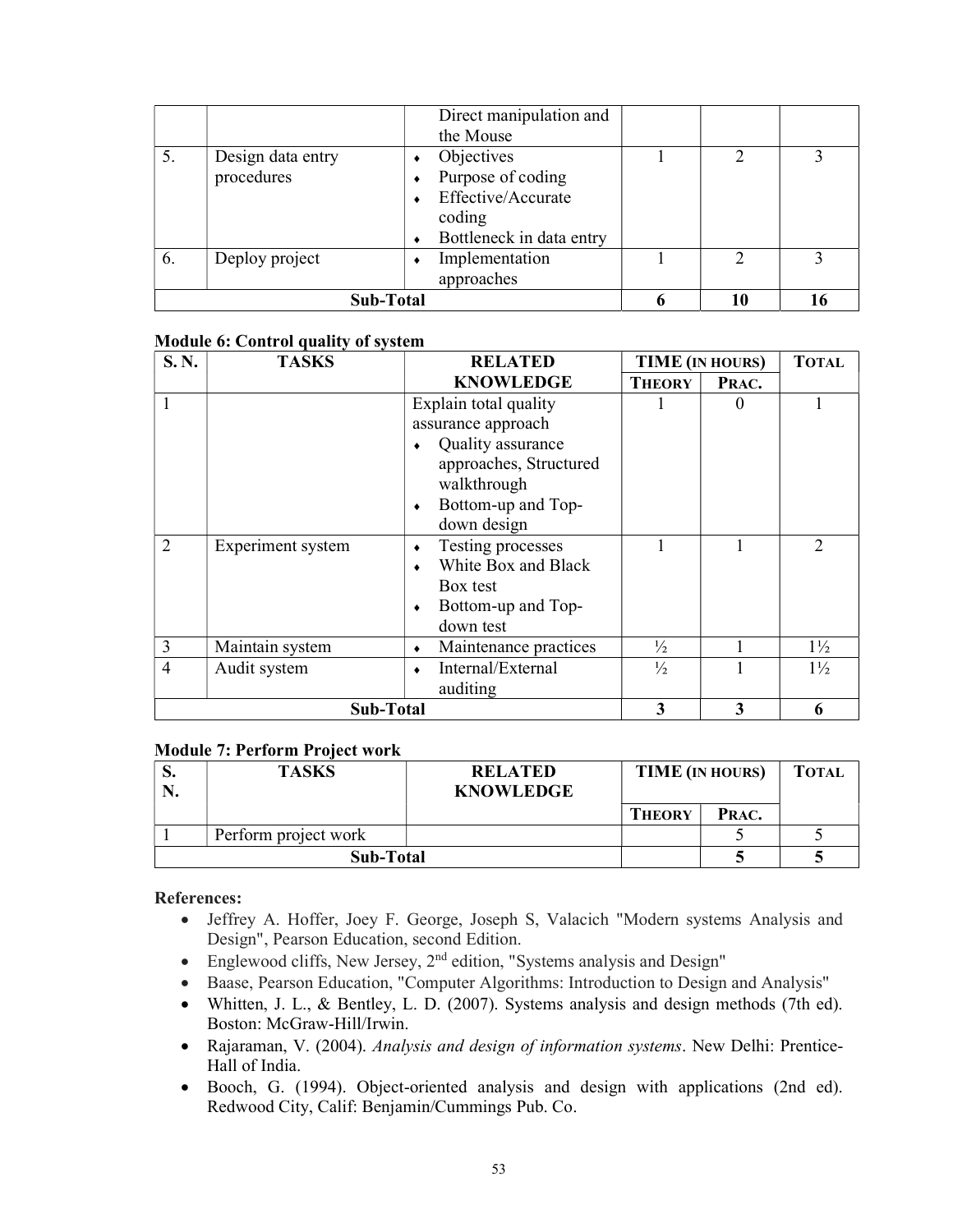### Communicative Skills

Total: 78 hours Theory: 23 hours Practical: 55 hours

### Course Description:

This course includes basic knowledge and skills related to communication required for the occupation. The trainees will also acquire verbal and written communication skills including proposal and report writing.

### Course Objectives:

At the end of this course students will be able to:

- be familiarize with basics of communication systems
- organize interview, meeting and conferences
- apply written communication skills including letters, memo and report writing

| S.N. | <b>TASKS</b>                      | <b>RELATED KNOWLEDGE</b>                                                                                                                                                                                                                                                                                                                                                                                                                          | TIME (IN HOUR) |                             |              |
|------|-----------------------------------|---------------------------------------------------------------------------------------------------------------------------------------------------------------------------------------------------------------------------------------------------------------------------------------------------------------------------------------------------------------------------------------------------------------------------------------------------|----------------|-----------------------------|--------------|
|      |                                   |                                                                                                                                                                                                                                                                                                                                                                                                                                                   | <b>THEORY</b>  | PRACT.                      | <b>TOTAL</b> |
| 1.   | Familiarize with<br>Communication | Communication<br>$\bullet$<br>Introduction<br>⋗<br>$\triangleright$ Types<br>$\triangleright$ Functions<br>$\triangleright$ Importance<br>Communicating<br>$\bullet$<br>directives,<br>instructions and<br>policies<br>Communication<br>٠<br>medias<br>$\triangleright$ Telephone,<br>$\triangleright$ Face-to-face,<br>$\triangleright$ Written or<br>$\triangleright$ Visual<br>Internet<br>➤<br>Flow of ideas,<br>$\bullet$<br>suggestions and | $\overline{2}$ | $\mathcal{D}_{\mathcal{L}}$ | 4            |
| 3    | Perform internal<br>communication | queries<br>Introduction<br>$\bullet$<br>Importance<br>$\bullet$<br>means of<br>$\bullet$<br>communication<br>process<br>٠                                                                                                                                                                                                                                                                                                                         | 1              | $\overline{2}$              | 3            |

#### Module 1: Follow Basics of Communication System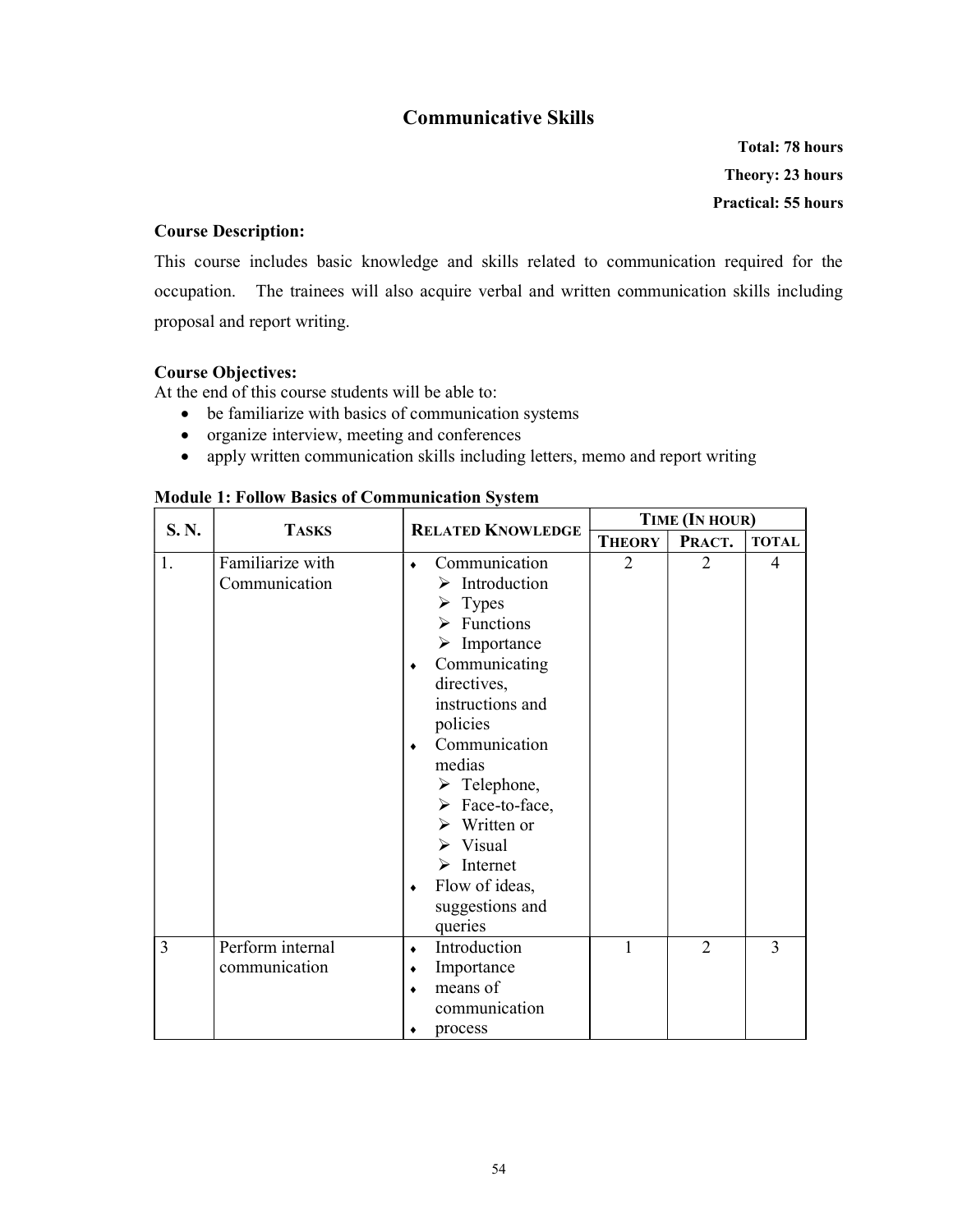| $\overline{4}$ | Perform external                                               | Introduction                          | 1                | 2              | 3              |  |
|----------------|----------------------------------------------------------------|---------------------------------------|------------------|----------------|----------------|--|
|                | communication                                                  | Importance                            |                  |                |                |  |
|                |                                                                | means of                              |                  |                |                |  |
|                |                                                                | communication                         |                  |                |                |  |
|                |                                                                | process                               |                  |                |                |  |
|                | <b>Sub-Total</b>                                               |                                       | $\boldsymbol{4}$ | 6              | 10             |  |
|                | <b>Module 2: Organize Interviews, Meetings and Conferences</b> |                                       |                  |                |                |  |
| S.N.           | <b>TASKS</b>                                                   | <b>RELATED KNOWLEDGE</b>              |                  | TIME (HOUR)    |                |  |
|                |                                                                |                                       | <b>THEORY</b>    | PRACT.         | <b>TOTAL</b>   |  |
| 1              | Arrange interview                                              | Techniques of oral<br>$\bullet$       | $\overline{2}$   | 4              | 6              |  |
|                |                                                                | communication                         |                  |                |                |  |
|                |                                                                | Non-verbal cues or                    |                  |                |                |  |
|                |                                                                | body language                         |                  |                |                |  |
|                |                                                                | Logistics and conducive<br>$\bullet$  |                  |                |                |  |
|                |                                                                | environment required                  |                  |                |                |  |
|                |                                                                | for interview situation               |                  |                |                |  |
| $\overline{2}$ | Prepare meeting                                                | Contents and format of<br>$\bullet$   | $\mathbf{1}$     | 3              | $\overline{4}$ |  |
|                |                                                                | a chairperson's agenda                |                  |                |                |  |
|                |                                                                | Contents and format of<br>$\bullet$   |                  |                |                |  |
|                |                                                                | a meeting preparation                 |                  |                |                |  |
|                |                                                                | sheet                                 |                  |                |                |  |
|                |                                                                | Requisitions of a<br>٠                |                  |                |                |  |
|                |                                                                | meeting place                         |                  |                |                |  |
| 3              | Prepare/circulate agenda                                       | Format and components<br>$\bullet$    | $\mathbf{1}$     | $\mathbf{1}$   | $\overline{2}$ |  |
|                |                                                                | of a standard agenda of               |                  |                |                |  |
|                |                                                                | the meeting                           |                  |                |                |  |
|                |                                                                | Contents of a mailing<br>$\bullet$    |                  |                |                |  |
|                |                                                                | list                                  |                  |                |                |  |
| 5              | Arrange meeting                                                | Requirements of a<br>$\bullet$        | 1                | 2              | 3              |  |
|                |                                                                | meeting                               |                  |                |                |  |
|                |                                                                | Sitting arrangements                  |                  |                |                |  |
|                |                                                                | Logistic arrangement                  |                  |                |                |  |
| 6              | Conduct meeting                                                | Meeting tools,<br>$\bullet$           | 1                | 5              | 6              |  |
|                |                                                                | Equipments and<br>material            |                  |                |                |  |
|                |                                                                | Opinions/ discussions                 |                  |                |                |  |
|                |                                                                | and real decisions                    |                  |                |                |  |
| $\overline{7}$ | Write minutes                                                  | Introduction<br>$\bullet$             | 1                | 4              | 5              |  |
|                |                                                                | Importance<br>$\bullet$               |                  |                |                |  |
|                |                                                                | criteria/components                   |                  |                |                |  |
|                |                                                                | writing process<br>٠                  |                  |                |                |  |
| 8              | Plan for Conference                                            | Nature and activities of<br>$\bullet$ | $\mathbf{1}$     | $\overline{2}$ | $\overline{3}$ |  |
|                |                                                                | a conference                          |                  |                |                |  |
| 9.             | <b>Finalize Arrangements</b>                                   | Conference details, and<br>$\bullet$  | $\mathbf{1}$     | $\overline{2}$ | $\overline{3}$ |  |
|                | for the Conference                                             | related activities and                |                  |                |                |  |
|                |                                                                | requirement                           |                  |                |                |  |
| 10.            | Host the Conference                                            | Etiquette of dealing<br>$\bullet$     | 1                | 4              | 5              |  |
|                |                                                                | with hosts                            |                  |                |                |  |
|                | Sub-Total                                                      |                                       | 10               | 27             | 37             |  |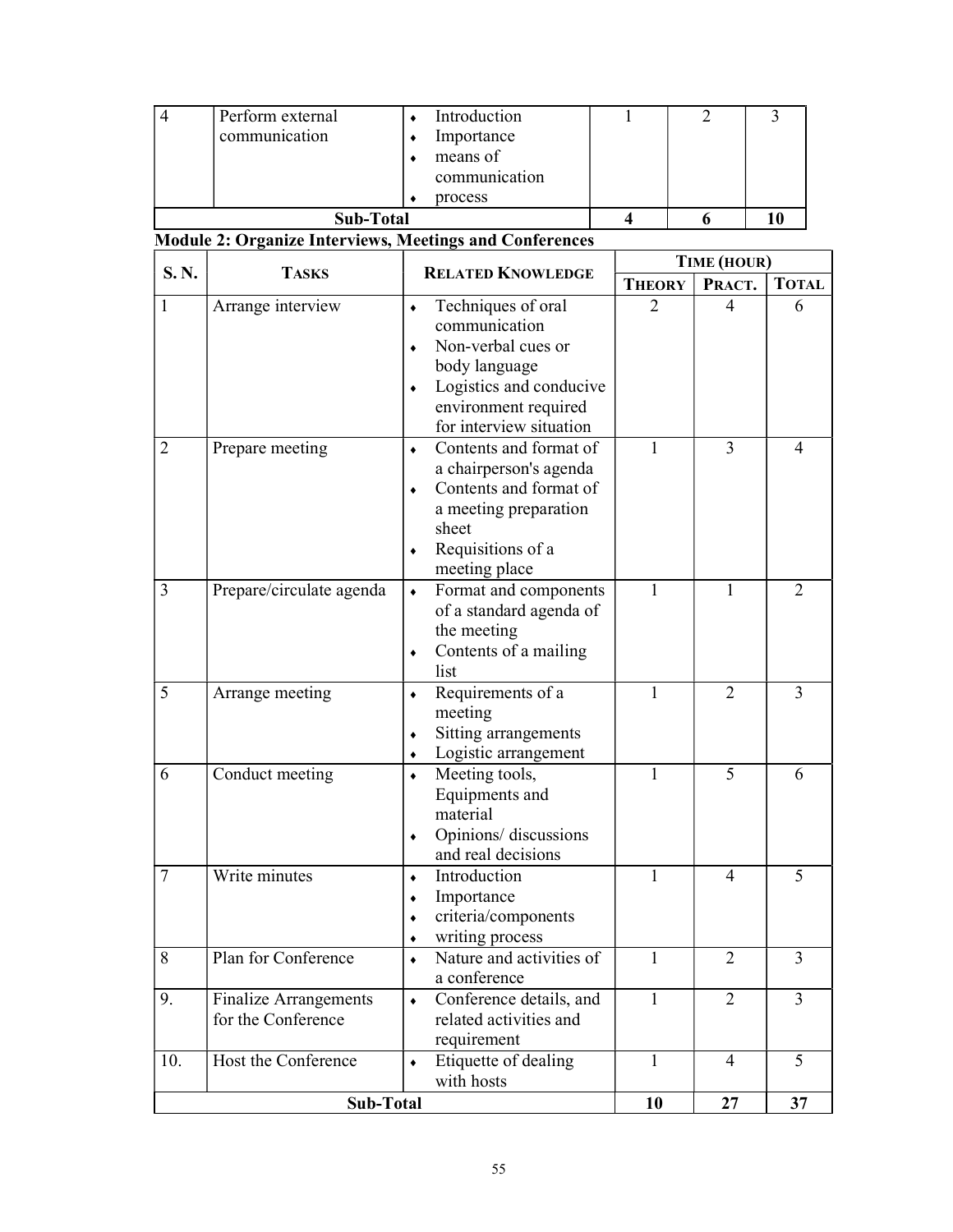| S.N. | <b>TASKS</b>                                          | <b>RELATED KNOWLEDGE</b>                                                                                                                                                                                                                                                            | TIME (HOURS)   |                |                |  |
|------|-------------------------------------------------------|-------------------------------------------------------------------------------------------------------------------------------------------------------------------------------------------------------------------------------------------------------------------------------------|----------------|----------------|----------------|--|
|      |                                                       |                                                                                                                                                                                                                                                                                     | <b>THEORY</b>  | PRACT.         | <b>TOTAL</b>   |  |
| 1.   | Set basic guidelines for<br>good letter               | Letter<br>$\blacklozenge$<br>Definition<br>٠<br><b>Types</b><br>۰<br>Function<br>٠<br>Importance<br>Letter writing style and<br>its layout                                                                                                                                          | 1              | 2              | 3              |  |
| 2.   | Plan letter                                           | Right order to a letter<br>٠<br>Spider diagram and<br>٠<br>correct language                                                                                                                                                                                                         | 1              | 2              | 3              |  |
| 3.   | Compose letter                                        | Format and components<br>$\blacklozenge$<br>Layout of a letter<br>٠<br>Latter structure<br>۰<br>Differences in:<br>$\bullet$<br>$\triangleright$ Blocked,<br>$\triangleright$ Semi-blocked and<br>$\triangleright$ Full-blocked style<br>Open and closed<br>٠<br>punctuation system | $\overline{2}$ | $\overline{7}$ | 9              |  |
| 5.   | Write memoranda                                       | Format and components<br>$\blacklozenge$<br>of memoranda                                                                                                                                                                                                                            | 1              | 3              | 4              |  |
| 6.   | Preplan / Perform<br>groundwork for report<br>writing | Format and components<br>٠<br>of a report<br>Types of report<br>٠<br>Regular/routine<br>۰<br>Occasional<br>٠<br>Especially<br>commissioned<br>Schematic investigator<br>٠                                                                                                           | 1              | $\overline{2}$ | $\overline{3}$ |  |
| 7.   | Compose Extended<br>Format Report                     | Format and components<br>$\bullet$<br>of a formal report:<br>Nature of investigation<br>٠<br>Facts discovered<br>Analysis of arguments<br>and opinions<br>Conclusion and<br>۰<br>recommendation                                                                                     | 1              | 2              | 3              |  |
| 8.   | Prepare Short Formal<br>Report                        | Format and component<br>$\blacklozenge$<br>parts of a formal report                                                                                                                                                                                                                 | 1              | 2              | 3              |  |
| 9.   | Organize Short Informal<br>Report                     | Format and component<br>$\blacklozenge$<br>parts of an informal<br>report                                                                                                                                                                                                           | $\mathbf{1}$   | $\overline{2}$ | $\overline{3}$ |  |
|      | <b>Sub-Total</b>                                      |                                                                                                                                                                                                                                                                                     | 9              | 22             | 31             |  |

Module 3: Written Communication Including Letters, Memos and Reports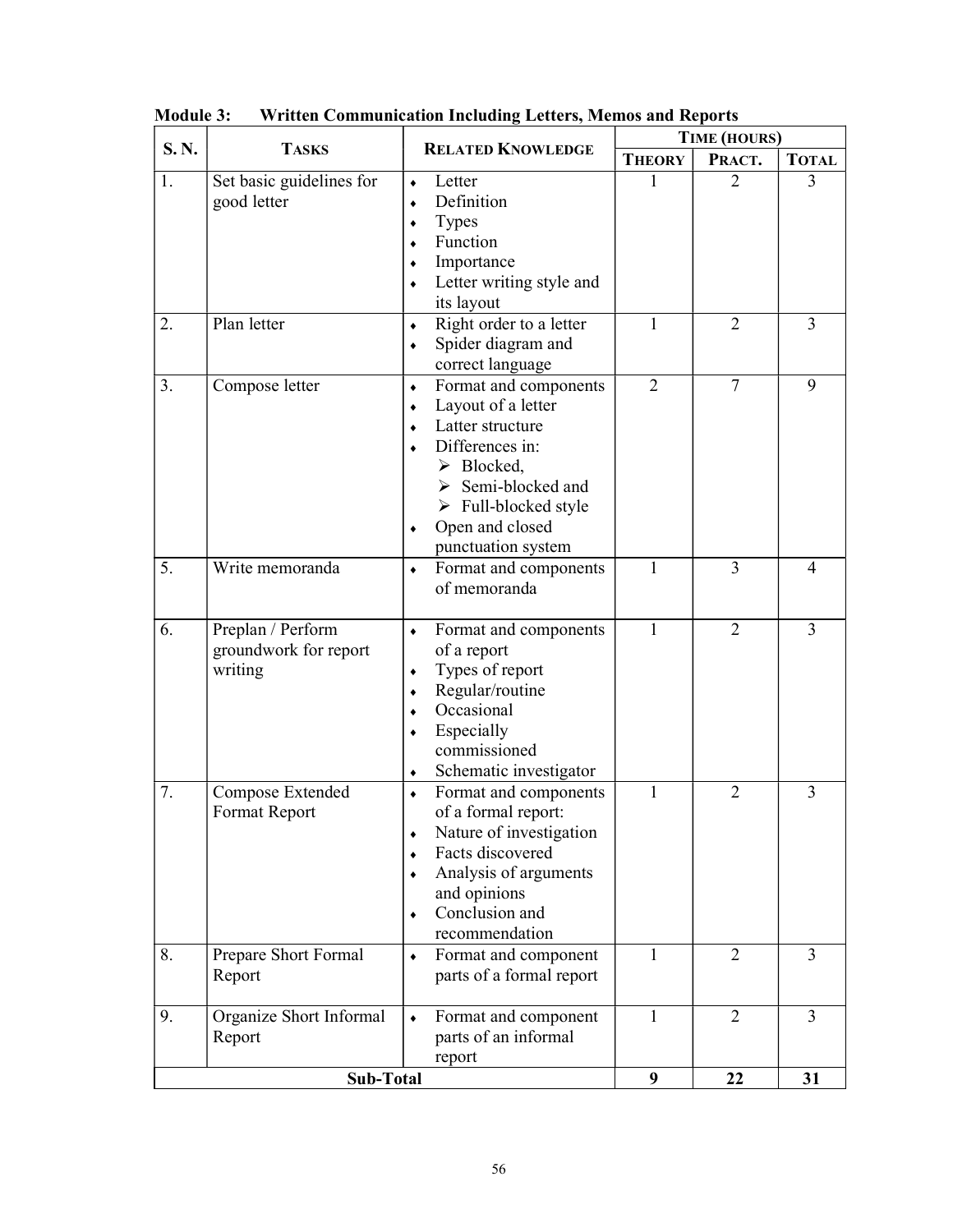### Entrepreneurship Development

Total: 78 hrs Theory: 30 hrs Practical: 48 hrs

#### Course description

This course is designed to impart the knowledge and skills on formulating business plan and managing small business in general. This course intends to deal with exploring, acquiring and developing enterprising competencies, identification of suitable business idea and developing of business plan.

### Course objectives

After completion of this course students will be able to:

- 1. Understand the concept of business and entrepreneurship
- 2. Explore entrepreneurial competencies
- 3. Analyze business ideas and viability
- 4. Formulate business plan
- 5. Learn to manage small business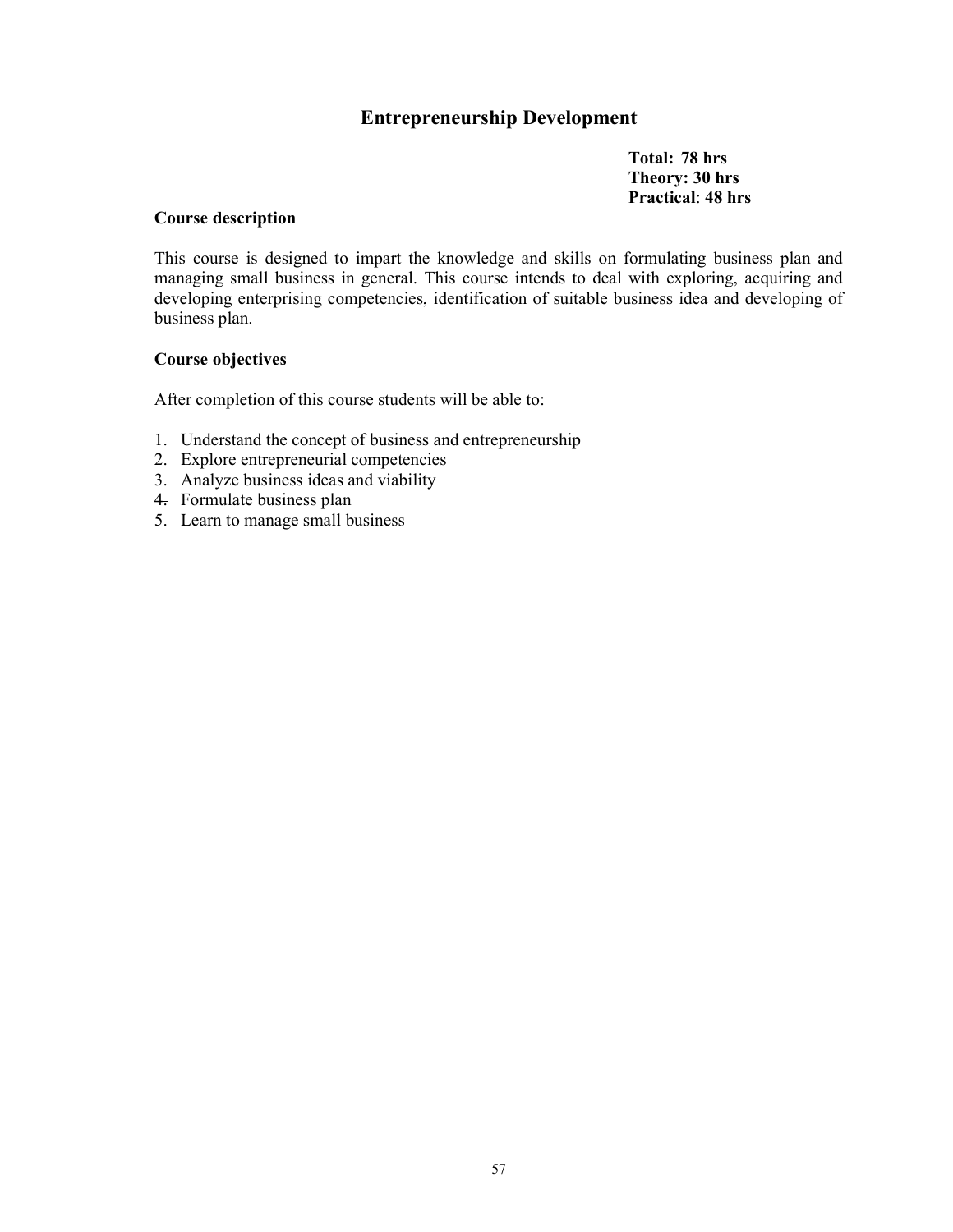| S.N.           | <b>Task statements</b>                             | <b>Related technical knowledge</b>                                     |      | Time (hrs) |              |
|----------------|----------------------------------------------------|------------------------------------------------------------------------|------|------------|--------------|
|                |                                                    |                                                                        | T    | P          | <b>Total</b> |
|                | Unit 1: Introduction to Entrepreneurship           |                                                                        | 5.75 | 4.08       | 9.83         |
|                |                                                    | <b>Introduction of business:</b>                                       |      |            |              |
|                |                                                    | Definition of business/enterprise<br>$\bullet$                         |      |            |              |
|                |                                                    | Types of business<br>$\bullet$                                         |      |            |              |
| 1              | <b>Introduce business</b>                          | <b>Classification of business</b><br>$\bullet$                         | 1.5  |            | 1.5          |
|                |                                                    | Overview of MSMEs(Micro,<br>$\bullet$                                  |      |            |              |
|                |                                                    | Small and Medium Enterprises)                                          |      |            |              |
|                |                                                    | in Nepal                                                               |      |            |              |
|                |                                                    | Definition of entrepreneur:                                            |      |            |              |
|                | <b>Define</b>                                      | Definition of entrepreneur<br>$\bullet$                                |      |            |              |
| $\overline{2}$ | entrepreneur/entrepreneurshi                       | Definition of entrepreneurship<br>$\bullet$                            | 0.5  | 0.5        | 1.0          |
|                | p                                                  | Entrepreneurship development<br>$\bullet$                              |      |            |              |
|                |                                                    | process                                                                |      |            |              |
|                |                                                    | <b>Entrepreneur's characteristics:</b>                                 |      |            |              |
| 3              | Describe entrepreneur's                            | Characteristics of entrepreneurs<br>$\bullet$                          | 0.67 | 0.83       | 1.5          |
|                | characteristics                                    | Nature of entrepreneurs                                                |      |            |              |
|                |                                                    | <b>Assessment of entrepreneur's</b>                                    |      |            |              |
|                | Assess entrepreneur's<br>characteristics           | characteristics:                                                       |      |            |              |
| $\overline{4}$ |                                                    | List of human characteristics<br>$\bullet$                             | 0.5  | 1.0        | 1.5          |
|                |                                                    | Assessment of entrepreneurial<br>٠                                     |      |            |              |
|                |                                                    | characteristics                                                        |      |            |              |
|                |                                                    | <b>Entrepreneur and other</b>                                          |      |            |              |
|                | Compare entrepreneur with                          | occupations:                                                           |      |            |              |
| 5              | other occupations                                  | Comparison of entrepreneur with<br>$\bullet$                           | 1.0  |            | 1.0          |
|                |                                                    | other occupations                                                      |      |            |              |
|                |                                                    | Types and styles of entrepreneurs<br><b>Entrepreneur and employee:</b> |      |            |              |
|                |                                                    |                                                                        |      |            |              |
| 6              | Differentiate between<br>entrepreneur and employee | Difference between entrepreneur<br>$\bullet$                           | 0.5  | 0.5        | 1.0          |
|                |                                                    | and employee                                                           |      |            |              |
|                |                                                    | Benefit of doing own business<br>"Self" assessment:                    |      |            |              |
|                |                                                    | Understanding "self"<br>$\bullet$                                      |      |            |              |
| $\tau$         | Assess "Self"                                      | Self-disclosure and feedback                                           | 0.6  | 0.4        | 1.0          |
|                |                                                    | $\bullet$                                                              |      |            |              |
|                |                                                    | taking<br><b>Entrepreneurial personality test:</b>                     |      |            |              |
| 8              | <b>Entrepreneurial personality</b><br>test:        | Concept of entrepreneurial<br>$\bullet$                                |      |            |              |
|                | Assess "Self"                                      | personality test                                                       | 0.67 | 0.83       | 1.5          |
|                | inclination to business                            | Assessing self-entrepreneurial<br>$\bullet$<br>inclination             |      |            |              |
|                | Unit 2: Creativity and Assessment                  |                                                                        | 6.5  | 4.0        | 10.5         |
|                |                                                    | <b>Creativity:</b>                                                     |      |            |              |
| 9              | Create viable business idea                        | Concept of creativity                                                  | 1.67 | 0.33       | 2.0          |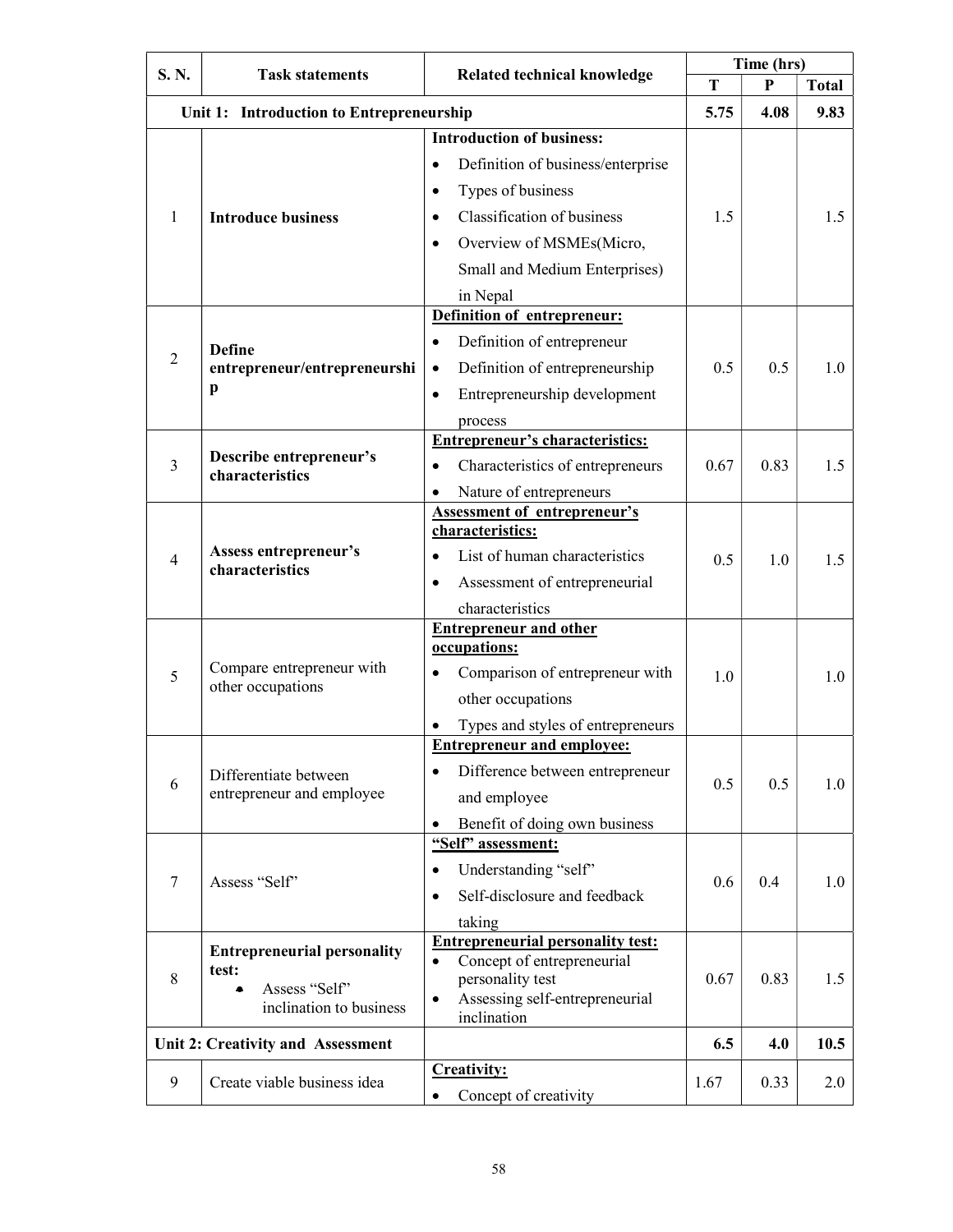|    |                                                 | Barriers to creative thinking                                 |       |       |       |
|----|-------------------------------------------------|---------------------------------------------------------------|-------|-------|-------|
|    |                                                 | <b>Innovation:</b>                                            |       |       |       |
| 10 | Innovate business idea                          | Concept of innovation                                         | 0.83  | 0.67  | 1.5   |
|    |                                                 | <b>SCAMPER Method of innovation</b>                           |       |       |       |
|    | Transfer ideas into action                      | <b>Transformation of idea into action:</b>                    |       |       |       |
| 11 |                                                 | Concept of transferring idea into                             | 1.0   | 0.5   | 1.5   |
|    |                                                 | action                                                        |       |       |       |
|    |                                                 | Self-assessment of creative style                             |       |       |       |
|    |                                                 | <b>Personal entrepreneurial</b><br>competencies:              |       |       |       |
|    |                                                 | Concept of entrepreneurial<br>$\bullet$                       |       |       |       |
| 12 | Assess personal entrepreneurial<br>competencies | competencies                                                  | 0.5   | 1.0   | 1.5   |
|    |                                                 | Assessing personal<br>$\bullet$                               |       |       |       |
|    |                                                 |                                                               |       |       |       |
|    |                                                 | entrepreneurial competencies<br>Risk taking attitude:         |       |       |       |
|    | Assess personal risk taking                     | Concept of risk<br>$\bullet$                                  |       |       |       |
| 13 | attitude                                        | Personal risk taking attitude<br>$\bullet$                    | 1.5   | 1.0   | 2.5   |
|    |                                                 | Do and don't do while taking risk                             |       |       |       |
|    |                                                 | <b>Decision making:</b>                                       |       |       |       |
|    | Make decision                                   | Concept of decision making<br>٠                               |       |       |       |
| 14 |                                                 | Personal decision making attitude<br>٠                        | 1.0   | 0.5   | 1.5   |
|    |                                                 | Do and don't do while making                                  |       |       |       |
|    |                                                 | decision                                                      |       |       |       |
|    | Unit 3: Identification and Selection of         |                                                               |       |       |       |
|    | <b>Viable Business Ideas</b>                    |                                                               | 0.83  | 3.42  | 4.25  |
|    |                                                 | <b>Identification and selection of</b><br>potential business: |       |       |       |
|    | Identify/ select potential                      | Sources of business ideas                                     |       |       |       |
|    | business idea                                   | Points to be considered while                                 |       |       |       |
|    |                                                 | selecting business idea                                       |       |       |       |
| 15 | Analyze<br>strength,                            | Business selection process<br>Potential business selection    | 0.83  | 3.42  | 4.25  |
|    | Weakness, Opportunity                           | among different businesses                                    |       |       |       |
|    | and Threat (SWOT) of                            | Strength, Weakness, Opportunity<br>$\bullet$                  |       |       |       |
|    | business idea                                   | and Threats (SWOT) analysis of<br>business idea               |       |       |       |
|    |                                                 | Selection of viable business idea<br>$\bullet$                |       |       |       |
|    |                                                 | matching to "self"                                            |       |       |       |
|    | <b>Unit 4: Business Plan</b>                    |                                                               | 16.67 | 36.58 | 53.25 |
|    |                                                 | <b>Market and marketing:</b>                                  |       |       |       |
|    |                                                 | Concept of market and marketing<br>$\bullet$                  |       |       |       |
| 16 | Assess market and marketing                     | Marketing and selling<br>$\bullet$                            | 1.33  | 0.75  | 2.08  |
|    |                                                 | Market forces<br>$\bullet$                                    |       |       |       |
|    |                                                 | 4 Ps of marketing<br>٠                                        |       |       |       |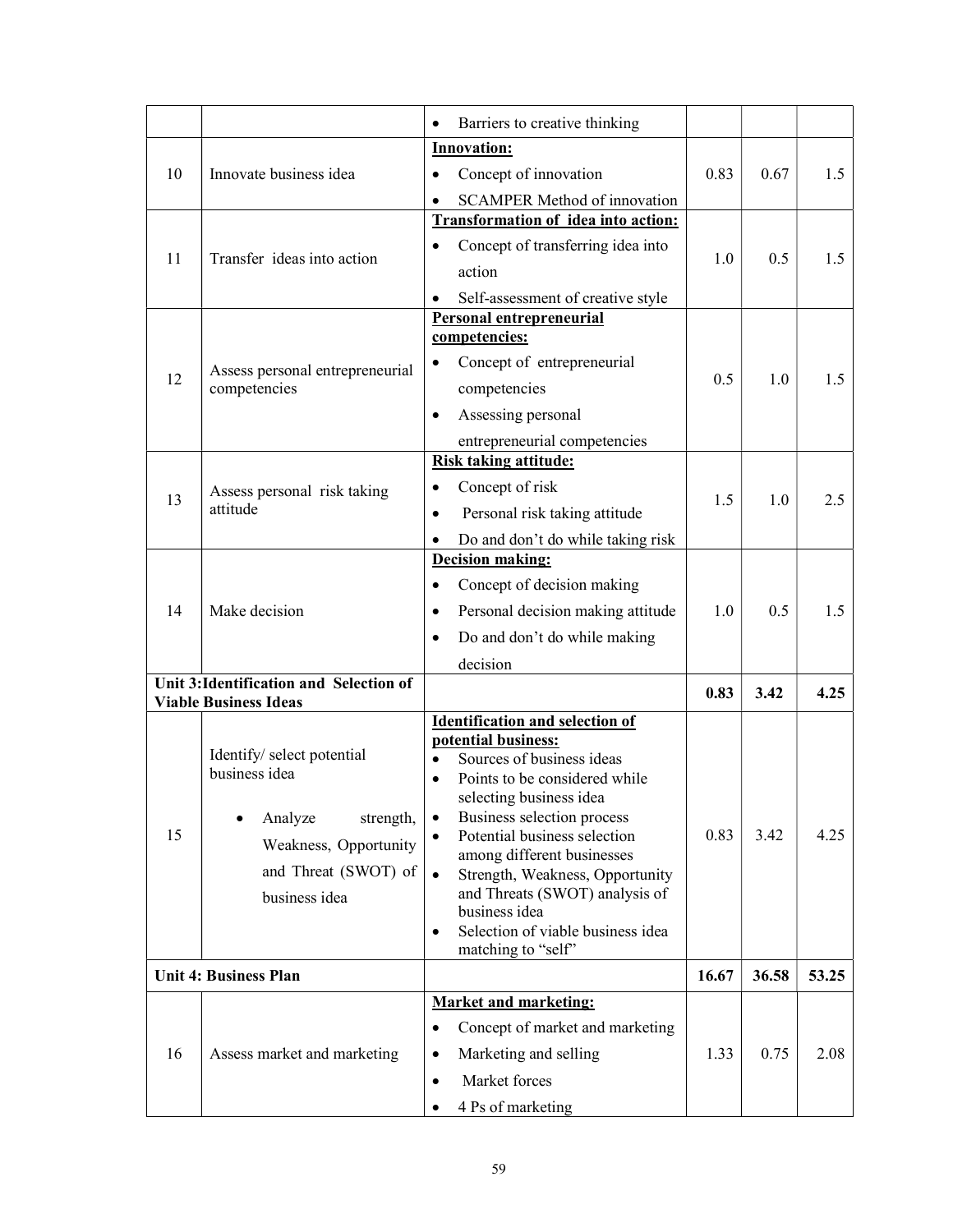|    |                                 | Marketing strategies<br>$\bullet$             |      |      |      |
|----|---------------------------------|-----------------------------------------------|------|------|------|
|    |                                 | <b>Business exercise:</b>                     |      |      |      |
|    |                                 | Business exercise rules<br>$\bullet$          |      |      |      |
|    |                                 | Concept of small business<br>$\bullet$        |      |      |      |
|    |                                 | management                                    |      |      |      |
|    | <b>Business exercise:</b>       | Elements of business<br>٠                     |      |      |      |
| 17 | Explore small business          | management                                    | 1.58 | 1.67 | 3.25 |
|    | management concept              |                                               |      |      |      |
|    |                                 | Planning                                      |      |      |      |
|    |                                 | Organizing                                    |      |      |      |
|    |                                 | Executing                                     |      |      |      |
|    |                                 | Controlling                                   |      |      |      |
|    |                                 | <b>Business plan/Market plan</b>              |      |      |      |
|    |                                 | Concept of business plan<br>$\bullet$         |      |      |      |
| 18 | Prepare market plan             | Concept of market plan<br>٠                   | 2.0  | 2.0  | 4.0  |
|    |                                 | Steps of market plan<br>٠                     |      |      |      |
|    |                                 | <b>Business plan/Production plan:</b>         |      |      |      |
| 19 | Prepare production plan         | Concept of production plan                    | 1.25 | 1.5  | 2.75 |
|    |                                 | Steps of production plan                      |      |      |      |
|    | Prepare business operation plan | <b>Business plan/Business operation</b>       |      |      |      |
|    |                                 | plan:                                         |      |      |      |
| 20 |                                 | Concept of business operation<br>٠            | 2.5  | 2.67 | 5.17 |
|    |                                 | plan                                          |      |      |      |
|    |                                 | Steps of business operation plan<br>$\bullet$ |      |      |      |
|    |                                 | Cost price determination                      |      |      |      |
|    |                                 | <b>Business pan/Financial plan:</b>           |      |      |      |
|    |                                 | Concept of financial plan<br>$\bullet$        |      |      |      |
|    |                                 | Steps of financial plan                       |      |      |      |
|    |                                 | Working capital estimation<br>$\bullet$       |      |      |      |
| 21 | Prepare financial plan          | Pricing strategy<br>٠                         | 4.5  | 7.5  | 12.0 |
|    |                                 | Profit/loss calculation<br>$\bullet$          |      |      |      |
|    |                                 | BEP and ROI analysis<br>$\bullet$             |      |      |      |
|    |                                 | Cash flow calculation<br>$\bullet$            |      |      |      |
|    |                                 | <b>Information collection and</b>             |      |      |      |
|    |                                 | preparing business plan:                      |      |      |      |
|    |                                 | Introduction<br>$\bullet$                     |      |      |      |
| 22 | Collect market information      | Market survey<br>$\bullet$                    | 2.0  | 13.0 | 15.0 |
|    | /prepare business plan          | Precaution to be taken while<br>$\bullet$     |      |      |      |
|    |                                 | collecting information                        |      |      |      |
|    |                                 | Sample questions for market<br>٠              |      |      |      |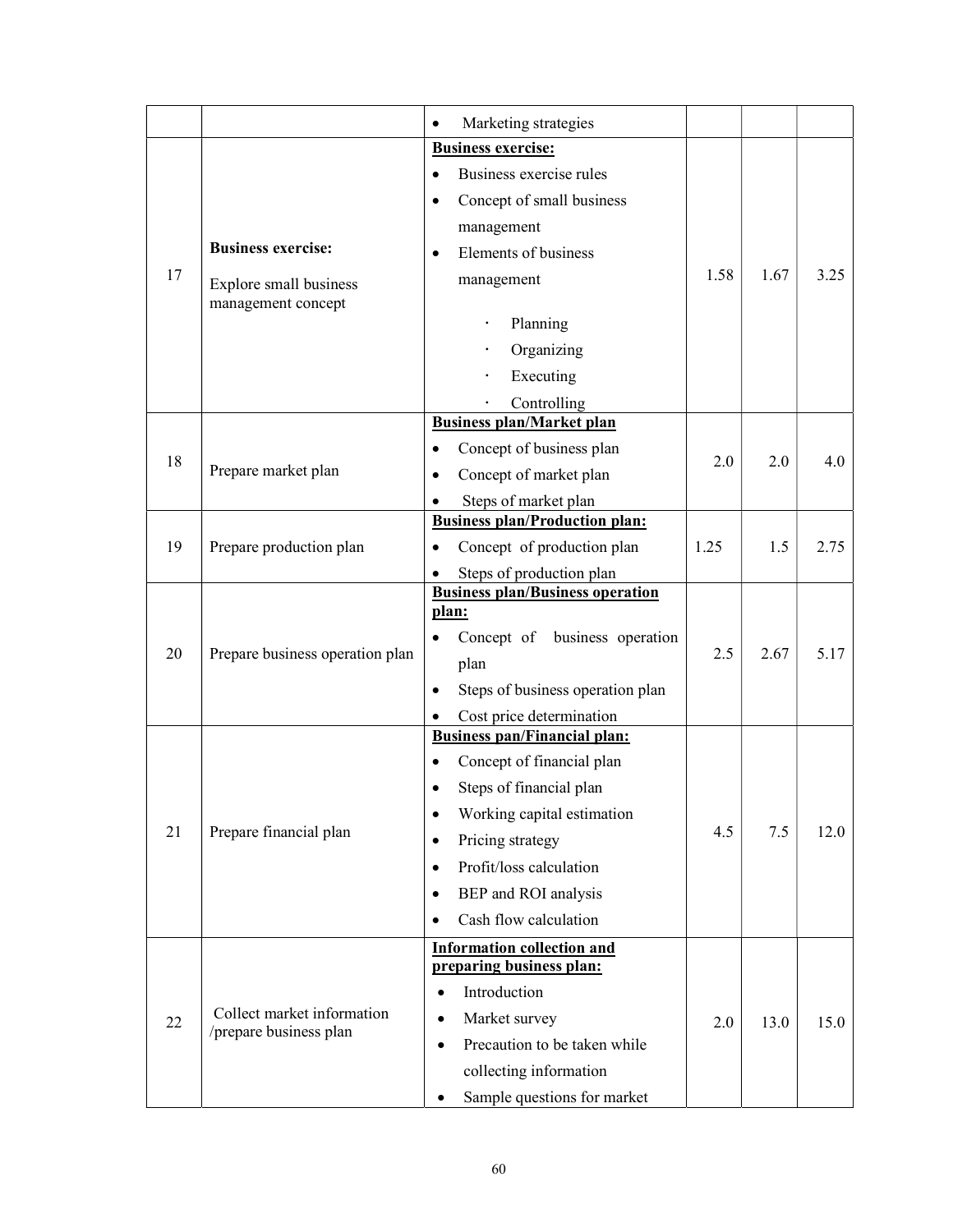|    |                             | survey                                      |     |     |               |
|----|-----------------------------|---------------------------------------------|-----|-----|---------------|
|    |                             | Questions to be asked to the                |     |     |               |
|    |                             | customers                                   |     |     |               |
|    |                             |                                             |     |     |               |
|    |                             | Questions to be asked to the<br>$\bullet$   |     |     |               |
|    |                             | retailer                                    |     |     |               |
|    |                             | Questions to be asked to the<br>٠           |     |     |               |
|    |                             | stockiest/suppliers                         |     |     |               |
|    |                             | Preparing business plan                     |     |     |               |
|    |                             | <b>Business plan appraisal:</b>             |     |     |               |
|    |                             | Return on investment                        |     |     |               |
| 23 | Appraise business plan      | Breakeven analysis                          | 0.5 | 5.5 | $6.0^{\circ}$ |
|    |                             | Cash flow                                   |     |     |               |
|    |                             | Risk factors                                |     |     |               |
|    |                             | <b>Basic book keeping:</b>                  |     |     |               |
|    |                             | Concept and need of book                    |     |     |               |
|    |                             | keeping                                     |     |     |               |
| 24 | Maintain basic book keeping | Methods and types of book<br>٠              | 1.0 | 2.0 | $3.0^{\circ}$ |
|    |                             | keeping                                     |     |     |               |
|    |                             | Keeping and maintaining of day<br>$\bullet$ |     |     |               |
|    |                             | book and sales records                      |     |     |               |
|    |                             | <b>Total:</b>                               | 30  | 48  | 78            |

#### Text book:

- sist boosit<br>क) प्रशिक्षकहरुका लागि निर्मित निर्देशिका तथा प्रशिक्षण सामग्री, प्राविधिक शिक्षा तथा व्यावसायिक तालीम परिषद् ,

२०६९

ख) प्रशिक्षार्थीहरुका लागि निर्मित पाठ्यसामग्री तथा कार्यपुस्तिका, प्राविधिक शिक्षा तथा व्यावसायिक तालीम परिषद् (अप्रकाशित), २०६९

### Reference book:

Entrepreneur's Handbook, Technonet Asia, 1981.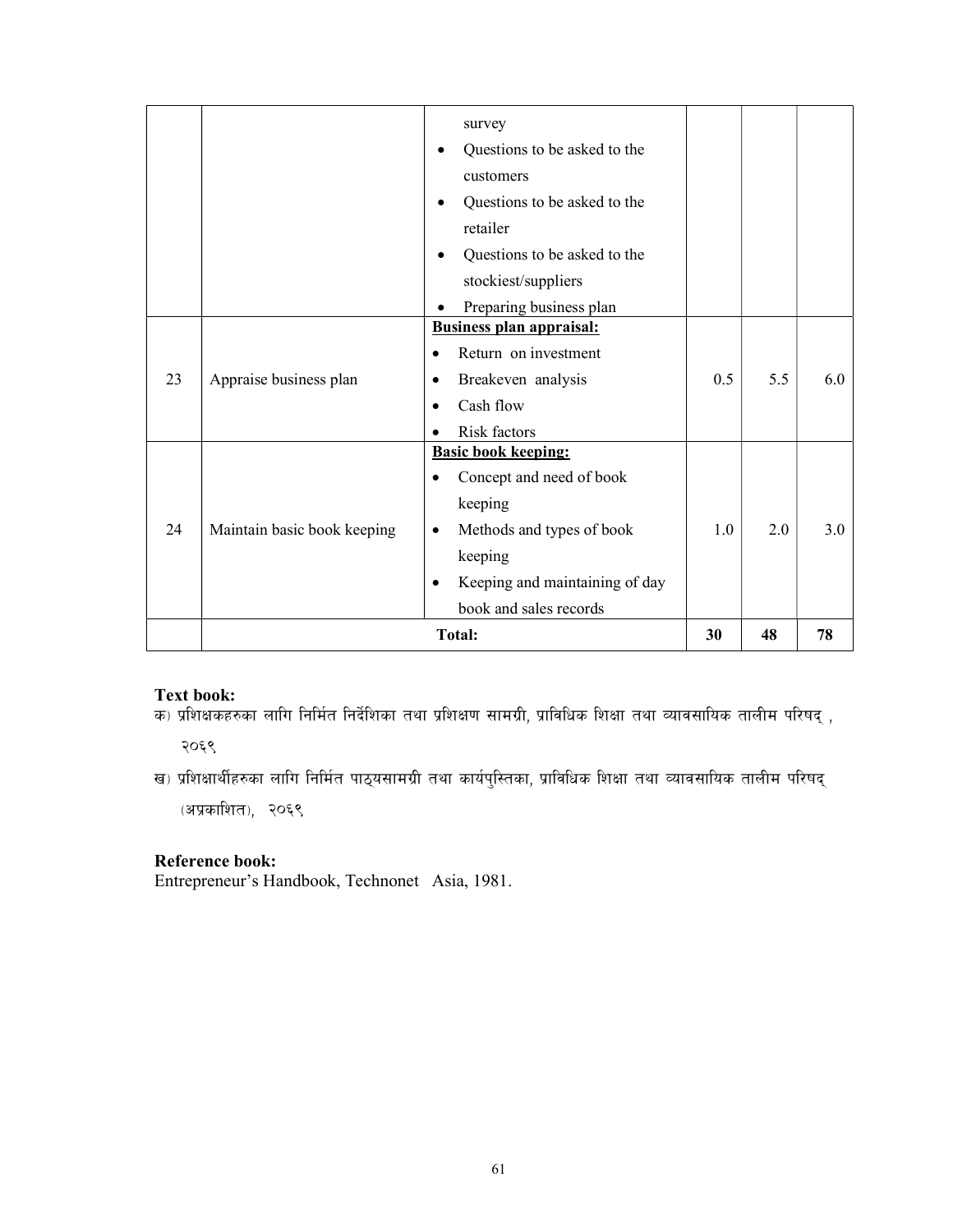### Electro Technology

 Total: 78 hrs. Theory: 25 hrs. Practical: 53 hrs.

### Course Description:

This course is designed to provide basic knowledge in electro technology. It intends to provide basic knowledge and skills on electrical and electronics. The trainee will be introduced to basic electrical and electronics.

### Course Objectives:

At the end of this course students will be able to:

- Use safety precaution & rules.
- Calculate resistance, capacitance, inductance, power & energy.
- Measure voltage & current
- Install basic electrical components
- Apply resistor, capacitor & diode in electronics circuit.
- Understand the concept of transistor, IC, Logical gate & memories.
- Convert various number system
- Perform project work

| S.N. | <b>TASK</b><br><b>RELATED KNOWLEDGE</b>                                                    |                                                                                                                                                                                                                                                                                                                                                              |                | <b>TIME</b> (IN HOURS)      |                |
|------|--------------------------------------------------------------------------------------------|--------------------------------------------------------------------------------------------------------------------------------------------------------------------------------------------------------------------------------------------------------------------------------------------------------------------------------------------------------------|----------------|-----------------------------|----------------|
|      |                                                                                            |                                                                                                                                                                                                                                                                                                                                                              | <b>THEOR</b>   | <b>PRAC</b>                 | <b>TOTAL</b>   |
|      |                                                                                            |                                                                                                                                                                                                                                                                                                                                                              | Y              |                             |                |
| 1    | Identify Hazard and<br><b>Risk</b>                                                         | Introduction of<br>$\blacksquare$<br>Occupational Health &<br>Safety.<br>Types of hazard.<br><b>Electrical Hazard</b><br>Hazard Control Principle.                                                                                                                                                                                                           | $\overline{2}$ |                             | 3              |
| 2.   | Use Personal<br>Protective<br>Equipment (PPEs)                                             | PPEs according to work.<br>٠<br>Safety precautions and safety<br>٠<br>rules.                                                                                                                                                                                                                                                                                 | $\overline{2}$ | 1                           | 3              |
| 3.   | Familiarize with<br>Charge/Voltage<br>/Current/ Resistance<br>resistivity/conductivi<br>ty | Introduction to charge,<br>٠<br>Voltage and Current<br>Symbol and units<br>Sources of electricity and<br>٠<br>potential difference<br>Flow of current<br>٠<br>Resistively of a material<br>٠<br>Effect of temperature on<br>٠<br>resistance<br>Resistors in series, parallel<br>٠<br>and mixed(series+parallel)<br>Resisters colour code<br>Voltage dividers | 3              | $\mathcal{D}_{\mathcal{A}}$ | $\overline{5}$ |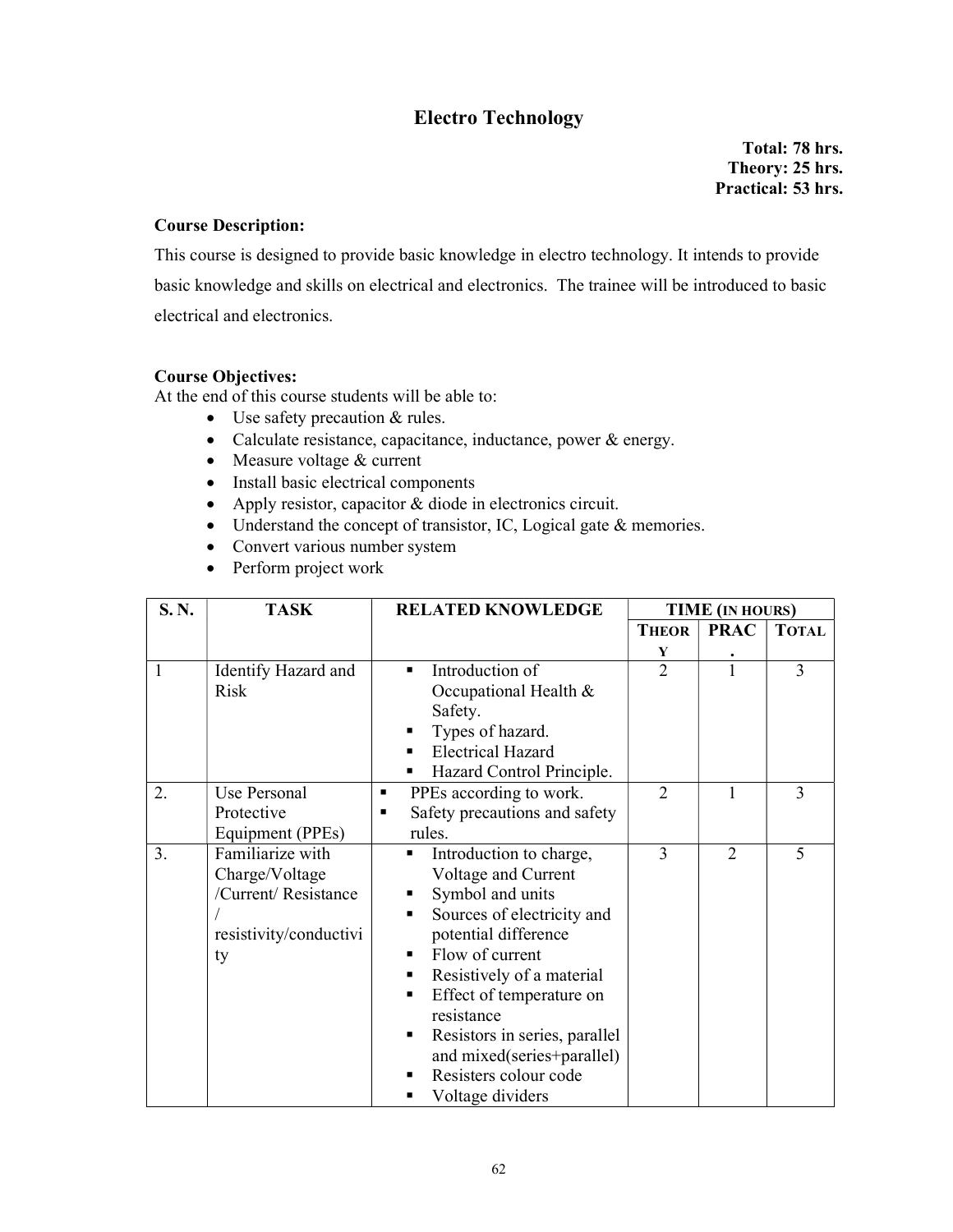| 4.  | Familiarise with<br>electrical signals                                                                                                                                                                                                                               | AC and DC signals<br>П<br>Frequency and waveform<br>AC and DC sources                                                                                                                                                                           | 0.5            | $\mathbf{1}$   | 1.5 |
|-----|----------------------------------------------------------------------------------------------------------------------------------------------------------------------------------------------------------------------------------------------------------------------|-------------------------------------------------------------------------------------------------------------------------------------------------------------------------------------------------------------------------------------------------|----------------|----------------|-----|
| 5.  | Perform electrical<br>measurements<br>Measure voltage<br>٠<br>Measure current<br>$\bullet$<br>Measure<br>resistance                                                                                                                                                  | Introduction to Voltmeter,<br>٠<br>Ammeter, Ohm Meter and<br>Megger<br>Handling of Voltmeter,<br>Ammeter, Ohm Meter and<br>Megger in a circuit.                                                                                                 | 0.5            | 2              | 2.5 |
| 6.  | Apply Ohm's law<br>Connect<br>resistor<br>Connect DC<br>supply<br>Verify formula                                                                                                                                                                                     | Statement<br>formula                                                                                                                                                                                                                            | 0.5            | $\overline{2}$ | 2.5 |
| 7.  | Apply Kirchoff's<br>Law<br>Connect KCL<br>$\bullet$<br>circuit<br>Connect KVL<br>circuit<br>Verify formula                                                                                                                                                           | Kirchoff's Current and<br>$\blacksquare$<br>voltage law<br>Application of Kirchoff's<br>laws in series and parallel<br>circuits<br>Numerical problems using<br>Kirchoff's law.                                                                  | 1.5            | 3              | 4.5 |
| 8.  | Calculate electrical<br>power/energy                                                                                                                                                                                                                                 | Definition of power and<br>٠<br>energy<br>Relation of power with<br>voltage and current.                                                                                                                                                        | 0.5            | 2              | 2.5 |
| 9.  | Perform electrical<br>wiring<br>• Mark cable route<br>& components.<br>• Lay cable.<br>• Install PVC<br>conduit pipe/PVC<br>batten.<br>• Install junction<br><b>Box</b><br>• Install Fuse<br>• Install Switch<br>• Install Power<br>socket<br>• Install light socket | <b>Electrical wiring</b><br>Layout diagram<br>Wiring technique<br>Marking technique<br>Cable types & size<br>Size $&$ uses of junction<br>box.<br>Introduction, size & uses<br>of Fuse, Switch, power<br>socket, light.<br>Connection technique | $\overline{2}$ | 10             | 12  |
| 10. | Apply Capacitors in<br>circuit<br>• Connect capacitor<br>in series<br>• Connect capacitor<br>in parallel                                                                                                                                                             | Principle of capacitor<br>٠<br>Capacitance, Mutual<br>capacitance and Di-<br>electric constant<br>Charging, discharging<br>Capacitors in series and<br>parallel                                                                                 | 0.5            | 2              | 2.5 |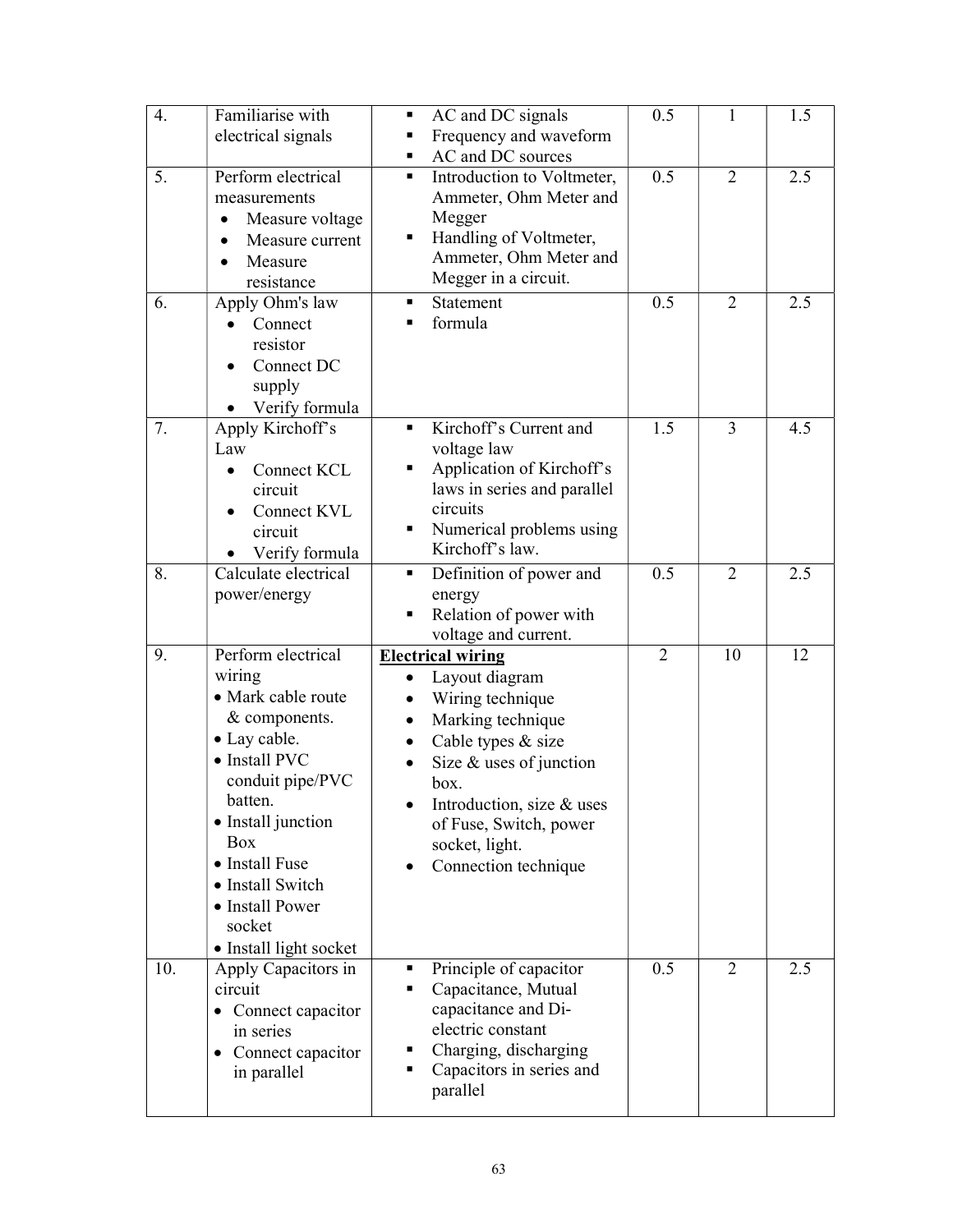| <b>Sub-Total</b>  |                                                                                                                                                                                   |                                                                                                                                                                                                                                                                                                 | 25                    | 53                             | 78             |
|-------------------|-----------------------------------------------------------------------------------------------------------------------------------------------------------------------------------|-------------------------------------------------------------------------------------------------------------------------------------------------------------------------------------------------------------------------------------------------------------------------------------------------|-----------------------|--------------------------------|----------------|
| 18                | Project Work                                                                                                                                                                      |                                                                                                                                                                                                                                                                                                 |                       | 3                              | 3              |
| 17.               | Apply the principle<br>of Logical function<br>on Gates                                                                                                                            | Principle and types of<br>Logical Function<br><b>Truth Table</b><br>Logic Gates(NOT, OR,<br>AND, NOR, NAND,<br>Exclusive OR, Exclusive<br>NOR)<br>memory devices                                                                                                                                | $\overline{2}$        | 10                             | 12             |
| 16.               | Convert various<br>number system                                                                                                                                                  | Types of number system<br>(binary, decimal, Octal &<br>Hexadecimal)                                                                                                                                                                                                                             | $\overline{2}$        | $\overline{2}$                 | $\overline{4}$ |
| $\overline{15}$ . | Familiarize with I.C.                                                                                                                                                             | Principle, types &<br>application of I.C.                                                                                                                                                                                                                                                       | $\mathbf{1}$          | $\mathbf{1}$                   | $\overline{2}$ |
| 14.               | Familiarize with<br>transistor                                                                                                                                                    | Concept, importance, Principle,<br>types and uses of transistors                                                                                                                                                                                                                                | $\overline{2}$        | $\overline{2}$                 | 4              |
| 12.<br>13.        | Use Transformers in<br>rectifier circuit<br>Apply the principle<br>of semiconductor<br>and diodes<br>Connect<br>diode in<br>forward bias.<br>Connect<br>diode in<br>reverse bias. | Basic principle and types<br>of transformers<br>Introduction of<br>$\blacksquare$<br>Semiconductor, types of<br>semiconductor, effect of<br>impurities and<br>temperature, majority and<br>minority carriers<br>Principle and types of<br>semiconductor diodes<br>Application of Zener<br>diode | 0.5<br>$\overline{4}$ | $\mathbf{1}$<br>$\overline{7}$ | 1.5<br>11      |
| 11.               | Apply Inductors in<br>circuit                                                                                                                                                     | Principle of inductor<br>Self, mutual inductance<br>and permeability                                                                                                                                                                                                                            | 0.5                   | 1                              | 1.5            |

### References:

- B.L. Theraja, A.K. Theraja (Complete Edition), A text Book of Electrical Technology, S. Chand & Company, New Delhi.
- $\bullet$  I.J. Nagrath, *Basic Electrical Engineering*, Tata MC Graw Hill, New Delhi.
- V.K. Mehata, Rohit Mehata (Ninth Edition), Principle of Electronics, S.Chand & Company LTD, Ramnagar, New Delhi.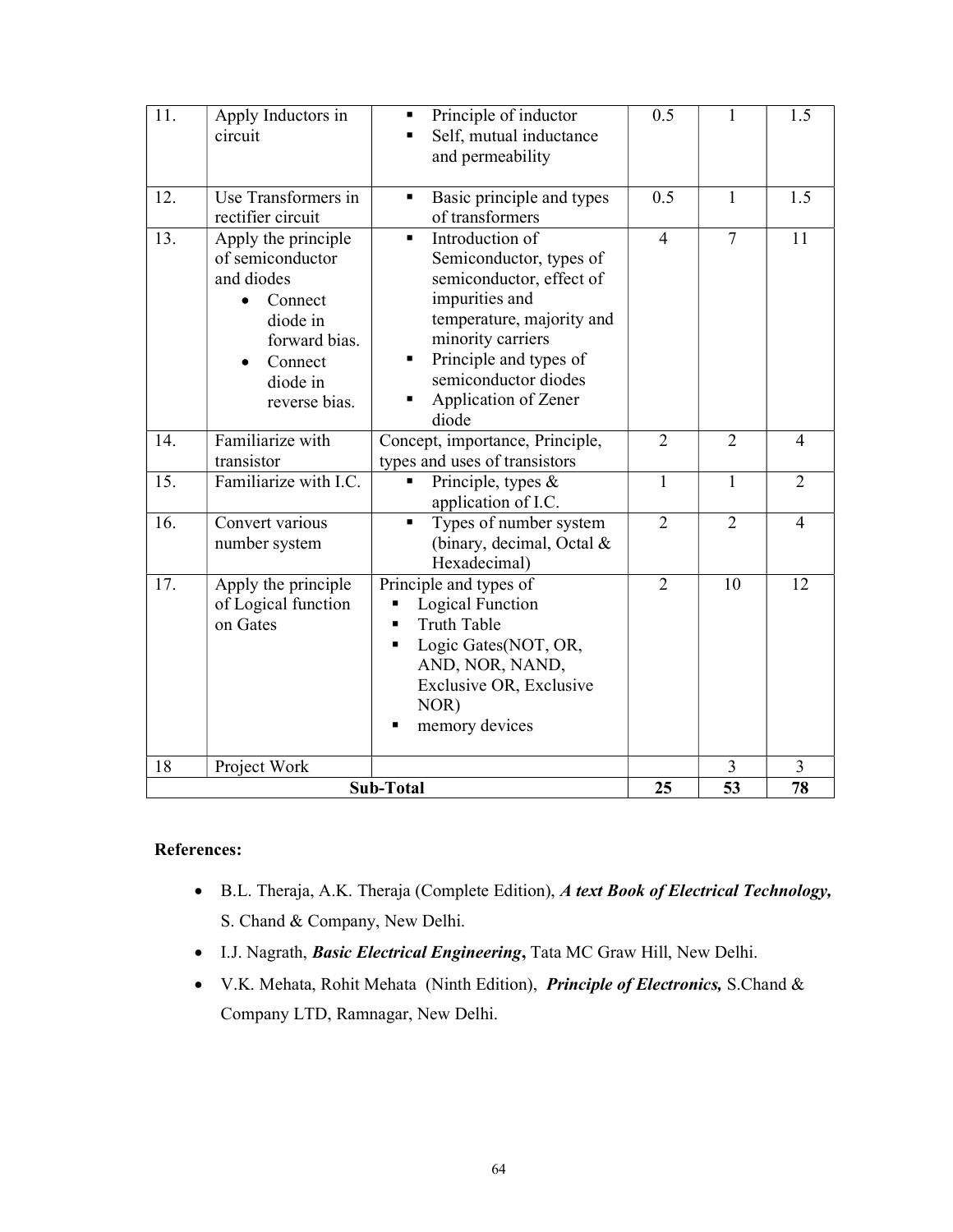### Project Work

Total: 78 hours Theory: hours Practical: 78 hours

### Course description:

The project work is provisioned to make the students capable of tackling problems in a real work situation related to computer engineering and information and communication technology. The student applies knowledge and skills gained during the whole course.

The choice of project will depend upon the interest of the student and the nature of the job/project available in the workplace. However, the entire project covers basic computer application, Graphic and web development, database management system, computer programming, computer hardware and networking, system analysis and design, and accounting package.

### Course objectives:

After the completion of this course students will be able to:

- 1. Be familiar with the practical aspects of the real world of the work,
- 2. Enhance hands on practice skills through integrated project works.

### Activities and deliverable:

In addition to the day-to-day activities in the workplace including comprehensive report, each student is required to carry out an individual project work alone or under the supervision of the concerned authority in institute or industry/ organization where the student works.

Each student had to submit a draft report prior to the final report so that the assigned instructor/guide can correct gross mistake. The final report should be submitted to the authority.

### Integrated project works

Students can select any ONE of the following projects or the project available in the workplace. At the end of the project students have to compile, submit and present the report.

- 1. Project work on Graphic design and web page development
- 2. Project work on Database management
- 3. Project work on computer programming
- 4. Project work on Business plan development

### Evaluation Scheme:

The evaluation of the performance of the student is to be carried out by three agencies; the concerned institute, industry/organization where the student works and the CTEVT unless otherwise directed by office of the controller of examinations /Technical Division of the CTEVT. The project carries 50 marks. The student has to score 60% or above for successful completion of the course.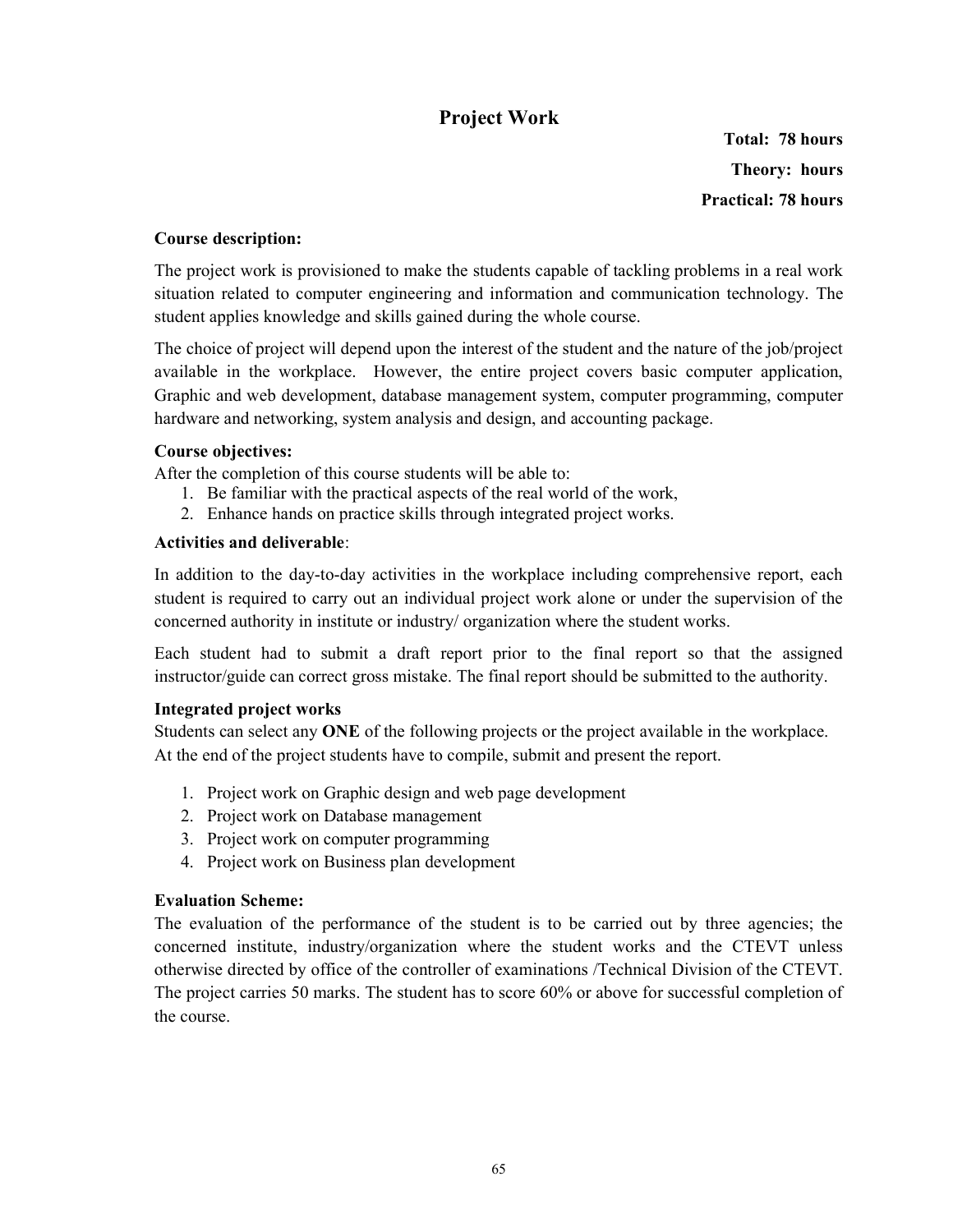### On the Job Training (OJT)

### Full Marks: 500 Practical: 24 weeks/960 Hrs

### Description:

On the Job Training (OJT) is a 6 months (24 weeks/144 working days) program that aims to provide trainees an opportunity for meaningful career related experiences by working fulltime in real organizational settings where they can practice and expand their classroom based knowledge and skills before graduating. It will also help trainees gain a clearer sense of what they still need to learn and provides an opportunity to build professional networks. The trainee will be eligible for OJT only after attending the final exam. The institute will make arrangement for OJT. The institute will inform the CTEVT at least one month prior to the OJT placement date along with plan, schedule, the name of the students and their corresponding OJT site.

### Objectives:

The overall objective of the On the Job Training (OJT) is to make trainees familiar with firsthand experience of the real work of world as well as to provide them an opportunity to enhance skills. The specific objectives of On the Job Training (OJT) are to;

- apply knowledge and skills learnt in the classroom to actual work settings or conditions and develop practical experience before graduation
- familiarize with working environment in which the work is done
- work effectively with professional colleagues and share experiences of their activities and functions
- strengthen portfolio or resume with practical experience and projects
- develop professional/work culture
- broaden professional contacts and network
- develop entrepreneurship skills on related occupation

### Activity:

In this program the trainees will be placed in the real work of world under the direct supervision of related organization's supervisors. The trainees will perform occupation related daily routine work as per the rules and regulations of the organization. In addition to the above, trainees must observe at least one ICT related exhibition/seminar/workshop or telecommunication offices/ telecenter/ ISP within the OJT period.

### Potential OJT Placement site:

The nature of work in OJT is practical and potential OJT placement site should be as follows;

- National Planning Commission (National Volunteer Development Voluntary Service)
- District Development Committee
- Municipality
- Tele-centre
- Internet Service Provider
- Tele-medicine Centre
- Software Development Company
- Computer Maintenance Centre
- Educational Institute
- Financial Institute and
- E-enable Services/Organization.